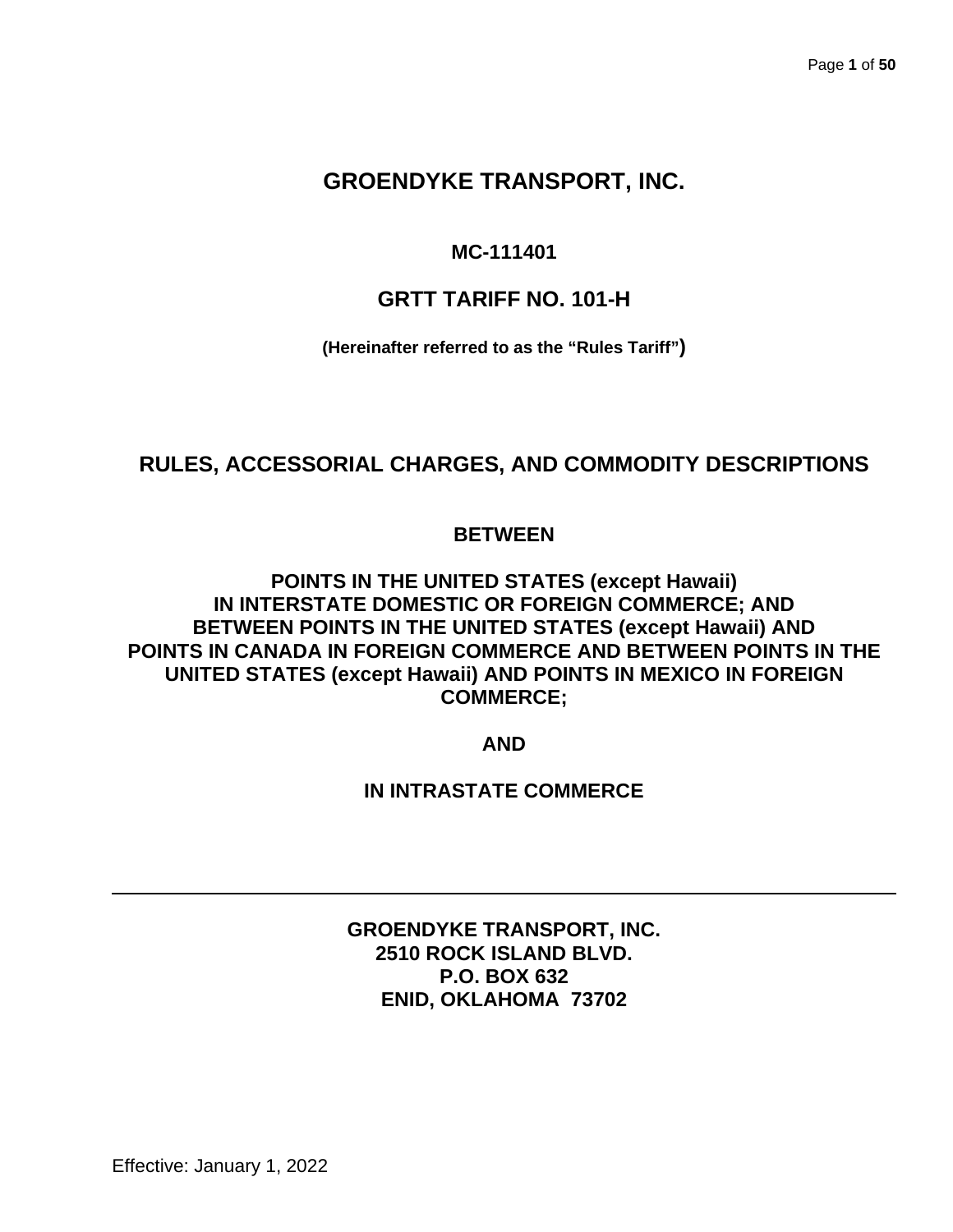# **GROENDYKE TRANSPORT, INC.**

GRTT TARIFF NO. 101-H

# CHECK SHEET OF ITEMS

All of the items contained in this tariff are listed consecutively by title or number and revision date.

| <b>ITEM</b>              | <b>REVISION</b> | <b>ITEM</b> | <b>REVISION</b> | <b>ITEM</b> | <b>REVISION DATE</b> |
|--------------------------|-----------------|-------------|-----------------|-------------|----------------------|
|                          | <b>DATE</b>     |             | <b>DATE</b>     |             |                      |
| <b>TITLE</b>             | 01/1/2022       | 270         | 11/1/2018       | 620         | 01/1/2022            |
| <b>CHECK SHEET</b>       | 01/1/2022       | 280         | 11/1/2018       | 630         | 01/1/2022            |
| <b>TABLE OF CONTENTS</b> | 01/1/2022       | 290         | 01/1/2022       | 640         | 11/1/2018            |
| <b>DEFINITIONS</b>       | 11/1/2018       | 300         | 11/1/2018       | 650         | 11/1/2018            |
| <b>PURPOSE</b>           | 01/1/2022       | 310         | 01/1/2022       | 660         | 11/1/2018            |
| <b>RULES</b>             | 11/1/2018       | 320         | 11/1/2018       | 670         | 11/1/2018            |
| 20                       | 11/1/2018       | 325         | 01/1/2022       | 680         | 01/1/2022            |
| 25                       | 11/1/2018       | 330         | 01/1/2022       | 690         | 01/1/2022            |
| 30                       | 01/1/2022       | 340         | 05/1/2021       | 700         | 01/1/2022            |
| 40                       | 11/1/2018       | 350         | 01/1/2022       | 710         | 11/1/2018            |
| 50                       | 11/1/2018       | 360         | 11/1/2018       | 715         | 01/1/2022            |
| 55                       | 11/1/2018       | 370         | 11/1/2018       | 720         | 11/1/2018            |
| 60                       | 11/1/2018       | 380         | 01/1/2022       | 730         | 11/1/2018            |
| 65                       | 01/1/2022       | 390         | 01/1/2022       | 740         | 01/1/2022            |
| 70                       | 11/1/2018       | 400         | 01/1/2022       | 750         | 11/1/2018            |
| 80                       | 11/1/2018       | 410         | 11/1/2018       | 760         | 11/1/2018            |
| 90                       | 11/1/2018       | 420         | 01/1/2022       | 770         | 11/1/2018            |
| 100                      | 11/1/2018       | 430         | 01/1/2022       | 780         | 11/1/2018            |
| 105                      | 11/1/2018       | 435         | 01/1/2022       | 790         | 11/1/2018            |
| 110                      | 11/1/2018       | 440         | 11/1/2018       | 800         | 11/1/2018            |
| 120                      | 11/1/2018       | 450         | 11/1/2018       | 810         | 11/1/2018            |
| 125                      | 11/1/2018       | 460         | 01/1/2022       | 820         | 11/1/2018            |
| 130                      | 11/1/2018       | 470         | 01/1/2022       | 830         | 11/1/2018            |
| 135                      | 11/1/2018       | 480         | 11/1/2018       | 840         | 11/1/2018            |
| 140                      | 11/1/2018       | 490         | 11/1/2018       | 850         | 11/1/2018            |
| 150                      | 11/1/2018       | 500         | 11/1/2018       | 860         | 11/1/2018            |
| 160                      | 11/1/2018       | 510         | 01/1/2022       | 870         | 11/1/2018            |
| 170                      | 11/1/2018       | 520         | 01/1/2022       | 880         | 11/1/2018            |
| 180                      | 11/1/2018       | 525         | 01/1/2022       | 890         | 11/1/2018            |
| 190                      | 11/1/2018       | 530         | 11/1/2018       | 900         | 11/1/2018            |
| 200                      | 11/1/2018       | 540         | 01/1/2022       | 910         | 11/1/2018            |
| 210                      | 11/1/2018       | 550         | 11/1/2018       | 920         | 11/1/2018            |
| 220                      | 11/1/2018       | 560         | 11/1/2018       | 930         | 11/1/2018            |
| 230                      | 11/1/2018       | 580         | 01/1/2022       | 940         | 05/1/2021            |
| 240                      | 11/1/2018       | 590         | 11/1/2018       | 950         | 11/1/2018            |
| 250                      | 11/1/2018       | 600         | 11/1/2018       | 960         | 11/1/2018            |
| 260                      | 11/1/2018       | 610         | 01/1/2022       | 5000        | 11/1/2018            |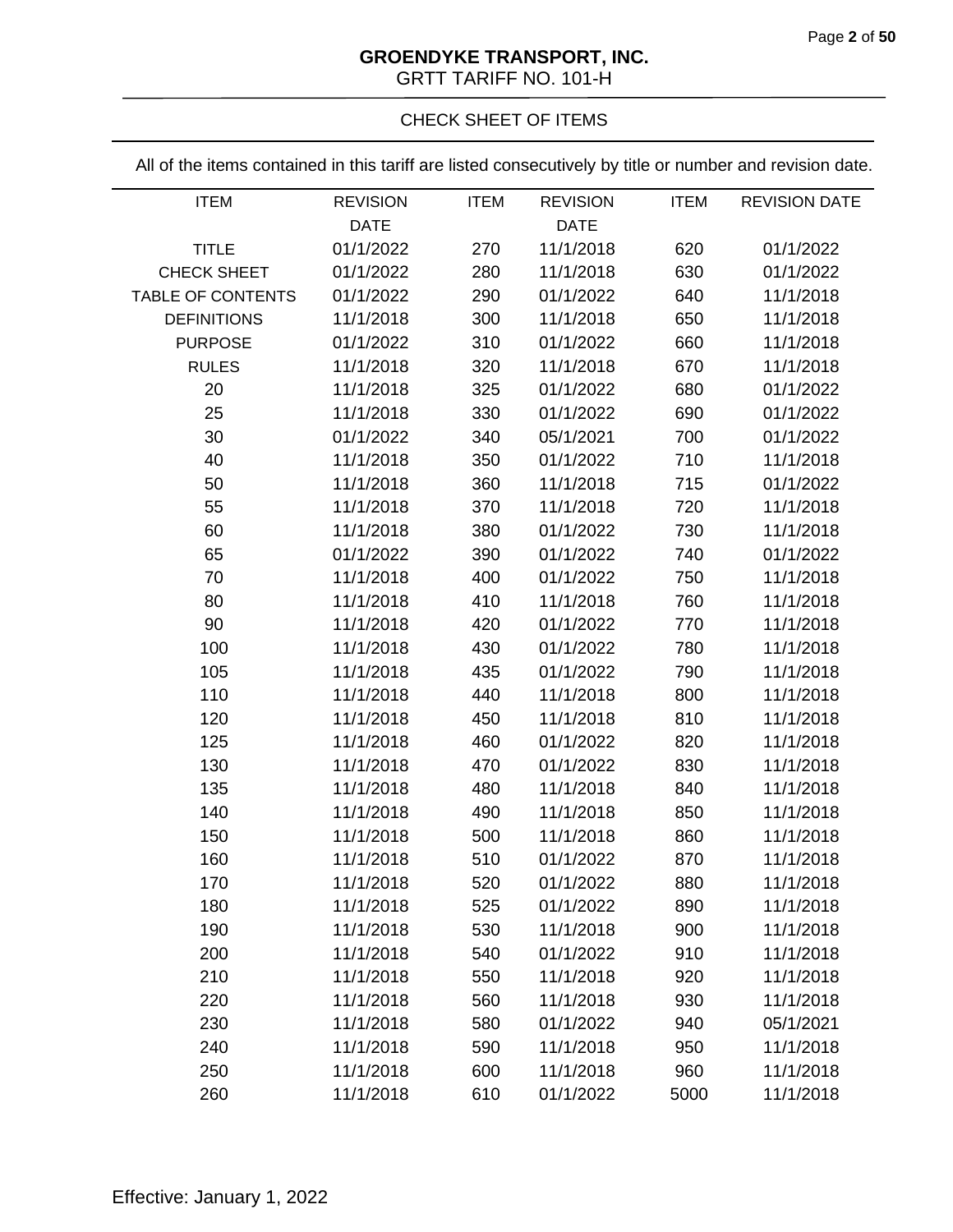# **TABLE OF CONTENTS**

| <b>SUBJECT</b>                                                                                                                                                       | <b>ITEM</b> |  |
|----------------------------------------------------------------------------------------------------------------------------------------------------------------------|-------------|--|
| Abbreviations, Explanation of                                                                                                                                        | 5000        |  |
| <b>Governing Publications</b>                                                                                                                                        | 20          |  |
| Liability and Indemnity Obligation(s) of Customer, Consignee,<br>and/or Consignor                                                                                    | 25          |  |
| <b>Advance Loading/Preloading Trailers</b>                                                                                                                           | 30          |  |
| <b>Application of Rules Tariff</b>                                                                                                                                   | 40          |  |
| Application of Rates for Distance in Excess of that Shown in<br><b>Distance Scale</b>                                                                                | 50          |  |
| <b>Barreling (Drumming) Service</b>                                                                                                                                  | 55          |  |
| Bills of Lading; Other Shipment Documents                                                                                                                            | 60          |  |
| <b>Blind Shipment</b>                                                                                                                                                | 65          |  |
| Customer's Obligation to Notify Other Involved Parties                                                                                                               | 70          |  |
| Authority of Broker/Intermediary Acting as Customer/Payor                                                                                                            | 80          |  |
| Claims Alleging Loss Of or Damage to Cargo                                                                                                                           | 90          |  |
| <b>Seals</b>                                                                                                                                                         | 100         |  |
| Improper or Overweight loading: Charges for Re-work                                                                                                                  | 105         |  |
| Carrier's Maximum Liability for Cargo Loss and/or Damage<br>Occurring in the Contiguous United States or Canada                                                      | 110         |  |
| Optional Excess Cargo Liability by Carrier                                                                                                                           | 120         |  |
| No Liability for Carrier for Cargo Loss, Damage, or Contamination if<br>Cargo is Loaded or Unloaded in Accordance with Customer's<br>and/or Consignor's Instructions | 125         |  |
| No Liability for Carrier for Cargo Loss or Damage in Mexico                                                                                                          | 130         |  |
| <b>Excluded Commodities</b>                                                                                                                                          | 135         |  |
| Customer's Obligation to Provide Safety Data Sheets to Carrier                                                                                                       | 140         |  |
| No Liability of Carrier for Delay(s) in Completing Pick-up and/or<br>Delivery; No Service Guarantee                                                                  | 150         |  |
| No Warranty by Carrier as to the Suitability of Equipment;<br>Customer's and/or Consignor's Right to Inspect Equipment Prior to<br>Loading                           | 160         |  |
| No Guarantee of Equipment Availability by Carrier                                                                                                                    | 170         |  |
| Overcharge and Undercharge Claims                                                                                                                                    | 180         |  |
| No Offset of Overcharge, Duplicate Payment, or Cargo Loss,<br>Damage, or Contamination Claims                                                                        | 190         |  |
| Payment Terms; Interest on Late Payments; Currency of Payments                                                                                                       | 200         |  |
| No Liability of Carrier for Incidental, Indirect, Special, Punitive,<br>Exemplary, or Consequential Damages; No Warranties by Carrier                                | 210         |  |
| Salvage of Cargo that is Subject to a Claim for Loss, Damage, or<br>Contamination                                                                                    | 220         |  |
| Force Majeure; Impracticable Operations                                                                                                                              | 230         |  |
| Carrier Liability for Personal Injury and/or Property Damage                                                                                                         | 240         |  |
| Customer, Consignor, or Consignee Liability for Personal Injury<br>and/or Property Damage                                                                            | 250         |  |
| Responsibility for the Payment of Charges; No Split Billing or Third-<br>Party Billing by Carrier                                                                    | 260         |  |
| Customer Responsible for the Payment of All Additional Costs and/or<br>Charges                                                                                       | 270         |  |
| <b>Specific Routing</b>                                                                                                                                              | 280         |  |
| Reconsignment or Diversion                                                                                                                                           | 290         |  |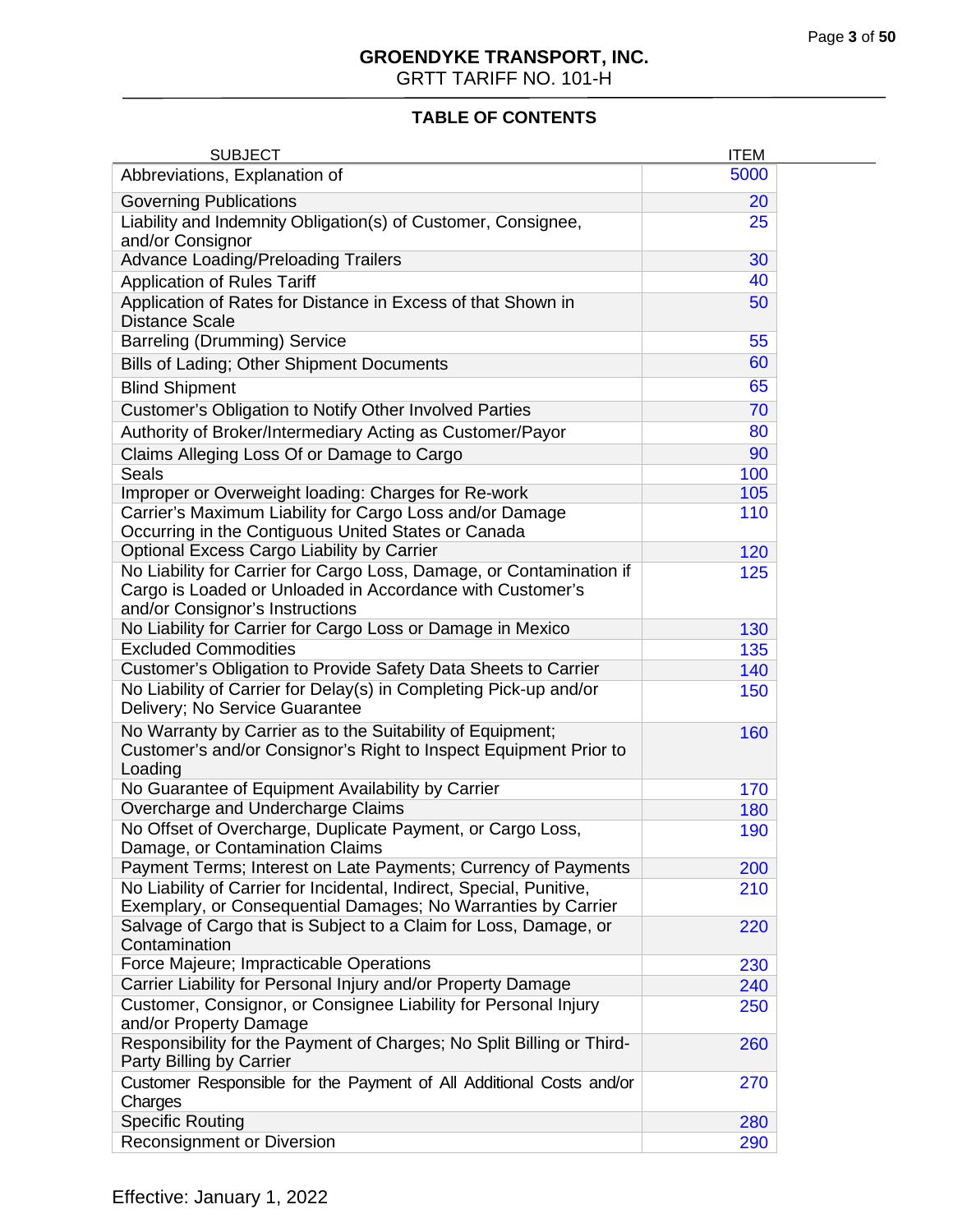| <b>Specific Routing</b>                                                             | 300 |
|-------------------------------------------------------------------------------------|-----|
| <b>Detour Route</b>                                                                 | 310 |
| Choice of Law; Dispute Resolution                                                   | 320 |
| Seizure and/or Impoundment of Carrier's Equipment by<br>Governmental Authority(ies) | 325 |
| Cleaning and Heel/Wash Water Disposal                                               | 330 |
| Collection of Charges/Extension of Credit                                           | 340 |
| <b>Commodity Descriptions</b>                                                       |     |
| Anhydrous Ammonia<br>$\bullet$                                                      | 750 |
| Asphalt, & Asphalt Commodities<br>$\bullet$                                         | 760 |
| Heavy Distillates, VIZ.:<br>$\bullet$                                               | 770 |
| <b>Natural Gasoline &amp; Similar Commodities</b><br>$\bullet$                      | 780 |
| Gasoline<br>$\bullet$                                                               | 790 |
| <b>Aviation Gasoline</b><br>$\bullet$                                               | 800 |
| Light Distillates, VIZ.:<br>$\bullet$                                               | 810 |
| <b>Biodiesel</b><br>$\bullet$                                                       | 820 |
| Ethanol, Motor Fuel<br>$\bullet$                                                    | 830 |
| Jet Fuel<br>$\bullet$                                                               | 840 |
| Propane<br>$\bullet$                                                                | 850 |
| <b>Butane &amp; Similar Commodities</b><br>$\bullet$                                | 860 |
| Lubricating Oil & Similar Commodities<br>$\bullet$                                  | 870 |
| Crude Oil<br>$\bullet$                                                              | 880 |
| <b>Dry Fertilizers</b><br>$\bullet$                                                 | 890 |
| Liquid Fertilizer & Similar Commodities                                             | 900 |
| Flour<br>$\bullet$                                                                  | 910 |
| Mill Feeds (Dry) VIZ.:<br>$\bullet$                                                 | 920 |
| <b>Molten Sulfur</b><br>$\bullet$                                                   | 930 |
| <b>Hard to Handle Commodities</b><br>$\bullet$                                      | 940 |
| <b>Liquid Commodities NOIBN</b><br>$\bullet$                                        | 950 |
| <b>General Commodities NOIBN</b>                                                    | 960 |
| <b>Compartmented Trailer Charge</b>                                                 | 350 |
| <b>Computation of Transportation Charges</b>                                        | 360 |
| <b>Contamination or Mixture of Products</b>                                         | 370 |
| <b>Customs Surcharge - Export Mexico</b>                                            | 380 |
| Customs Surcharge - Canada/Alaska                                                   | 390 |
| Deadhead Mileage                                                                    | 400 |
| Definition of a Shipment                                                            | 410 |
| <b>Detention of Vehicles</b>                                                        | 420 |
| Detention-Layover Charges                                                           | 430 |
| Detention-Weekend Layover Charges                                                   | 435 |
| Distances, Method of Computing                                                      | 440 |
| <b>Territorial Description</b>                                                      | 450 |
| <b>Equipment Ordered but Not Used</b>                                               | 460 |
| <b>Equipment Preparation</b>                                                        | 470 |
| Equipment, Substitution of                                                          | 480 |
| <b>Expedited Service</b>                                                            | 490 |
| Fractions, Disposition of                                                           | 500 |
| Heat Intransit/Heat Exchanger                                                       | 510 |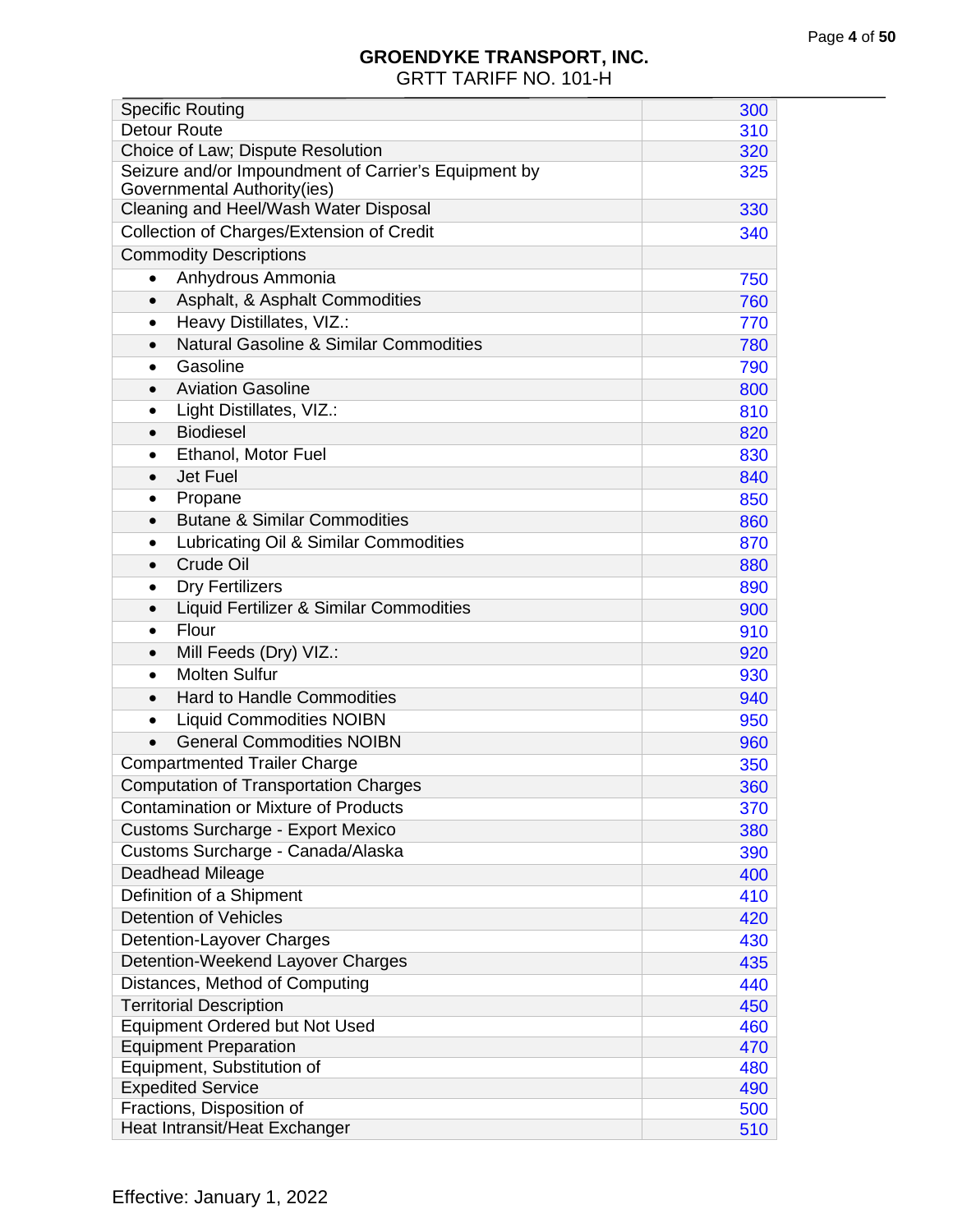<span id="page-4-0"></span>

| Hose Charge                                               | 520 |
|-----------------------------------------------------------|-----|
| Holiday and Weekend Charge                                | 525 |
| Loading and Unloading                                     | 530 |
| Loading and/or Unloading Rail Cars                        | 540 |
| Mixed Shipments in Compartmented Semi-Trailers            | 550 |
| <b>Operating Rights</b>                                   | 560 |
| Out of Allocation                                         | 580 |
| Permits, Special                                          | 590 |
| Pick-Up and/or Delivery Service                           | 600 |
| Pumping or Air Pressure Service                           | 610 |
| Rejected and Returned Shipments (except Asphalt Products) | 620 |
| Rejected Shipments (Asphalt Products)                     | 630 |
| Responsibility(ies) of Consignor and/or Consignee         | 640 |
| Shipments Intercepted Intransit and Returned to Origin    | 650 |
| <b>Special Services</b>                                   | 660 |
| <b>Special Trailer Equipment</b>                          | 670 |
| Spotting of Trailers & Truck Tractors Used for Spotting   | 680 |
| Steam Heating Service & Stand By                          | 690 |
| Stop-Off for Partial Loading and/or Unloading             | 700 |
| Taxes, New Mexico Gross Receipts and Municipal            | 710 |
| Teams                                                     | 715 |
| <b>Third Party Billings</b>                               | 720 |
| Tolls                                                     | 730 |
| <b>Weighing and Weights</b>                               | 740 |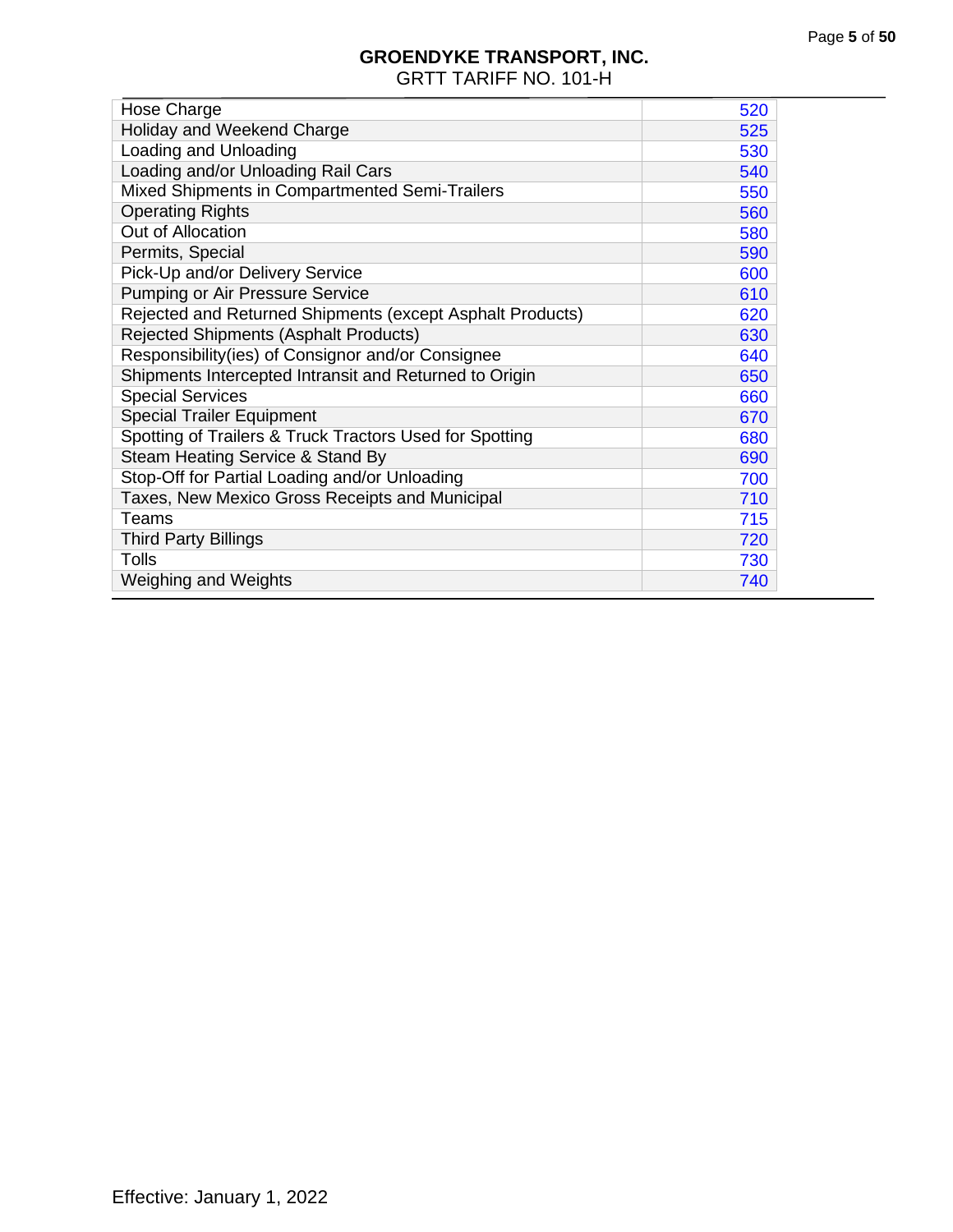## **DEFINITIONS**

- 1. Bill of Lading. The document signed by Carrier evidencing the receipt of cargo for shipment. In the event of a conflict between the terms and conditions on a bill of lading and the provisions of this Rules Tariff, or if the bill of landing purports to add to the provisions of this Rules Tariff, the terms and conditions of this Rules Tariff shall control and any additional terms and/or conditions on the bill of lading shall have no force or effect.
- 2. Charges. Any and all amounts billed by Carrier for services rendered hereunder, including linehaul charges, accessorial charges, amount(s) billed for fuel surcharge, and any other amount(s) billed by Carrier hereunder.
- 3. Load. The amount of cargo transported or to be transported on one (1) Vehicle at one (1) time (may also be referred to herein as a "trailer load."Also, generally used herein synonymously with the term shipment.
- 4. Shipment. A quantity of cargo received from one consignor/shipper, at one point of origin, or from places within a single plant, at one time, for one Consignee at one destination and covered by one bill of lading or written shipping order, for transportation in one vehicle, except as otherwise provided. Also, generally used herein synonymously with the term Load.
- 5. Loading. Includes (i) furnishing of the bill of lading, forwarding directions, or other documents necessary for forwarding the shipment to Carrier; and (ii) notification to Carrier that the vehicle is loaded and ready for forwarding.
- 6. Payor. The party designated by Carrier, at the time of shipment, that is liable for the transportation charges. Also, generally used herein synonymously with the term Customer
- 7. Loaded Mile or Loaded Mileage. All miles from point of origin of a shipment to point of final destination of all or any portion of a shipment.
- 8. Points in the United States. All points within the contiguous United States (U.S.) and/or points between the contiguous United States and Alaska. The definition of the United States shall exclude Hawaii.
- 9. Premises. The entire property at or near the physical facilities of Consignor, Consignee, or other designated party.
- 10. Cargo. Product(s) and/or commodity(ies) tendered by, for, or on behalf of, Customer for transportation by Carrier hereunder.
- 11. Site. A specific location at or on the premises of Consignor, Consignee, or other designated party.
- 12. Spotting. The placing of a trailer at a specific site designated by Consignor, Consignee, or other party designated by them, detaching the trailer, and leaving the trailer in full possession of Consignor, Consignee, or other designated party unattended by Carrier's employee and unaccompanied by power unit. Carrier will not move the trailer until such time as it has received notification that the trailer is ready for pickup at any site or premises. The Consignor, Consignee, or other designated party may shift the spotted trailer with its own power units at its own expense and risk for the purpose of loading or unloading. Empty trailers placed at the premises of Consignor without specific request are not spotted until Carrier receives a Consignor's request and places a trailer for spotting. Movement of the trailer from the Consignor's premises to the specific site for spotting shall be the obligation of Carrier, and free time shall accrue as provided herein.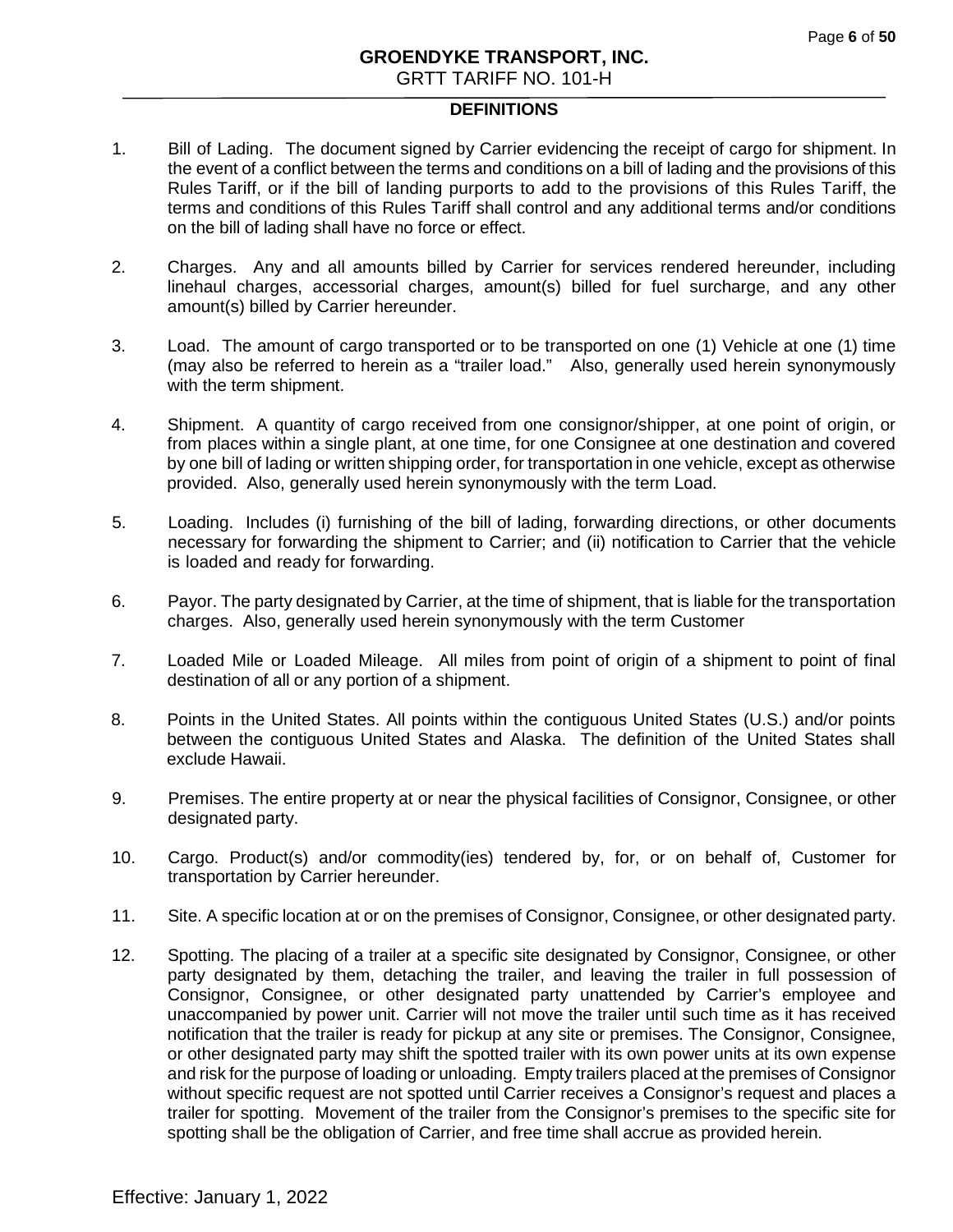- 13. Tractor. A mechanically powered unit used to propel or draw a trailer upon the highways.
- 14. Trailer. A mobile unit with wheels used to transport property.
- 15. Truck. Any unit or combination of units, such term to be considered to mean any single load carrying vehicle propelled or drawn by mechanical power and used upon the highways in the transportation of property.
- 16. Unloading. Includes (i) payment of lawful charges to Carrier when required prior to delivery of the shipment; (ii) notification to Carrier that vehicle is unloaded and ready for forwarding, and (iii) signing of the delivery receipt.
- 17. Vehicle. Any combination of tractor and semi-trailers and full trailer that moves as a unit propelled or drawn by one (1) power unit.
- 18. Consignor. The person named in the bill of lading as the person from whom cargo has been accepted by Carrier for shipment. Also commonly referred to as the "shipper."
- 19. Consignee. The person to whom delivery of cargo being transported hereunder is to be made.
- 20. Collect Shipment. A collect shipment is one on which a Consignor tenders pursuant to a bill of lading marked "collect", which means that the Consignee is the payor of the linehaul, accessorial, fuel surcharge, and other charges associated with the load or shipment.
- 21. Collect. The term "collect", as it relates to the payment of charges hereunder, means that the Consignee is the payor of the linehaul, accessorial, fuel surcharge, and other charges associated with the load or shipment.
- 22. Linehaul Charges. Base shipment charges applicable to the actual transportation service, to which accessorial, fuel surcharge, and/or additional charges applicable to the shipment, if any, are added.
- 23. Prepaid Shipment. A prepaid shipment is one on which the charges for transportation service rendered at the request of the Consignor, including charges for any accessorial services performed at the request of the Consignor are to be paid by the Consignor. Unless otherwise indicated, all shipments hereunder will be deemed to be prepaid shipments.
- 24. Prepaid. The term "prepaid", as it relates to the payment of charges hereunder, means that the Consignor is the payor of the linehaul, accessorial, fuel surcharge, and other charges associated with the load or shipment.
- 25. Receiver. Unless otherwise defined is to be considered as a synonym for "Consignee".
- 26. Shipper. Unless otherwise defined is to be considered as a synonym for "Consignor".
- 27. Carrier. Groendyke Transport, Inc.
- 28. FMCSA. United States Department of Transportation Federal Motor Carrier Safety Administration.
- 29. FMCSA Regulations. Regulations promulgated and/or enforced by the FMCSA.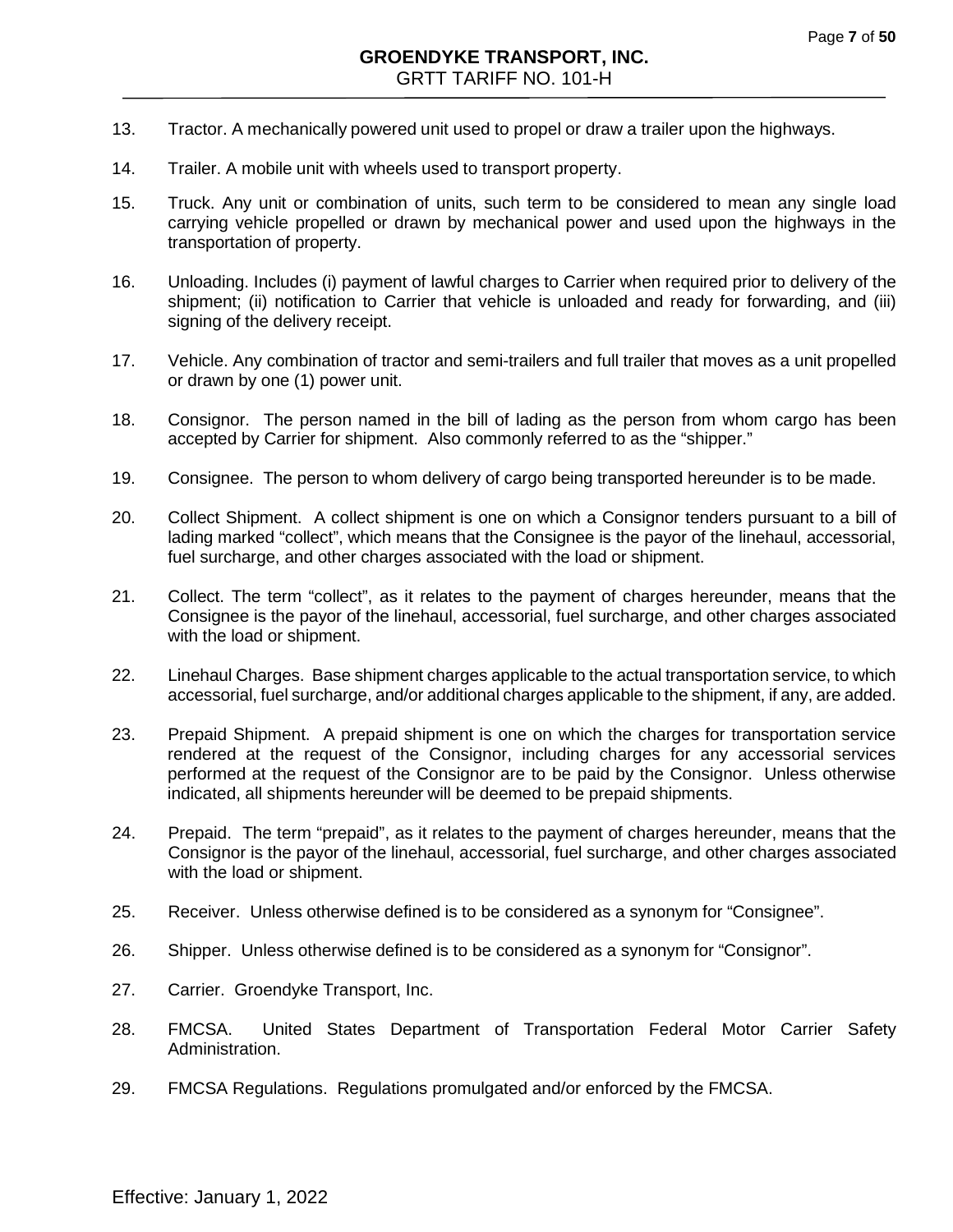- 30. Hazardous Materials. Materials or substances defined as "hazardous" in, or pursuant to, any applicable regulation(s) promulgated or enforced by the FMCSA or Pipeline Hazardous Materials Safety Administration ("PHMSA").
- 31. Broker. A person or entity that receives payment for arranging the transportation of property belonging to others by using an authorized motor carrier. May also be used synonymously with the term "intermediary."
- 32. Customer. Refers to any entity responsible for requesting that Carrier provide services governed by this Rules Tariff, any entity responsible for payment to Carrier for such services, or any entity receiving the benefit of such services. May also be referred to as the "Payor".

# **PURPOSE OF THIS RULES TARIFF**

- 1. This Rules Tariff contains the standard terms and conditions for motor carrier transportation services to be provided by Groendyke Transport, Inc. (hereinafter referred to as "Carrier"), an Oklahoma corporation, pursuant to U.S. Department of Transportation motor carrier operating authority MC #111401, and in consideration of the standard line haul charges, including normal pickup service at origin, over the road transportation of the commodities, and normal delivery at final destination at a facility designed to receive bulk cargo shipments.
- 2. This Rules Tariff contains the charges and descriptions for optional services that may be requested by or on behalf of Customer beyond those normally associated with standard transportation. Rules, charges and conditions of these optional services shall apply on all shipments moving underpricing publications and/or agreements, including individual Customer agreements, where reference to this Rules Tariff is shown as a governing publication.
- 3. The provisions of this Rules Tariff shall not apply to any transportation or transportation related services provided pursuant to a separate schedule, contract or instrument that has been signed by an authorized representative of Carrier unless this Rules Tariff is referenced therein, or unless such schedule, contract, or instrument contains no applicable rate, in which case, the rates (including accessorial charges) and provisions of this Rules Tariff shall govern. This Rules Tariff applies to any entity requesting services by Carrier, or receiving the benefit of Carrier's services, including, without limitation, any party responsible for Carrier's charges as a third-party or "bill to" payor.
- 4. This Rules Tariff supersedes all prior tariffs applicable to the transportation and transportation related services provided hereunder, specifically including Rules Tariff GRTT 101-H and all revisions and supplements thereto.
- 5. Unless explicitly stated herein, all charges detailed herein shall be in addition to the applicable rates and charges for transportation service(s) otherwise provided hereunder.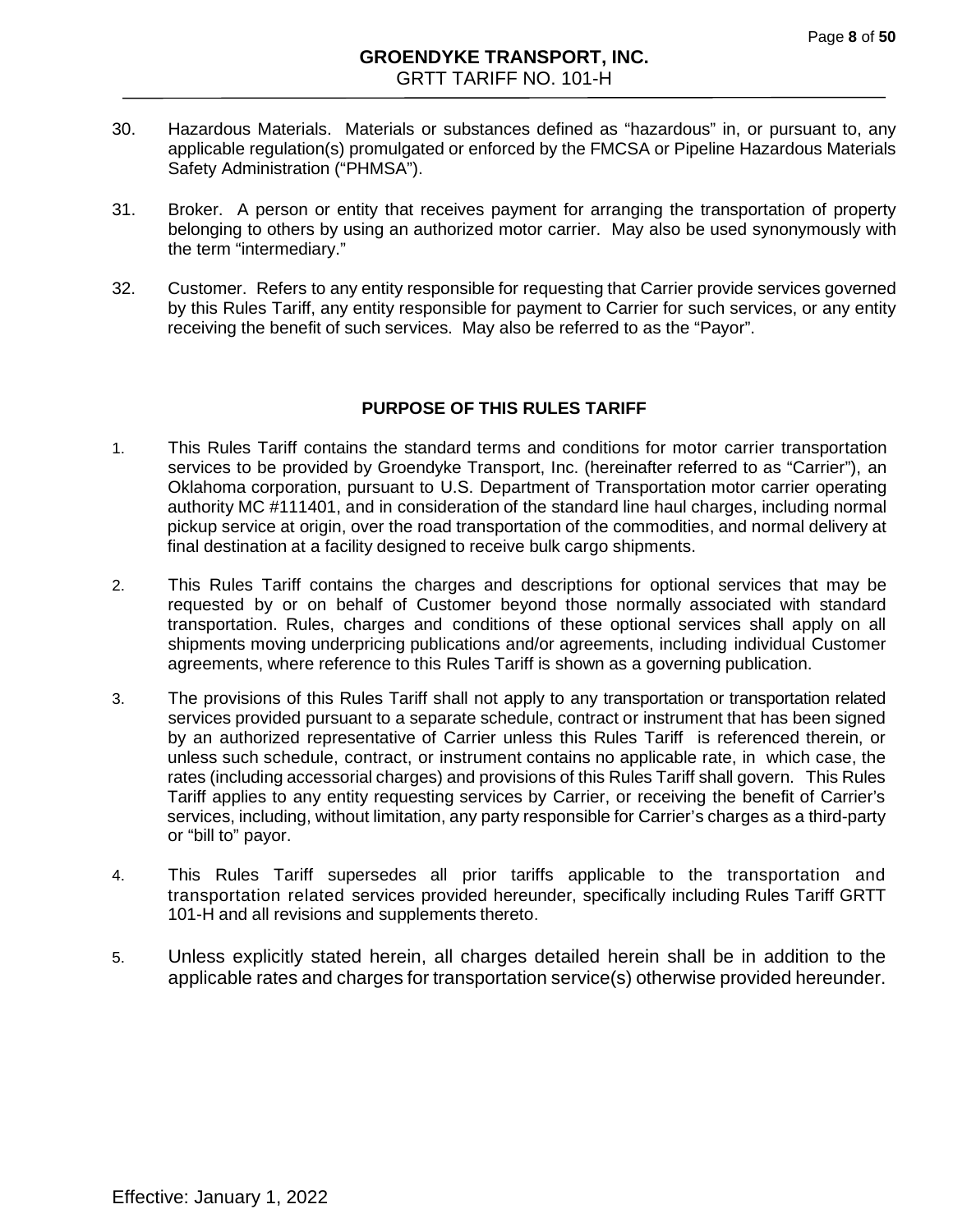# **RULES AND OTHER PROVISIONS THAT GOVERN THIS RULES TARIFF**

- 1. This Rules Tariff, which is subject to amendment without prior notice, shall be applicable to all motor carrier transportation services provided by Carrier, except to the extent: (A) prohibited by Applicable Law; or (B) as expressly agreed by Carrier and Customer in writing, or by specific negative reference hereto.
- 2. Notwithstanding any term(s) listed on any bill of lading, load tender, load confirmation, rate sheet, manifest, label, or other shipment document, Carrier shall not be bound to transport cargo hereunder in any particular vehicle, or in time for any particular market(s), other than to pick-up, transport, and deliver the cargo with reasonable dispatch.
- 3. All authorities are over irregular routes, except as otherwise provided herein.
- 4. All rates, charges, or other amounts listed herein are state in, and shall be payable in, United States dollars.
- 5. If the terms and conditions on any bill of lading, load tender, load confirmation, rate sheet, manifest, label, or other shipment document conflict with, or purport to add to, the terms and conditions of this Rules Tariff, the terms and conditions of this Rules Tariff, as amended, modified, changed, or supplemented, shall govern.
- 6. By submitting a signed credit application and by Customer's and/or Consignor's t ender of cargo to Carrier, Customer agrees to the terms of this Rules Tariff as they may appear from time to time at [www.groendyke.com](http://www.groendyke.com/)**.** Customer understands that from time to time Carrier may change the provisions of this Rules Tariff through website notice. At Carrier's election, Customer may be notified of such changes by electronic mail or by other means. If Customer initiates any service(s) hereunder after the date of any change, then by such initiation of such services, Customer accepts and agrees to the terms and conditions as set forth in this Rules Tariff then in effect.
- 7. Carrier reserves the right, at its sole discretion, to refuse to transport certain cargo if it is believed that in the performance of transporting said cargo there is a possibility of harm or damage to persons, property, equipment, the environment, or the cargo itself.
- 8. Nothing in this Rules Tariff shall be deemed or construed to impose upon Carrier any obligation to pick-up cargo from, or make delivery of cargo to, locations to which it is, in Carrier's discretion, impracticable to operate vehicles or pick-up or deliver cargo, due to the condition of highways, roadways, streets, or alleys, due to the existence or occurrence of Force Majeure Events (as defined in Item 230 herein), due to restrictions or prohibitions under Applicable Laws related to vehicle types, commodities, or services. In addition, or if perceived by Carrier to constitute a risk to environment, vehicle, cargo, vehicle operators, the general public, or pose a security risk. Further, at its sole discretion, Carrier reserves the right to refuse or reject requests for service, or to return accepted shipments, if it is known or perceived that any of the foregoing may exist or occur. Any applicable service guarantees are rendered null and void in the event any of the foregoing is experienced.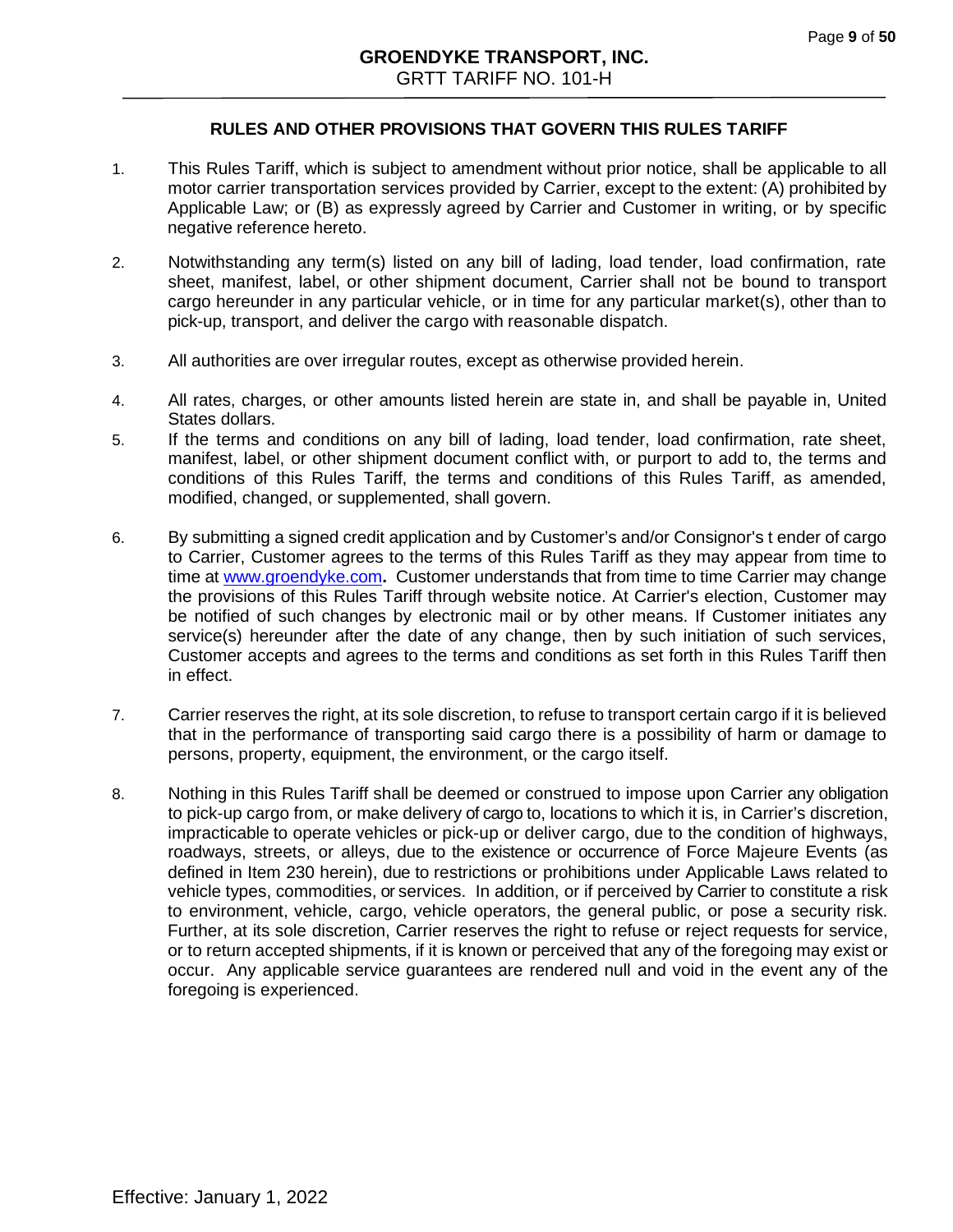- 9. Carrier shall not be liable for any failure to perform, including failure to timely perform, services under this Rules Tariff, where such failure is wholly or partially due to a situation of force majeure including, but not limited to, Act of God, War, Fire, Weather, Explosion, Riot, Civil Commotion, Act of Terrorism, Restriction by Government or other Authority, Strikes, Lock Outs, Failure of Suppliers, or to any cause whatsoever which is beyond the direct and exclusive ability of Carrier to control, or which could not be reasonably anticipated by Carrier.
- 10. To become a customer of Carrier, a Consignor, Consignee, Intermediary, or other  $3<sup>rd</sup>$  party must execute a Credit Application, be approved for credit by Carrier, and obtain a customer number prior to the initial booking of any shipment of cargo tendered for transportation hereunder.

#### **20 GOVERNING PUBLICATIONS**

Except as otherwise provided, any tariff(s) making reference hereto, are governed by the following described publications or software, and by supplements thereto or reissues thereof:

PC\*MILER® distributed by ALK Technologies, Inc. (most recent version that has been adopted for use by Carrier)

U.S. Postal Service 5-Digit Zip Code Directory, as issued by the U.S. Postal Service

U.S. Hazardous Materials Regulations, as promulgated by the U.S. Department of Transportation Federal Motor Carrier Safety Administration

Canada National 6-Digit Postal Code Directory, as issued by the Canada Post Corporation

#### **25 LIABILITY AND INDEMNITY OBLIGATION(S) OF CUSTOMER, CONSIGNEE, AND/OR CONSIGNOR**

Customer, Consignee(s), Consignor(s), or other third parties shall indemnify, defend, and hold harmless Carrier from and against any claim, loss, liability, damages, costs, penalty, or expenses (including reasonable attorneys' fees) arising out of the negligence or willful misconduct of or breach of any obligation herein by Customer, Consignee, Consignor, or other third party(ies) or their respective agents, employees, contractors, or representatives.

## <span id="page-9-0"></span>**30 ADVANCE LOADING / PRELOADED TRAILERS**

When at Customer's request, Carrier is required to provide equipment for loading and cannot immediately dispatch the equipment to its destination, a flat fee of \$385.00 will apply.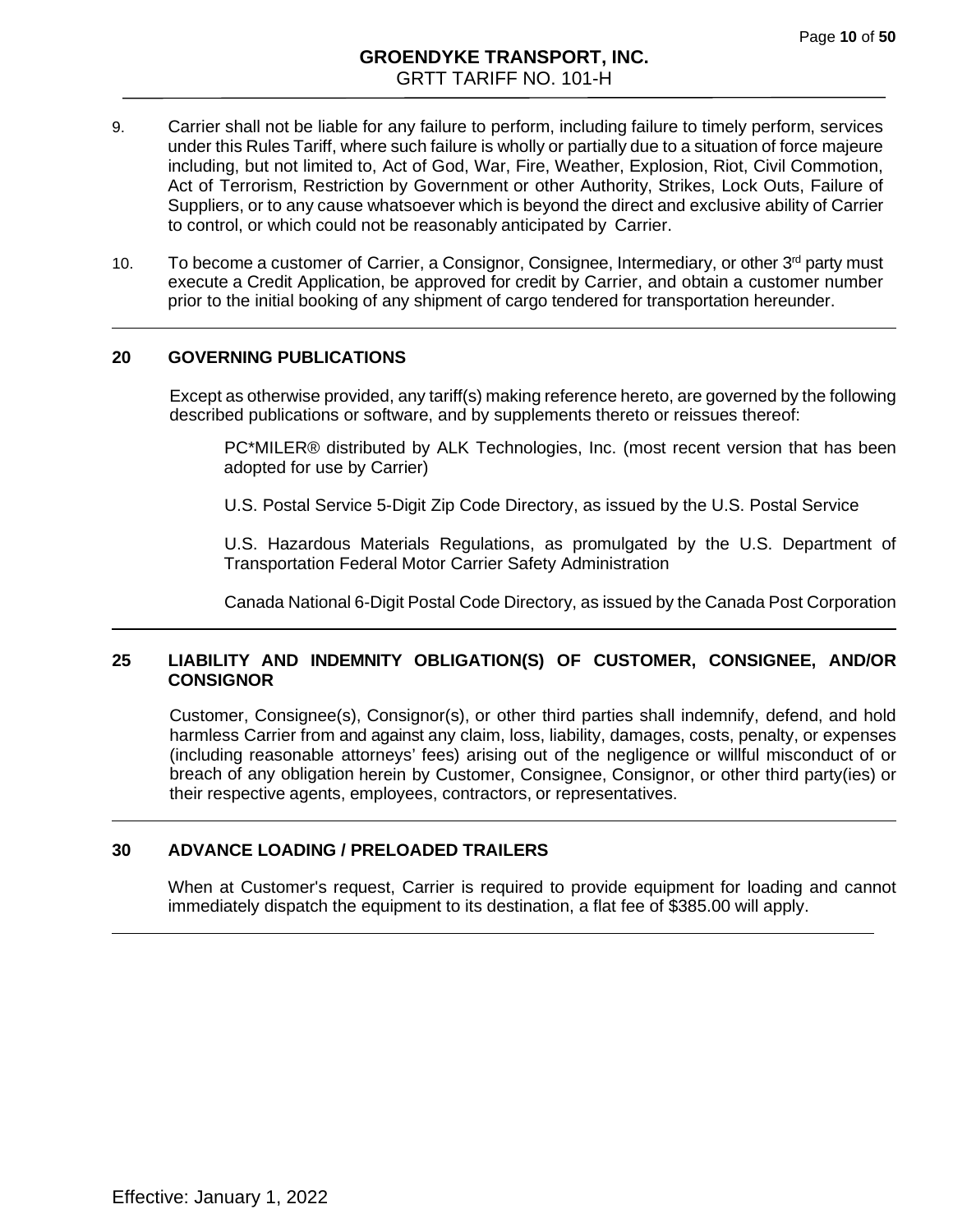## <span id="page-10-0"></span>**40 APPLICATION OF RULES TARIFF**

The rules and accessorial charges published in this Rules Tariff, and in tariffs making reference hereto, apply to the transportation and handling of commodities named herein, between points in the United States (except Hawaii) in Interstate, Domestic, and/or Foreign Commerce; and between points in the United States (except Hawaii) and points in Canada in Foreign Commerce; and between points in the United States (except Hawaii) and Mexico in Foreign Commerce; and between points in the United States (except Hawaii) in Intrastate Commerce.

This Rules Tariff contains the standard terms and conditions for transportation services to be provided Carrier. This Rules Tariff is not filed with any government agency. It is maintained in Carrier's office and copies are available by contacting Carrier at the following address:

Groendyke Transport, Inc. 2510 Rock Island Boulevard Enid, OK 73701

or by accessing Carrier's website at http://www.groendyke.com.

This Rules Tariff supersedes all prior tariffs applicable to the motor carrier transportation services to be provided hereunder and is subject to amendment without prior notice by Carrier. This Rules Tariff shall be applicable to, and shall govern, all asset based transportation services provided by Carrier, except to the extent: (1) prohibited by applicable law; or (2) as expressly agreed by Carrier and Customer in writing.

Carrier shall not be bound to transport property or arrange for the transport of any property hereunder in any particular vehicle, or in time for any particular market(s), other than to transport said property, or to arrange for the transportation of said property, with reasonable dispatch.

In the event that any of the terms, conditions or provisions of this Rules Tariff are held to be illegal, unenforceable or invalid by any court of competent jurisdiction, the remaining terms, conditions or provisions hereof shall remain in full force and effect. Any unenforceable provisions shall be replaced, if possible, by a mutually acceptable provision which, being valid and enforceable, most nearly approximates the intent and economic effect of the stricken provision. The failure or delay of Carrier to enforce at any time any provision of this Rules Tariff shall not constitute a waiver of Carrier's right to enforce each and every provision of this Rules Tariff at any time in the future.

In the event of a conflict between the provisions of this Rules Tariff and the provisions of a negotiated, fully executed agreement between Carrier and Customer, the provisions of the fully executed agreement will prevail. In the event of a conflict between the provisions of any bill of lading, trip contract, load confirmation sheet, load tender, order form, or other shipment document used hereunder and the provisions of this Rules Tariff, or in the event that any bill of lading, trip contract, load confirmation sheet, load tender, order form, or any other shipment document purports to add to the provisions of this Rules Tariff, the provisions of this Rules Tariff shall govern.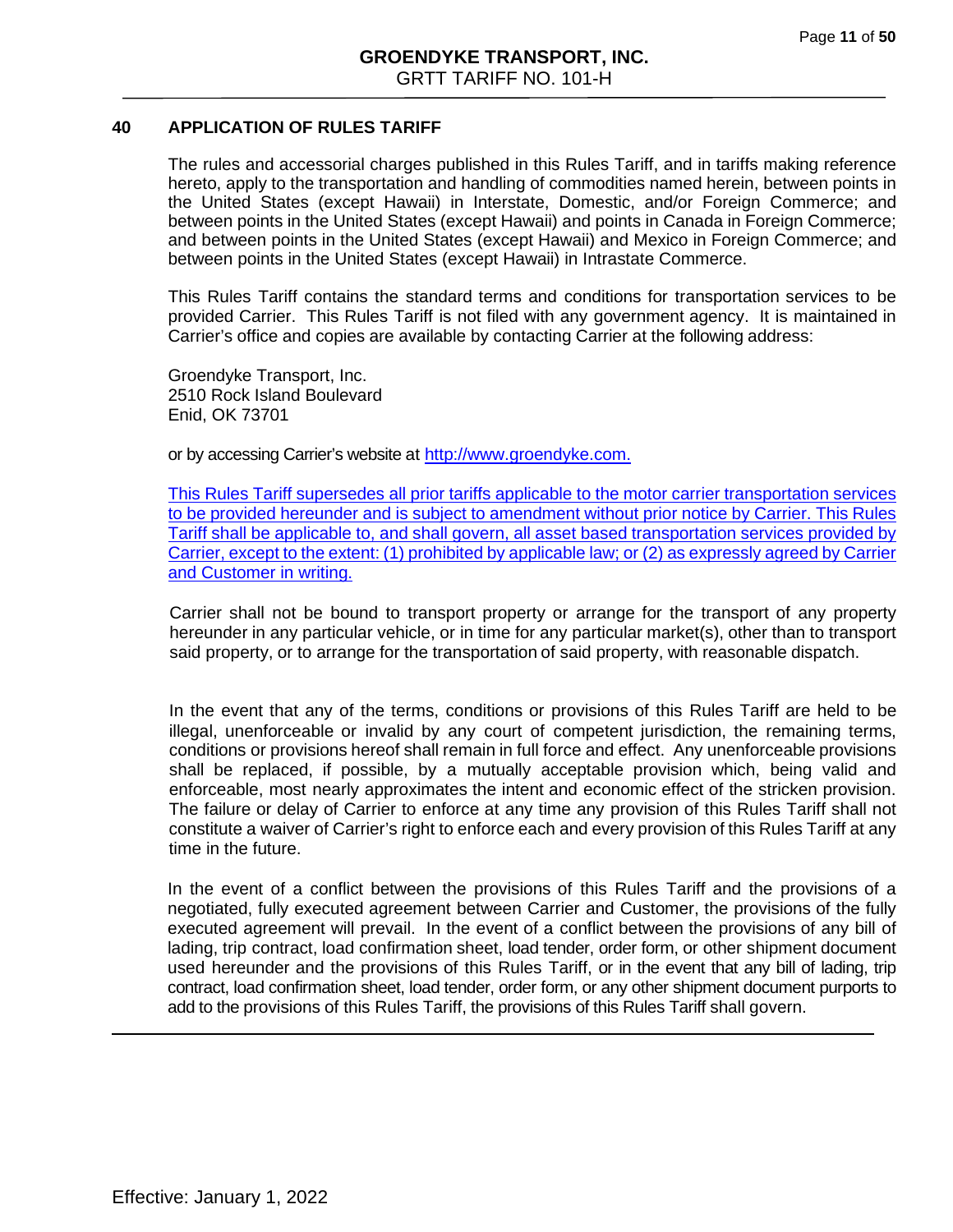#### <span id="page-11-0"></span>**50 APPLICATION OF RATES FOR DISTANCE IN EXCESS OF THAT SHOWN IN DISTANCE SCALE**

Except as otherwise provided, when it becomes necessary to compute the rate for a distance in excess of that shown in the applicable rate scale, the following will apply: To the rate shown in connection with the greatest distance in the applicable rate scale, add the rate under the same scale for the distance in excess of the greatest distance shown in said scale; the sum of the two rates thus determined will constitute the through rate from origin to destination.

#### <span id="page-11-1"></span>**55 BARRELING (DRUMMING) SERVICE**

When Carrier is required, either due to necessity or Customer request, to unload all or a portion of the cargo transported into barrels, drums, or containers (other than bulk storage facilities of no less than the size of one compartment of product in the tank trailer used) a charge of \$150.00 will be assessed for each hook-up of connections requiring movement of Carrier's equipment. The aforementioned charge(s) in this Section 55 shall be in addition to all other charges covered by this Rules Tariff (see notes).

Notwithstanding the foregoing, Notes 1, 2, and/or 3 shall apply to any barreling or drumming service(s) provided by Carrier hereunder:

**NOTE 1:** Carrier shall not be responsible for moving barrels, drums or other moveable containers into position for unloading; nor away from the unloading position after filling. (See Paragraph 1 of this Item 55 for carrier responsibilities).

**NOTE 2:** Carrier will not barrel or drum commodities classified as "corrosive" liquids, as described in Motor Carriers Explosives and Dangerous Articles Tariff 111-L, American Trucking Associations, Inc., Agent.

**NOTE 3**: This charge will NOT apply when the Consignee, either directly or through a third (3rd) party, furnishes labor, pump, and necessary discharge equipment beyond the pump.

#### **60 BILLS OF LADING**

(1) Upon receipt of cargo transported hereunder, Carrier will immediately examine the cargo offered, and, if found as described, will accept a bill of lading or issue a<br>receipt for each truck load of said cargo which will show the name of the Customer, point of origin, name of Consignee, destination (to include plant or delivery location address), description of the cargo being tendered for transportation hereunder, quantity of said cargo received, and whether transportation charges are prepaid, collect, or to be paid by a 3rd party. If transportation charges are to be collected from anyone other than the Consignor or Consignee at the address shown on the shipment documents, the correct name and address of said third (3rd) party responsible for transportation charges must be shown on the bill of lading. When Carrier is requested to transport cargo consisting of more than one commodity type, the bill of lading or shipping documents must identify each such commodity and the quantity(ies) thereof loaded in each compartment of Carrier's trailer.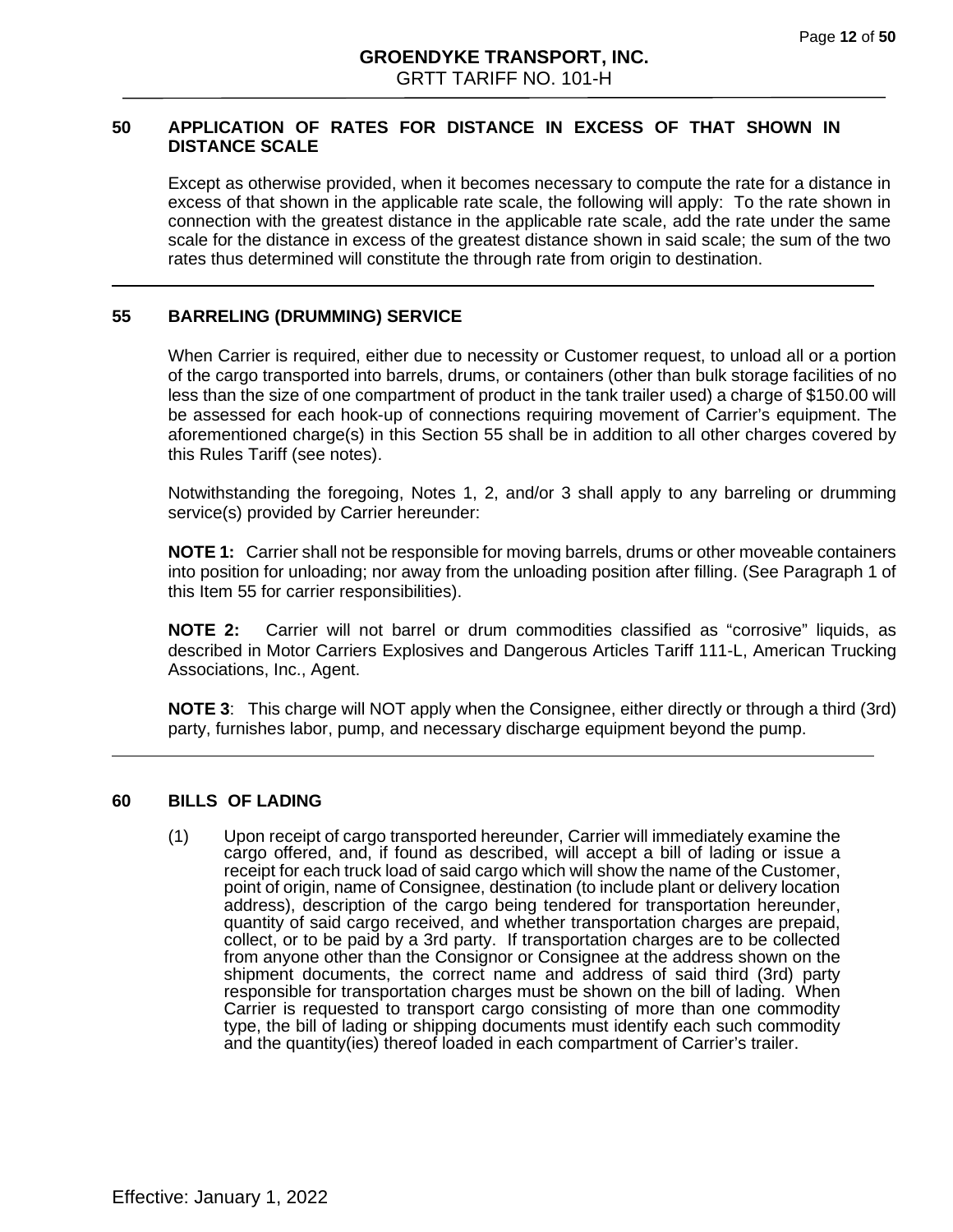- (2) Customer, Consignor, and/or any other person or entity at the origin point and/or each loading point who offers cargo for transportation hereunder shall provide Carrier with shipping papers accurately showing the correct commodity description(s) and associated information and the correct hazardous materials classification(s), if applicable, of the cargo to be shipped, pursuant to the FMCSA Regulations. Customer shall not use any abbreviations in or on the shipping paper(s) and shall describe the hazardous material on the shipping paper, bill of lading, and/or other shipment document by such proper hazardous material description and its hazard class, in the manner required by Part 172, Subpart C of the FMCSA Regulations. When the commodity word description differs from the hazardous materials description and its hazard class, both descriptions shall be shown on the shipment document(s) and/or bill of lading, provided the commodity word description is not inconsistent with the required hazardous material description. The hazardous material description and its hazard class must be shown first and the commodity word description must be shown last. The shipment document, as used herein, is any document tendering a shipment to Carrier for transportation.
- (3) The Customer shall also specify the type of tank trailer specification required for the transportation of Hazardous Materials, if applicable, and other trailer equipment requirements such as: stainless steel; aluminum; amount of insulation; steam coils; compartments; and any other requirement(s). At the time equipment is ordered by Consignor, Consignee, or Customer, as applicable, said entity placing the order for transportation services by Carrier shall advise Carrier of any and all requirements for accessorial equipment such as pumps, type(s) and/or length(s) of hose(s), type(s) and/or size(s) of fittings, air compressor, and/or other equipment required to complete the loading and/or unloading of cargo transported hereunder.
- (4) Upon receipt of the above information, Carrier will advise the Customer of the type of equipment and its last contents, if requested. Upon approval from Customer for loading, Carrier will tender such equipment as ordered by Customer. When tank trailer or other type equipment arrives at Consignor's location, Consignor or its authorized agent shall inspect Carrier's trailer. Consignor shall be responsible for inspecting Carrier's trailer, evaluating its suitability for transportation of the cargo to be loaded thereon, and accepting said trailer as being suitable therefor. Customer and/or Consignor shall be deemed to have accepted Carrier's trailer as being suitable for the cargo to be loaded thereon when Customer and/or Consignor or any entity acting on behalf of Customer and/or Consignor commences the loading process or instructs Carrier to commence the loading process. Upon commencement of the process of loading cargo on Carrier's trailer, Customer and/or Consignor shall be deemed to have waived any claim(s) against Carrier alleging unsuitability of Carrier's trailer for the transportation of cargo hereunder, and Customer and/or Consignor shall indemnify and hold Carrier harmless from and against any and all claim(s) alleging cargo loss, damage, and/or contamination as the result of any alleged defect(s) in Carrier's trailer or other equipment. Upon Customer's and/or Consignor's deemed acceptance of the trailer for loading cargo thereon, all applicable charges detailed herein shall apply.
- (5) To insure the assessment of the correct transportation charges and to avoid violation or infraction of Applicable Laws, Customer(s) should acquaint itself/themselves with the description of articles in the applicable tariff under which they ship cargo hereunder and insure that any and all commodity descriptions in the Shipping Papers conform to those in the applicable tariff.
- (6) If Customer and/or Consignor produces a shipping receipt, bill of lading, or other comparable documentation at the time of cargo tender to Carrier, Carrier's driver's signature on such documentation shall serve only as a receipt of the cargo only. Carrier's drivers are not authorized to, and cannot supplement, detract from, or otherwise vary the terms and conditions of this Rules Tariff or any other agreement between Customer and Carrier, or bind Carrier to any additional terms by signing or accepting any bill of lading, delivery receipt, or other shipment document.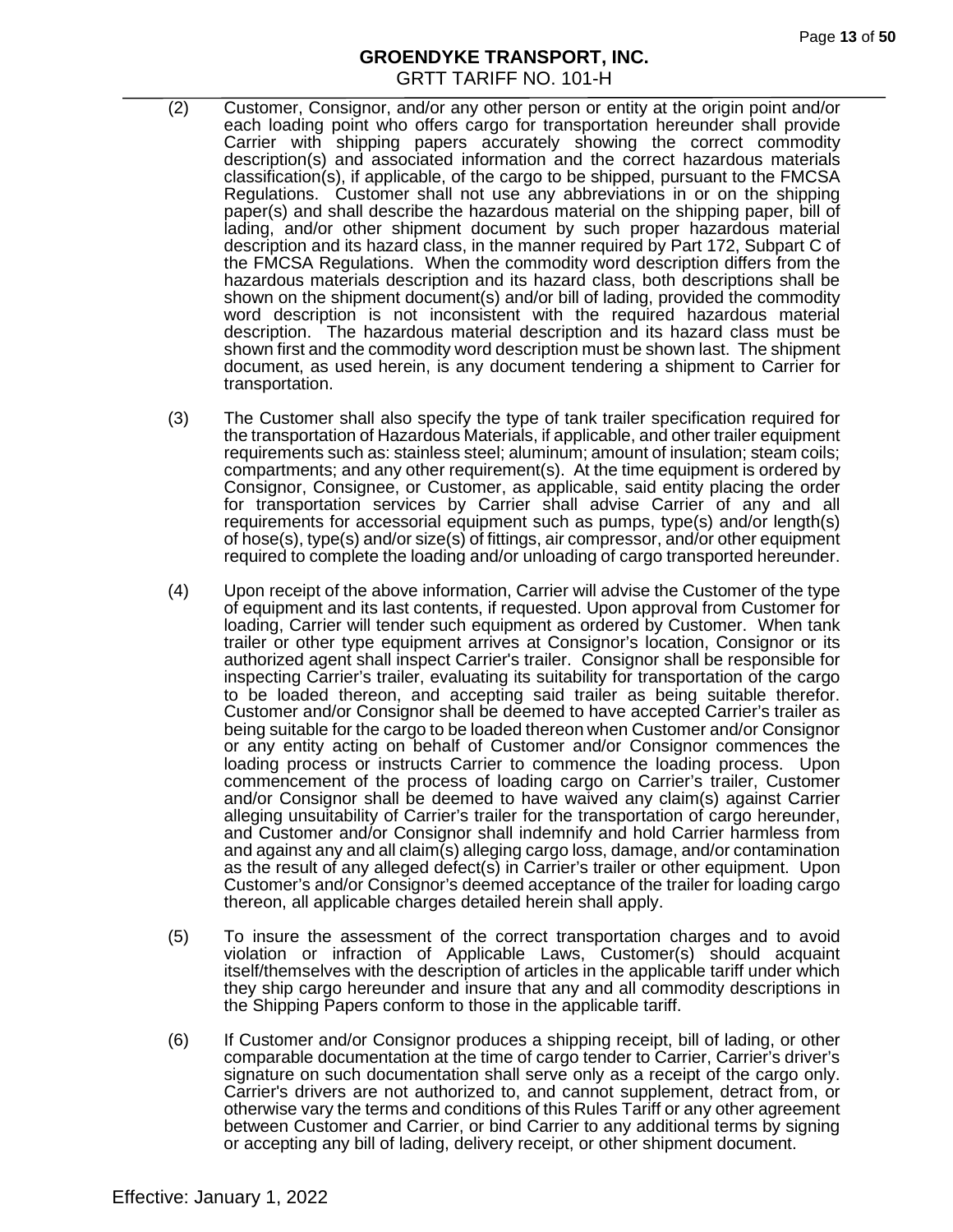#### **65 BLIND SHIPMENT**

A charge of \$100.00 will be assessed when Shipper requests a special Bill of Lading that does not include the actual origin facility name.

#### <span id="page-13-0"></span>**70 CUSTOMER'S OBLIGATION TO NOTIFY OTHER INVOLVED PARTIES**

Except as otherwise agreed to in writing by an authorized representative of Carrier, by tendering cargo to Carrier, Customer represents and warrants that it shall notify all persons or entities involved in the transportation of the cargo, including but not limited to the Consignee, legal and beneficial owner(s) of the cargo, Consignor, and other third (3rd) parties such as freight forwarders, freight brokers, third‐party logistics providers, intermodal service providers, any other intermediary(ies), and insurers, that the terms and conditions stated in this Rules Tariff shall apply to the transportation of all cargo tendered for transportation hereunder.

To the fullest extent allowed by law, in tendering cargo to Carrier, all such persons and/or entities described hereinabove shall be conclusively presumed to have agreed to the notification and all other requirements outlined herein.

## **80 AUTHORITY OF BROKER/INTERMEDIARY ACTING AS CUSTOMER/PAYOR**

For any instance in which Customer is acting as a Broker, as that term is defined in 49 USC §13102 and 49 CFR §371.2(a), by tendering cargo to Carrier for transportation hereunder, Customer hereby represents and warrants each of the following to Carrier: (1) that Customer does and will have full and complete legal authority, by written authority, ownership, or otherwise, to agree to provisions of this Rules Tariff, including, but not limited to, the liability limitations and exclusions outlined herein with respect to the cargo which it tenders to Carrier for transportation hereunder and that Customer is fully authorized to do so and legally bind its Customer, client, or other true owner of said cargo to the provisions of this Rules Tariff; and (2) Customer represents and warrants that it has communicated the provisions of this Rules Tariff to its Customer or client; and (3) Customer further warrants and agrees that all limitations and exclusions outlined herein shall be binding upon Customer's successors and assigns, and all consignees, consignors, shippers, subrogees, or other persons or entities claiming any interest in such cargo; and (4) Customer shall indemnify, defend and hold Carrier harmless from and against any and all claims for greater or other liability asserted by any consignee, consignor, owner of cargo, subrogee, or other claimant regarding such cargo.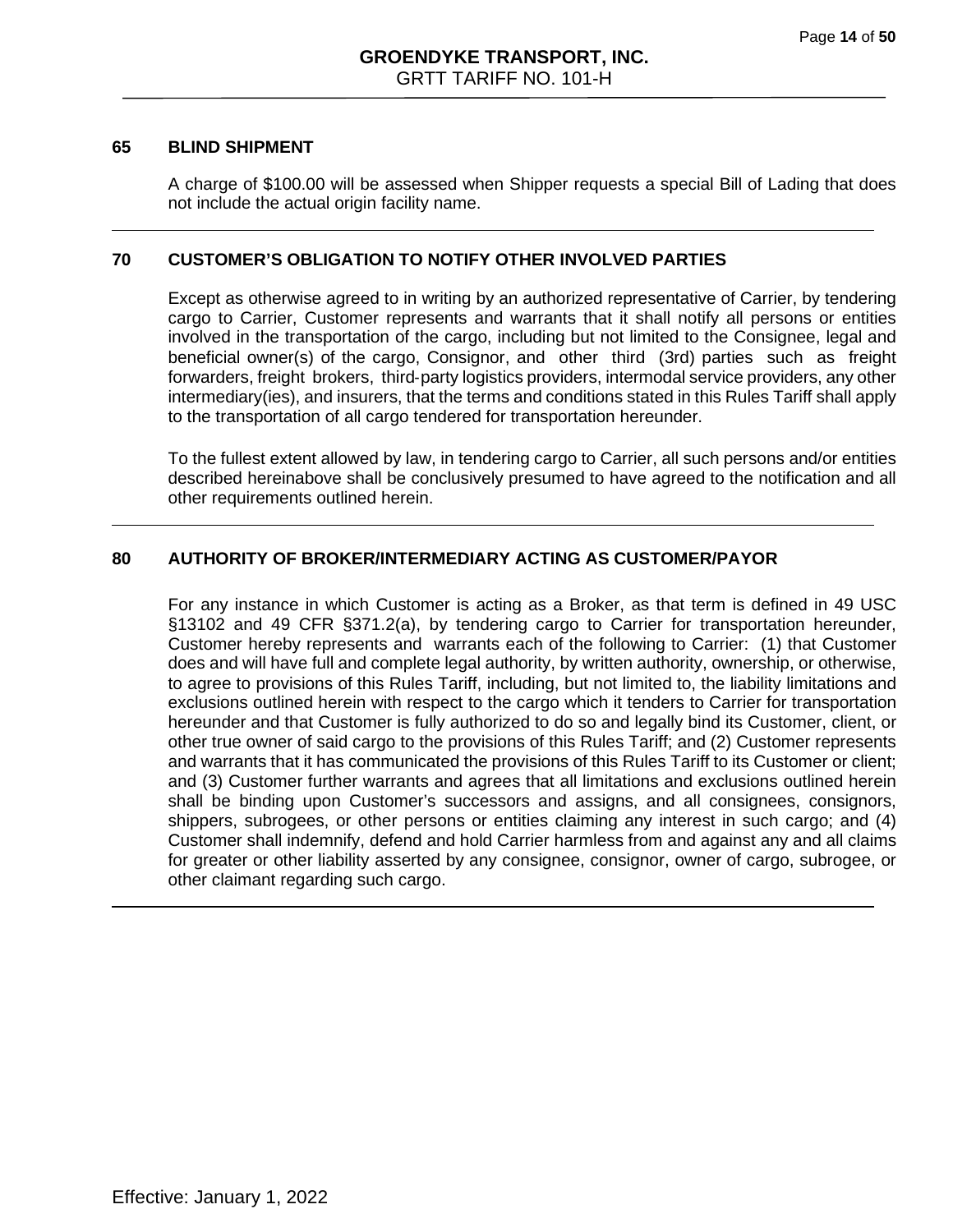## **90 CLAIMS ALLEGING LOSS OF OR DAMAGE TO CARGO**

Carrier shall have no liability whatsoever for any claims alleging cargo loss or damage which are excluded from Carrier liability under the Uniform Straight Bill of Lading, nor for other losses, damages, delays or failures of performance which are the result of or caused by circumstances or occurrences beyond Carrier's reasonable control, including but not limited to acts of God, the public enemy, the authority of law, inherent vice or nature of the cargo, acts of terrorism and/or terrorist attacks, or the acts or omissions of Customer, Consignor or Consignee, or failure to comply with applicable law(s) or the terms of any applicable agreement. Carrier shall not be responsible for the acts or omissions of lumpers, cartage agents, customs brokers, Mexican interline carriers or other third parties who may be involved in the handling or transportation of cargo, even if Carrier arranged or assisted in arranging such services as an accommodation or service to Customer.

Except as otherwise provided herein, Carrier's liability for cargo loss or damage shall be governed by the provisions of this Rules Tariff and those of 49 USC §14706 (the "Carmack Amendment") as modified herein and as each is in effect as of the date on which Customer and/or Consignor tenders the cargo to Carrier for transportation hereunder and as each may be amended from time to time. In the event of a conflict, the terms and conditions of this Rules Tariff shall apply to the extent permitted by applicable law. Customer acknowledges and agrees that Carrier shall not have any liability for any cargo loss, damage, or contamination pursuant to any other standard of liability.

Procedurally, the filing, investigation, disposition, and processing of all claims alleging loss of, and/or damage to, cargo transported hereunder, shall be governed by the provisions of 49 CFR Part 370, including, but not limited to, the time limitations detailed therein.

A written or electronic communication from the Customer, Consignor, and/or Consignee or other claimant, filed with Carrier within the time limit specified herein and which: (1) contains facts sufficient to identify the shipment; and (2) asserts liability for alleged loss and/or damage; and (3) makes a claim for the payment of a specified or determinable amount of money, will be considered as sufficient to meet the requirements of filing the claim. Notations of shortage or damage on freight bills, delivery receipts, or other documents alone will not constitute sufficient documentation for claim filing purposes.

Claims for loss or damage to cargo being transported hereunder must be filed in writing by Customer within nine (9) months from the date of delivery, or for lost cargo, within nine (9) months of the scheduled date of delivery. In the absence of a scheduled delivery date, the filling period shall begin after a reasonable time period has elapsed for delivery.

Any civil suit or arbitration proceeding related to or alleging loss of or damage to cargo transported hereunder shall be commenced by Customer within two (2) years from the date Carrier gives Customer and/or any other claimant(s) written notice that Carrier is disallowing the claim or any part thereof.

Any claims and/or lawsuits related to or alleging loss of or damage to cargo transported hereunder, which are not filed within the prescribed time limits in this Item 90, shall be conclusively barred.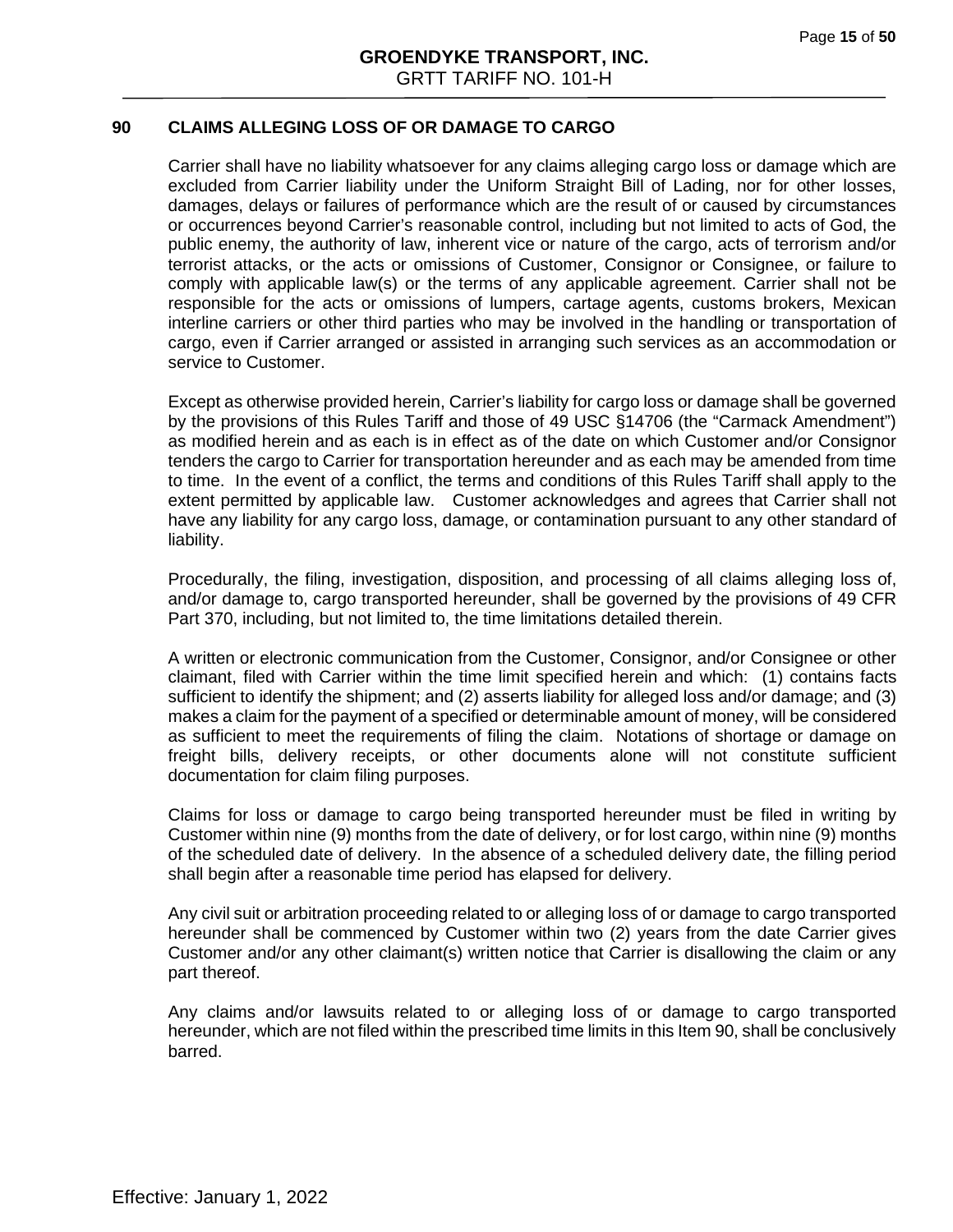Carrier's liability for loss of, and/or damage to, cargo transported hereunder, shall not begin until after Customer's cargo has been loaded on equipment owned or operated by Carrier and accepted by Carrier, signified by signature on the bill of lading by Carrier's driver, and Carrier's driver has taken actual physical possession and control of the loaded trailer.

#### **100 SEALS**

Carrier and Customer agree that a broken seal alone shall not be evidence of contamination or adulteration of cargo transported hereunder, nor shall a broken seal be grounds for rejection of a shipment or imposition of any liability for cargo loss, damage, or contamination hereunder.

#### **105 IMPROPER OR OVERWEIGHT LOADING; CHARGES FOR RE-WORK**

If Customer (or anyone acting for Customer or on its behalf) loads Carrier's trailer, Customer shall do so in such a way that the gross vehicle weight (hereinafter referred to as "GVW") does not exceed 80,000 lbs. GVW, with said gross vehicle weight distributed as follows: (i) a maximum of 12,000 lbs. GVW on the steer axle; and (ii) a maximum of 34,000 lbs. GVW on the drive axles; and (iii) a maximum of 34,000 lbs. GVW on the tandem axles. In the event Customer, its customer or client, or any third (3<sup>rd</sup>) party acting for or on behalf of Customer or Consignor overloads (beyond any of the aforementioned levels) or misloads Carrier's trailer(s) and re-work/transloading or other processing of the cargo becomes necessary, Customer shall assume full responsibility for these costs, including, but not limited to compensating Carrier for additional and/or out-of-route miles, additional fuel surcharge amounts, scale fees, and/or detention charges. Detention charges shall begin to accrue immediately upon arrival of Carrier's driver at the Consignor's location for re-work, without any allowance for free time. Any additional and/or out-of-route miles shall be billed at the agreed upon rate per mile for the applicable shipment, or in the absence of an agreed upon rate per mile, at Carrier's standard rate(s) outlined herein.

# **110 CARRIER'S MAXIMUM LIABILITY FOR CARGO LOSS AND/OR DAMAGE OCCURRING IN THE CONTIGUOUS UNITED STATES OR CANADA**

In no event shall Carrier's total liability for cargo loss, damage, or contamination occurring within the contiguous United States or Canada exceed the lesser of: (1) the actual value of the cargo, as evidenced by an invoice or other supporting document(s); or (2) Fifty Thousand Dollars (\$50,000) per trailer load, less any reasonable salvage value, unless special arrangements are made as outlined in Item 120 herein.

Cargo with a declared value in excess of Two Hundred Fifty Thousand Dollars (\$250,000) per trailer load shall not be accepted by Carrier, and in the event Customer tenders a shipment with a declared value in excess of Two Hundred Fifty Thousand Dollars (\$250,000) per trailer load and Carrier inadvertently accepts such tender, Carrier's maximum liability for loss, damage, or contamination of or to said shipment shall not exceed Fifty Thousand Dollars (\$50,000), unless special arrangements are made as outlined in this Item 110.

Customer, and/or any other claimant making a claim for loss, damage, or contamination of cargo, shall deduct from its claim for damages the reasonable salvage value of the affected cargo. This obligation on the part of Customer and/or claimant shall be in addition to its duty to mitigate damages.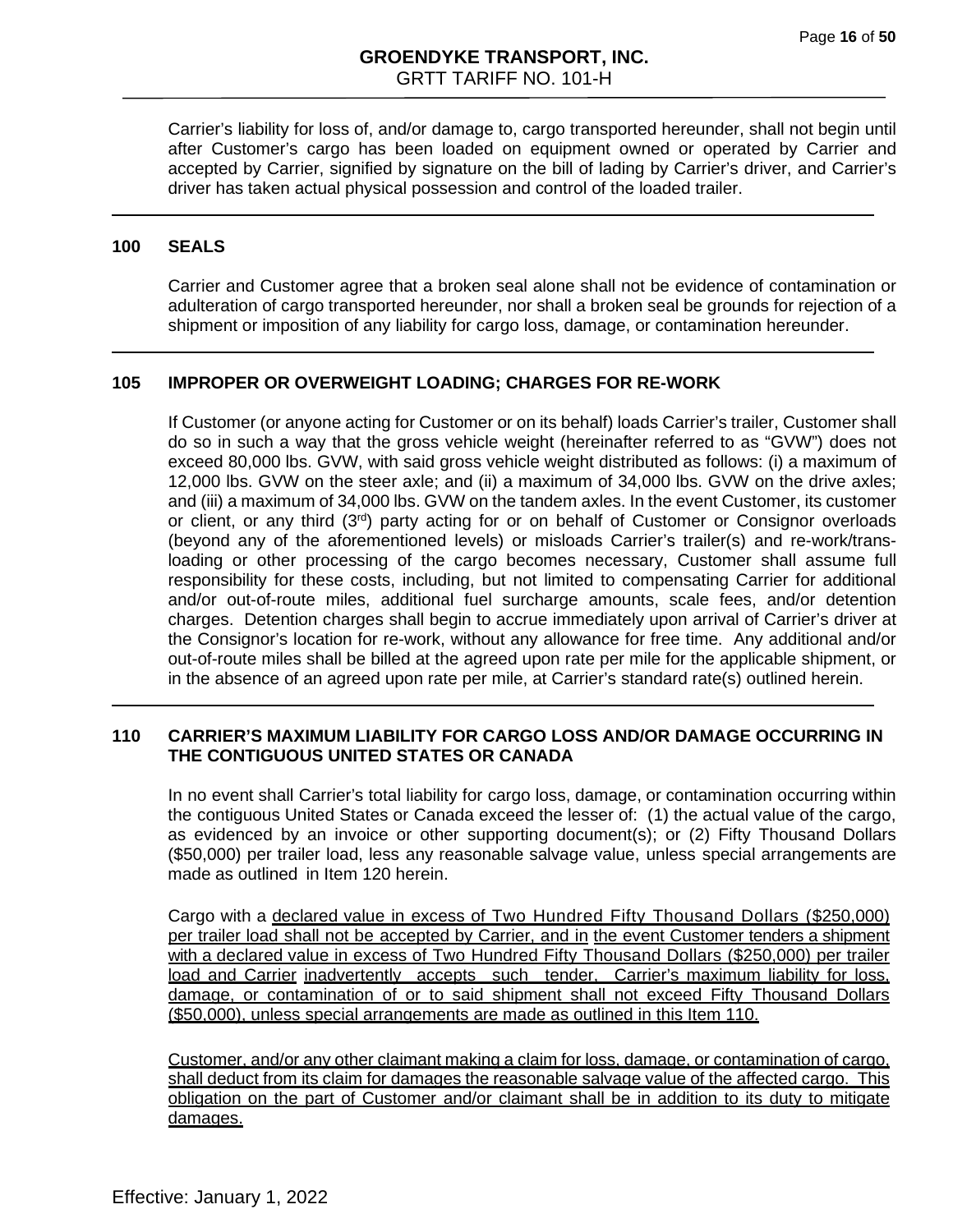Additional terms related to the salvage of cargo that is subject to a claim for loss, damage, or contamination are outlined in Item 220 herein.

#### **120 OPTIONAL EXCESS CARGO LIABILITY BY CARRIER**

Carrier's standard rate quotations are premised upon the maximum liability limitation for cargo loss, damage, and/or contamination detailed in Item 110 herein and Carrier's acceptance of shipments for transportation hereunder is conditioned upon such maximum liability limitation. Customer may request a cargo liability limit from Carrier in excess of the maximum limit outlined in Item 110 above by doing each of the following:

- 1) Obtain Carrier's specific written acceptance, signed by an officer of Carrier, of the additional liability for cargo loss, damage, and/or contamination occurring in the contiguous United States or Canada to be assumed by Carrier prior to the tender of the applicable shipment; and
- 2) Pay appropriate additional charges to compensate Carrier for such increased risk related to the applicable shipment.

Absent such prior signed agreement by an officer of Carrier, Carrier's maximum liability for cargo loss, damage, and/or contamination shall not exceed the maximum liability limit outlined in Item 110 herein, regardless of the transportation rate charged for any shipment hereunder, and notwithstanding any contrary or conflicting entry, term, or provision contained in any bill of lading, other tariff document, trip contract, load confirmation sheet, load tender document, or any other type or form of receipt or shipment document.

Customer acknowledges and agrees that the limitations on Carrier's maximum liability for cargo loss and/or damage outlined herein are reasonable under the circumstances surrounding the transportation of the cargo being transported by Carrier for or on behalf of Customer, including but not limited to, the usual value of Customer's cargo, the transportation charges and mileage rates listed herein, the spot pricing options for additional cargo liability protection for Customer, and Customer's ability to obtain its own cargo liability insurance, or to use other carriers or transportation service providers for transporting domestic or cross-border shipments for or on behalf of Customer.

Customer further acknowledges the following: (1) Carrier offers various different choices of rates and charges and cargo liability levels; and (2) Customer has chosen the limits on Carrier's maximum liability for cargo loss and/or damage outlined herein for rate-making purposes; and (3) Carrier has relied upon the liability limitations for cargo loss and/or damage outlined herein in quoting Customer's transportation rates and will continue to do so hereafter.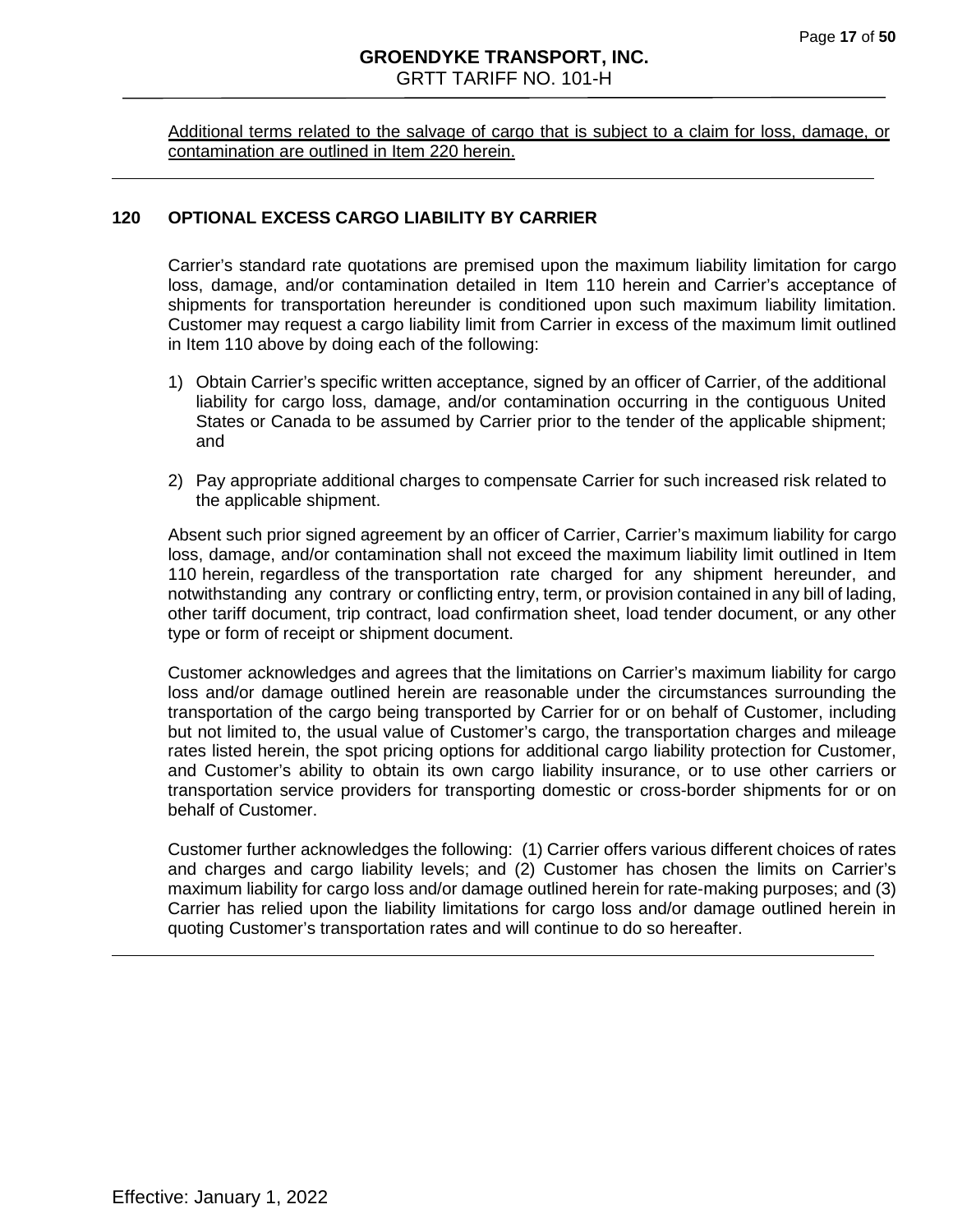#### **125 NO LIABILITY FOR CARRIER FOR CARGO LOSS, DAMAGE, OR CONTAMINATION IF CARGO IS LOADED OR UNLOADED IN ACCORDANCE WITH CUSTOMER'S AND/OR CONSIGNOR'S INSTRUCTIONS**

Carrier shall have no liability whatsoever for loss of or damage to cargo transported hereunder or any contamination by or to the cargo related to misdelivery thereof if Carrier's driver delivers said cargo in accordance with instructions (oral or written) provided by Customer, Customer's customer or client, Consignor, or Consignee, including the respective agents, employees, or contractors of each, or anyone otherwise acting for or on behalf of Customer, its customer or client, or the Consignor or Consignee. Customer, Consignor, or anyone acting for or on behalf of Customer shall sign Carrier's delivery memo prior to the commencement of unloading of cargo, which shall be conclusive evidence of Carrier delivering cargo in accordance with Customer's instructions for purposes of this Item 125, but the absence of a signed delivery memo shall not impose liability for cargo loss, damage, and/or contamination, nor shall it absolve Customer from liability for said cargo loss, damage, and/or contamination hereunder.

#### **130 NO LIABILITY FOR CARRIER FOR CARGO LOSS OR DAMAGE IN MEXICO**

Carrier's liability for cargo loss and/or damage is limited to loss or damage occurring within the contiguous United States and/or Canada. Carrier shall have no liability whatsoever for any cargo loss or damage or seal integrity occurring in Mexico or otherwise outside the contiguous United States and/or Canada, or while cargo is in the custody or control of any customs brokers, freight forwarders, drayage companies, or cartage agents involved in transporting cargo for or on behalf of Customer at or across the U.S./Mexico border under a through and/or international bill of lading or otherwise. If this geographical liability exclusion is judicially or otherwise determined to be ineffective for any reason whatsoever, then Carrier's liability for cargo loss and/or damage in Mexico shall be limited to the lesser of: (1) five U.S. cents per pound (\$0.05/lb.); or (2) the current standard liability limitation under Mexican law for uninsured cargo for which no higher valuation has been declared, with claims for such Mexican losses to be asserted within the time limits provided under applicable Mexican law. In any event, any loss or damage to cargo being shipped to or from Mexico shall be presumed to have occurred in Mexico, and therefore will be subject to the liability exclusions and limits of this Item 130, absent clear and convincing proof to the contrary, for which Customer and/or any claimant(s) asserting said claim shall bear the burden of proof.

Notwithstanding that shipments may be considered to move on a through bill of lading to ultimate destination, any transportation, interlining, or billing arrangements facilitated by Carrier regarding cargo transportation within, into or out of Mexico (including but not limited to selecting, contracting, or arranging for Mexican motor carriers, customs brokers, freight forwarders, drayage or cartage agents, quoting through rates, billing for and/or remitting payment to Mexican carriers, and/or issuing through bills of lading for transportation into or out of Mexico) are made by Carrier solely as an accommodation and convenience to Customer, which shall not constitute Carrier subcontracting transportation services, and shall not create or impose any liability on Carrier hereunder, and that Carrier shall have no liability whatsoever for cargo loss, damage or delay, or the acts or omissions of any of the aforementioned third parties hereunder or under any agency, subcontractor, joint venture, or similar theory, or otherwise.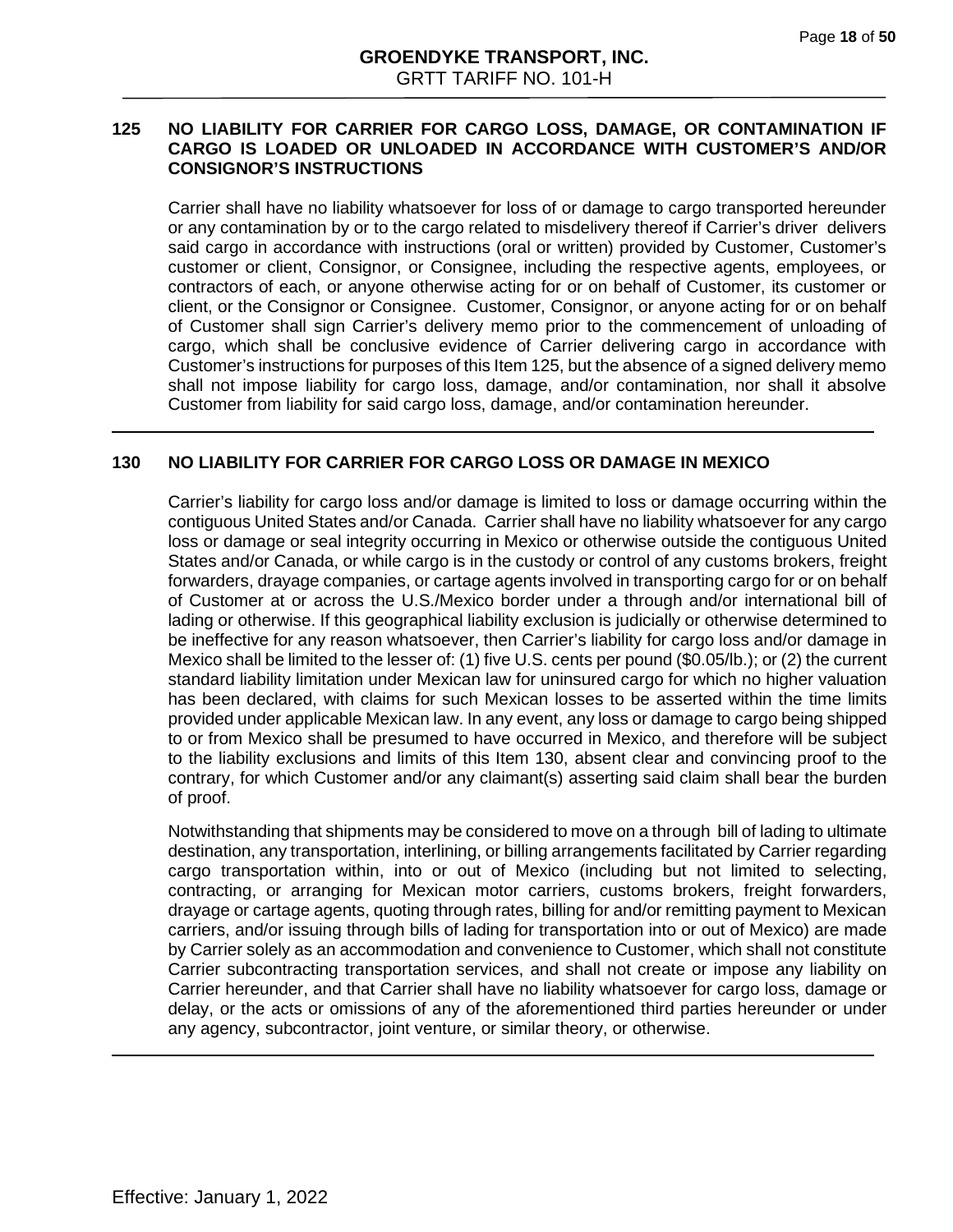## **135 EXCLUDED COMMODITIES**

Unless Carrier has otherwise agreed in writing, signed by an officer thereof, to accept such tender(s), Customer shall not tender to Carrier for transportation hereunder, any shipments consisting of, or containing, any of the following types of commodities: (1) Class 1 – Explosives, Divisions 1.1 – 1.6; (2) Class 2 - Toxic Gases, Division 2.3; (3) Class 4 – Substances Liable to Spontaneous Combustion, Division 4.2; and Substances Which, in Contact with Water, Emit Flammable Gases, Division 4.3; (4) Class  $5 -$  Organic Peroxides, Division 5.1; (6) Class 6 – Toxic Substances, Division 6.1; and Infectious Substances, Division 6.2; (7) Class 7 – Radioactive Material; (8) Polychlorinated Biphenyl (commonly referred to as "PCS(s)"); (9) Hazardous Waste(s); (10) Waste Oil; and (11) Waste Water.

All other commodities tendered to Carrier for shipment hereunder shall be subject to review by Carrier based upon the type or classification of commodity, characteristics of the commodity, hazards associated with or related to the commodity, packaging of the commodity, and/or quantity(ies) thereof. Carrier may reject, in its sole discretion, any shipment tender hereunder from Customer based upon concerns regarding the commodity, including but not limited to type of packaging and/or quantity(ies) thereof. In such instances, Carrier shall have no liability whatsoever to Customer for any said rejected tender(s).

# **140 CUSTOMER'S OBLIGATION TO PROVIDE SAFETY DATA SHEETS TO CARRIER**

Customer shall provide (or shall direct Consignor to provide) Carrier a copy of any and all applicable Safety Data Sheet(s) (commonly referred to as "SDS") at or prior to the time of arranging pick-up of a shipment hereunder. SDS provided must be current within 5 years.

## **150 NO LIABILITY OF CARRIER FOR DELAY(S) IN COMPLETING PICK-UP AND/OR DELIVERY; NO SERVICE GUARANTEE**

Unless agreed in writing signed by an officer of Carrier, Carrier shall not be bound to transport a shipment by any particular appointment schedule or in time for a particular market, other than to transport said shipment with reasonable dispatch. Carrier makes no warranties, representations, or guarantees as to on‐time pick‐up or delivery unless agreed to in writing signed by an officer of Carrier prior to the time of shipment tender. In no event shall a time quotation by Carrier or the scheduling or acceptance of an appointment time by Carrier be considered or construed as a guarantee as to pick-up or delivery time.

Regardless of notations made on any bill of lading, load confirmation sheet, or other shipment document, Carrier shall have no liability whatsoever for any damages of any type resulting from delivery delays, including, but not limited to, costs of shut‐down, manufacturing delays, overtime, substitute transportation costs, fines, penalties, charge backs, or claims of any kind, regardless of the legal theory under which such damages may be claimed or alleged and regardless of whether Carrier was advised of the potential for such damages.

Customer's sole and exclusive remedy for any late pick‐up(s) and/or delivery(ies) by Carrier shall be to de-route Carrier from hauling cargo for or on behalf of Customer on any awarded lane(s).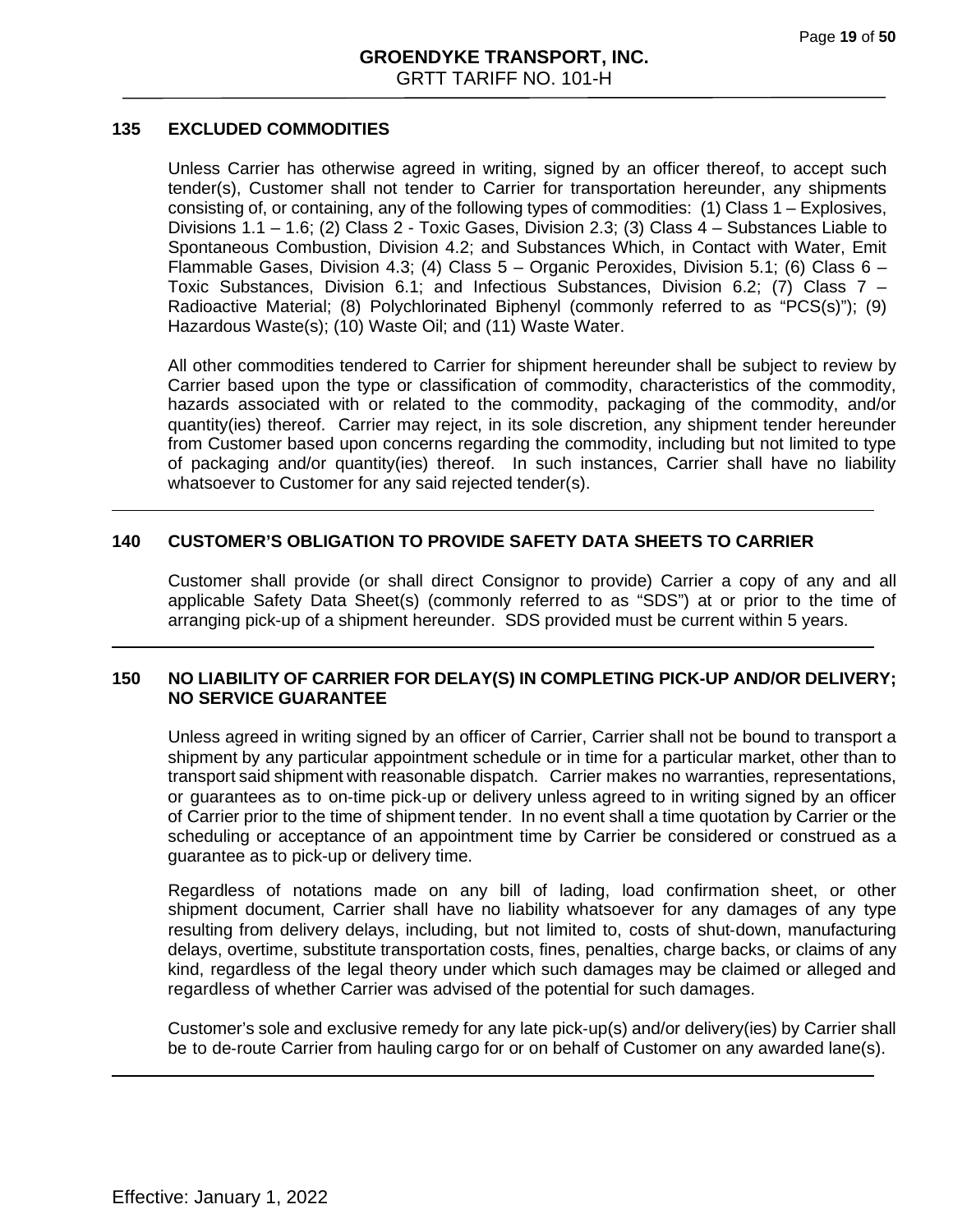# **160 NO WARRANTY BY CARRIER AS TO THE SUITABILITY OF EQUIPMENT; CUSTOMER'S AND/OR CONSIGNOR'S RIGHT TO INSPECT EQUIPMENT PRIOR TO LOADING**

Except as expressly outlined herein, Carrier makes no warranties as to the suitability of any trailer(s) presented for loading by Customer and/or Consignor, other than that said trailer(s) shall meet the requirements of applicable law(s) related to roadworthiness. Customer and/or Consignor shall have the right to inspect any trailer(s) supplied by Carrier prior to loading cargo thereon and may reject any trailer that does not meet its standards. In such instances, Carrier may, at its option, supply an alternate trailer or may reject the shipment tender. If Customer or Consignor loads cargo on any trailer supplied by Carrier hereunder, Customer shall be deemed to have accepted said equipment as meeting all applicable requirements and standards, including, but not limited to, any requirements or standards set forth in any applicable legislation, law, statue, code, and/or regulation.

## **170 NO GUARANTEE OF EQUIPMENT AVAILABILITY BY CARRIER**

All provision of transportation and related services by Carrier hereunder shall be subject to equipment availability.

Unless agreed to in writing signed by an officer of Carrier, Carrier reserves the right to refuse any shipment tender based on equipment availability. Carrier shall have no obligation to perform accessorial services.

#### **180 OVERCHARGE AND UNDERCHARGE CLAIMS**

Any claim or action at law by Carrier to recover undercharges alleged to be due hereunder, and any claim or action at law by Customer to recover overcharges or duplicate payments alleged to be due hereunder, shall be commenced not more than 180 days after the date of the original freight bill for the shipment with respect to which such undercharge(s), overcharge(s), or duplicate payment(s) is/are claimed. Failure to submit a claim within said one hundred eighty (180) day period shall forever bar any action at law for recovery of the same. Any action at law by Carrier or Customer to collect alleged undercharges, overcharges, or duplicate payment under the terms of this Rules Tariff shall be commenced not later than eighteen (18) months after delivery of the applicable shipment(s). Expiration of said eighteen (18) month term shall be a complete and absolute defense against any such claim, regardless of any extenuating or mitigating circumstances or excuses of any nature whatsoever.

The filing, investigation, disposition, and processing of undercharge and/or overcharge claims shall be governed by the provisions of 49 CFR §378.

## **190 NO OFFSET OF OVERCHARGE, DUPLICATE PAYMENT, OR CARGO LOSS, DAMAGE, OR CONTAMINATION CLAIMS**

Customer shall not offset the amount(s) of any claim(s) for cargo loss, damage, or contamination, overcharge or duplicate payment, or any other other claim(s) against Carrier's unpaid freight bills (including linehaul charges, fuel surcharge, accessorial charges, or any other charges by Carrier hereunder).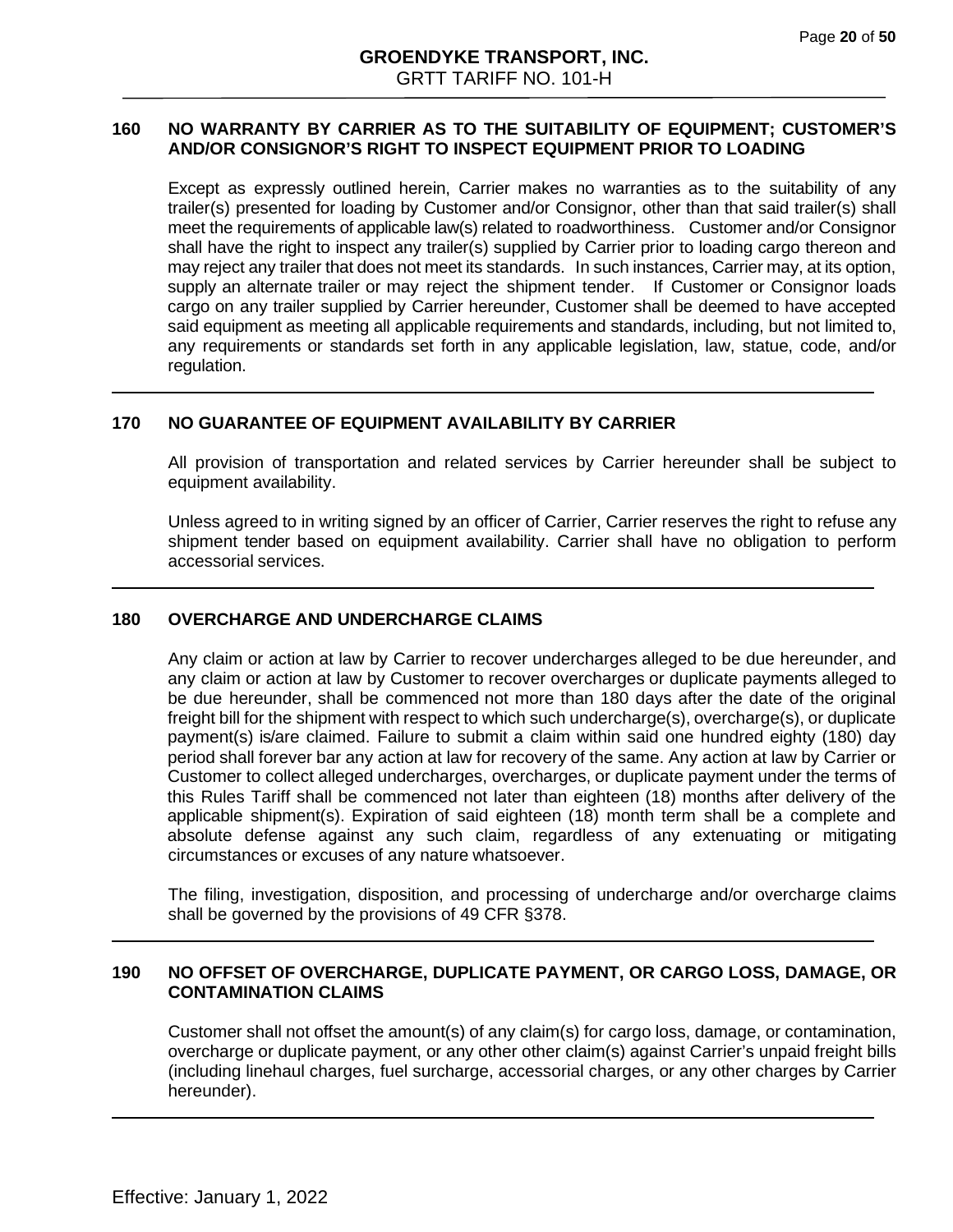#### **200 PAYMENT TERMS; INTEREST ON LATE PAYMENTS; CURRENCY OF PAYMENTS**

Unless otherwise agreed to in writing by an authorized representative of Carrier, Carrier's invoiced charges (including linehaul, fuel surcharge, accessorial, and all other charges due hereunder) shall be paid within fifteen (15) calendar days of the date of receipt of invoice, provided Customer has established credit with Carrier.

If Customer fails to pay Carrier's invoice in full within fifteen (15) days of its receipt thereof, any unpaid amount(s) shall be subject to a late payment fee equal to 1.5% of the unpaid amount for each 30 day period (or fraction thereof), from the date of receipt of Carrier's invoice until payment is received. In addition, if it becomes necessary for Carrier to retain the services of a collection agency and/or legal counsel to collect any unpaid balance(s), Customer shall be responsible for paying all said collection costs and/or attorney's fees incurred by Carrier.

Date of receipt of Carrier's invoice by Customer is deemed to be three (3) business days from the invoice's accompanying postmark date.

All rates, charges, and/or other amounts listed herein are stated in U.S. funds, and Customer shall pay all rates, charges, and/or other amounts in U.S. funds.

#### **210 NO LIABILITY OF CARRIER FOR INCIDENTAL, INDIRECT, SPECIAL, PUNITIVE, EXEMPLARY, OR CONSEQUENTIAL DAMAGES; NO WARRANTIES BY CARRIER**

Carrier shall have no liability whatsoever for any incidental, indirect, special, punitive, exemplary, or consequential damages, including, but not limited to, loss of profits, loss of business, loss of production, or any other damages attributable to, or related to business interruption or loss of customer goodwill, even if Carrier has been advised of the possibility of such damages or if such damages were reasonably foreseeable, and regardless of the legal theory under which such damages are claimed, whether in contract, tort, or otherwise.

Carrier makes no warranties, express or implied, for any transportation and/or related services provided hereunder.

## **220 SALVAGE OF CARGO THAT IS SUBJECT TO A CLAIM FOR LOSS, DAMAGE, OR CONTAMINATION**

Whenever cargo transported by Carrier hereunder is damaged or contaminated or alleged to be damaged or contaminated and is, as a consequence thereof, not delivered or is rejected or refused upon tender thereof to the owner, Consignee, or person entitled to receive such cargo, Carrier, after giving due notice whenever practicable to do so to the owner and any other party(ies) that may have an interest therein, and unless advised to the contrary after giving such notice, will undertake to sell or dispose of such cargo or will engage the services of a competent salvage agent. Carrier will only dispose of the cargo in a manner that will fairly and equally protect the best interests of all persons having an interest therein. The Carrier will make an itemized record sufficient to identify the cargo involved, so as to be able to correlate it to the shipment or transportation involved and claim, if any, filed thereon. Carrier also will assign to each lot of such cargo a successive lot number and note that lot number on its record of shipment and claim, if any claim is filed thereon.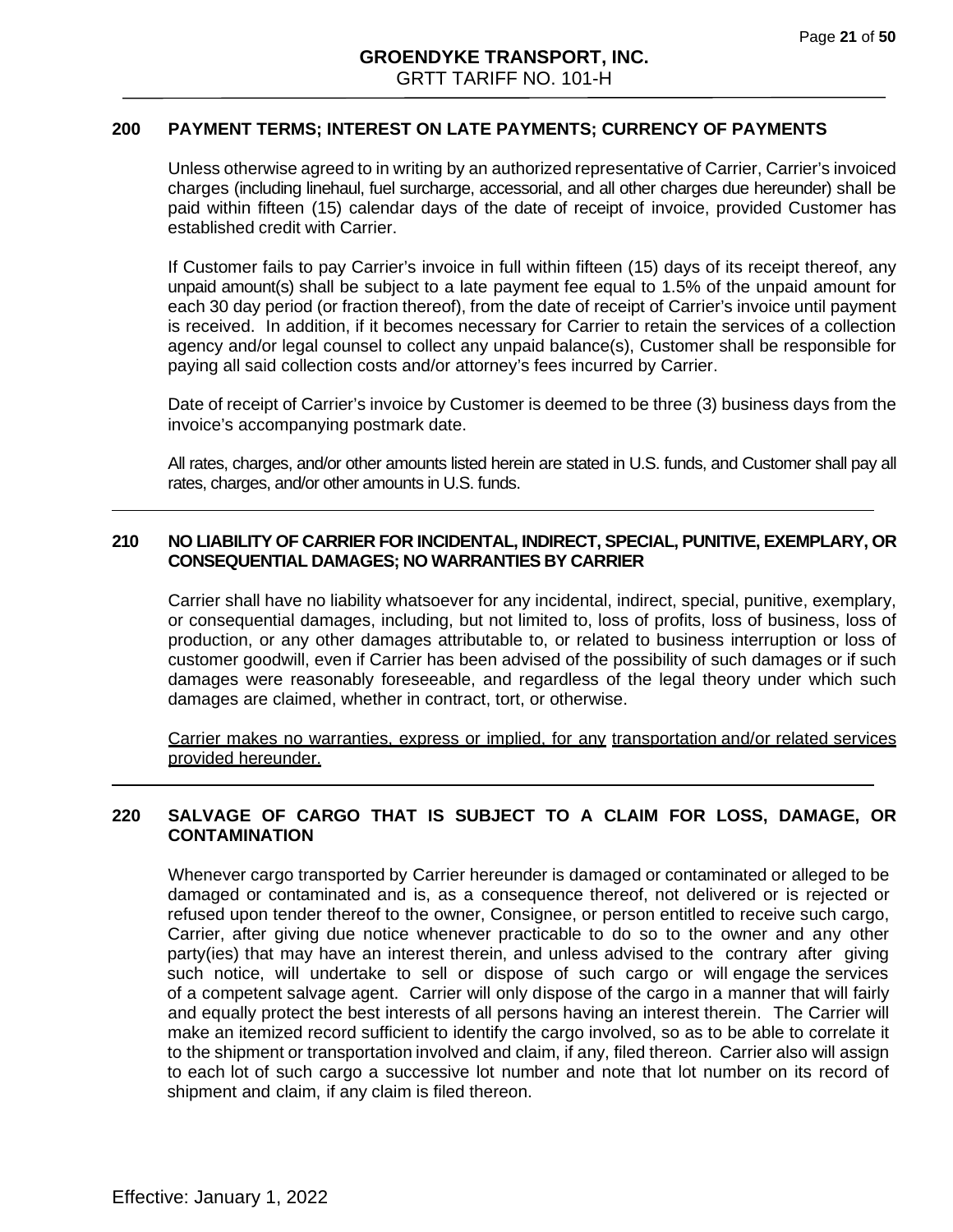Whenever disposition of salvage cargo will be made directly to an agent or employees of Carrier or through a salvage agent or company in which Carrier or one or more of its directors, officers, or managers has any interest, financial or otherwise, Carrier's salvage records will fully reflect the particulars of each transaction or relationship, or both as the case may be.

Upon receipt of a claim on a shipment on which salvage has been processed in the manner prescribed herein, Carrier will record on its claim file thereon the lot number assigned, the amount of money recovered, if any, from the disposition of such cargo, and the date of transmittal of such money to the person or persons lawfully entitled to receive the same.

If Carrier does not receive disposition instructions within forty-eight (48) hours of sending its initial notice, Carrier may, in its sole discretion, attempt to issue a second and final confirmed notification. Such second notice shall advise that if Carrier does not receive disposition instructions within ten (10) days of that notification, Carrier may offer the cargo for sale at a public auction and the Carrier has the right to offer the cargo for sale. If Carrier determines in its sole discretion that the potential for recovery will be prejudiced by such second notice period (for example, where the cargo to be salvaged is perishable), Carrier may shorten the second notice period or forego the second notice altogether. The proceeds of any sale will be applied first to the costs of the sale, and then to Carrier's invoice for transportation and related services and other lawful charges. Customer or other owner of the cargo will be responsible for the balance of the charges not covered by the sale of cargo. If there is a balance remaining after all charges and expenses are paid, such balance will be paid to the owner of the cargo sold hereunder, upon written claim and proof of ownership thereby.

#### **230 FORCE MAJEURE; IMPRACTICABLE OPERATIONS**

Carrier shall have no liability whatsoever for any failure or delay in the performance of a required obligation if and to the extent such failure or delay is caused by acts of God (including, but not limited to, floods, tornadoes, earthquakes, wind storms, cyclones, tidal waves, hurricanes, blizzards, and/or any other unusually severe weather), natural disasters, strikes, civil commotion, work stoppages, labor disputes or other difficulties within the workforce, lockouts, work stoppages, labor shortage, disturbances, acts of terrorism, war (declared or undeclared), insurrection, riot or other civil disturbances, intentional or malicious acts of any third  $(3<sup>rd</sup>)$ party(ies) or any organized opposition, fire, explosions, compliance with governmental laws or orders, acts of governmental authority, seizure under legal process, embargo, prohibition of import or export of goods, closure of public highways, railways, airways, or shipping lanes, congestion or service issues, cyber-attacks, viruses, corruption, accidents, epidemics, national, regional, or local emergency(ies), plague, pandemics, outbreaks of infectious disease or any public health crisis, including but not limited to compliance with related practices required or recommended by governmental or health organizations (including by not limited to shelter-inplace, stay-at-home, quarantine or other employee restrictions and/or orders), acts of the public enemy, governmental interference, order, regulation, or other acts of governmental authority, delay or performance failure of third  $(3<sup>rd</sup>)$  parties (including suppliers), events that are unforeseeable or unavoidable and beyond remedy if foreseen or any other event(s) or contingency(ies), similar or dissimilar to any of the foregoing, which are beyond Carrier's reasonable control and render the full or partial performance of Carrier's obligations hereunder impossible or impracticable (collectively referred to herein as "Force Majeure Events").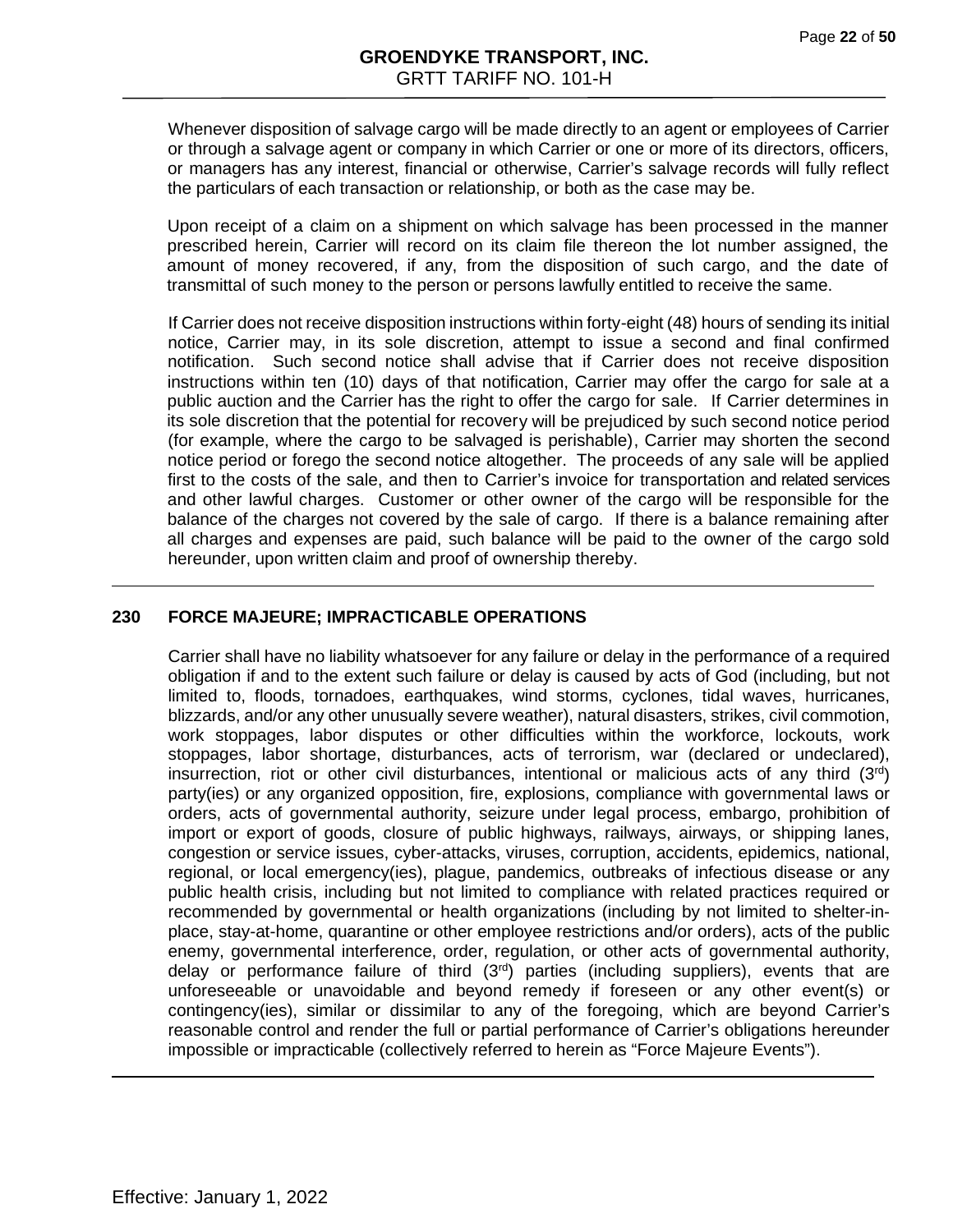## **240 CARRIER LIABILITY FOR PERSONAL INJURY AND/OR PROPERTY DAMAGE**

Carrier shall have no liability for any injury (including but not limited to death) to persons or damage to property whatsoever, including loading docks, facilities or other property, that arises out of the negligent act(s) or omission(s) or willful or intentional misconduct of Customer, Consignor, Consignee, or any other third party(ies) in the course of the provision of transportation and related services provided by Carrier hereunder. Carrier shall only be liable for personal injury (including death) or property damage to the proportionate extent that Carrier's negligent acts or omissions or willful or intentional misconduct was the proximate cause of the injury (including death) or damage.

#### **250 CUSTOMER, CONSIGNOR, OR CONSIGNEE LIABILITY FOR PERSONAL INJURY AND/OR PROPERTY DAMAGE**

Customer, Consignee, Consignor, and/or any other third party(ies) for whom said entity(ies) is/are legally responsible, shall indemnify, defend, and hold Carrier harmless from and against any claim(s), loss(es), liability(ies), damage(s), cost(s), penalty(ies), or expense(s) (including reasonable attorneys' fees) arising out of the negligence or willful or intentional misconduct of or breach of any obligation herein by Customer, Consignee, Consignor, or other third party(ies) for whom said entity(ies) is/are liable or their respective agents, employees, contractors, or representatives.

# **260 RESPONSIBILITY FOR THE PAYMENT OF CHARGES; NO SPLIT BILLING OR THIRD PARTY BILLING BY CARRIER**

Customer shall be the party responsible for the payment of all charges (including linehaul, fuel surcharge, accessorial, and all other charges due hereunder) invoiced by Carrier. Carrier will not "split bill" or otherwise allow for individual invoices to be paid by two (2) or more different payors.

## **270 CUSTOMER RESPONSIBLE FOR THE PAYMENT OF ALL ADDITIONAL COSTS AND/OR CHARGES**

Whenever Carrier incurs additional costs due to specific source requirements, the party responsible for payment of the transportation charges with respect to the shipment giving rise to such costs shall be invoiced at 100% of any and all fees, charges, repairs, replacements and/or general expenses associated with those incurred costs.

#### **280 SPECIFIC ROUTING**

When Customer, Consignor, or Consignee requests transportation of a shipment hereunder over a particular route, or the shortest route is not feasible due to highway or shipment restrictions, the mileage over the longer specified route shall be used in determining charges.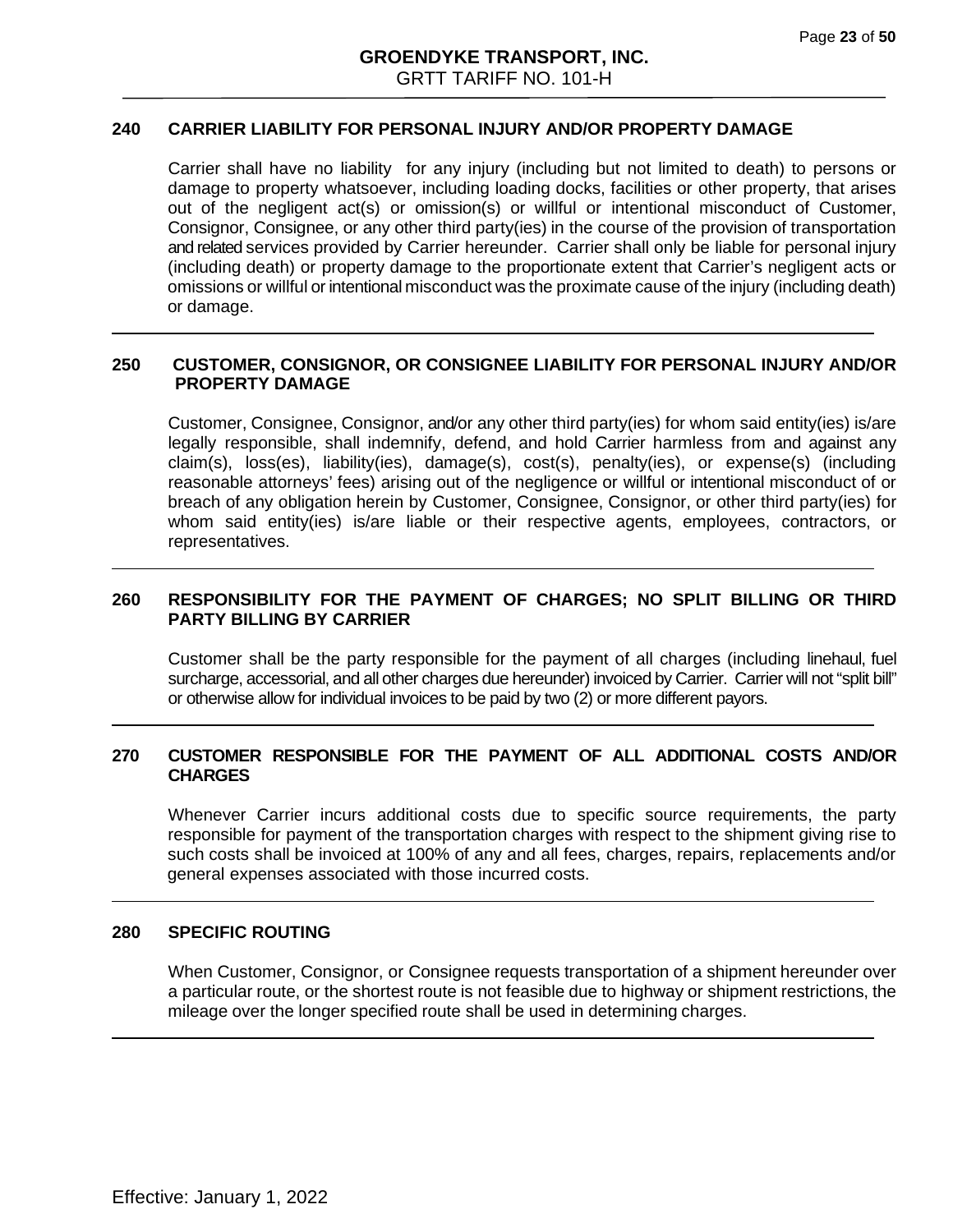#### **290 RECONSIGNMENT OR DIVERSION**

A shipment transported by Carrier under the provisions of this Rules Tariff may be re-consigned or diverted subject to the following conditions:

- 1) The term "re-consignment or diversion" means any one of the following:
	- a) A change in the name or address of the Consignor(s) or Consignee(s).
	- b) A change in the destination.
	- c) Any other instructions given by Consignor, Consignee, or owner of the cargo necessary to effect change in delivery
- 2) A request for reconsignment or diversion must be made or confirmed in writing by Customer, and proof of ownership must be established by surrender of the original bill of lading or by other means.
- 3) When a reconsignment or diversion order is received by Carrier, a diligent effort will be made to locate the shipment and to effect the requested change. However, Carrier shall not be responsible for failure to effect such a change, and Carrier shall have no obligation to divert or reconsign a shipment after it has departed the original point of origin, prior to its arrival at the final destination.
- 4) A charge of \$125.00 will be made for each vehicle re-consigned or diverted under this Rules Tariff in addition to all other applicable charges.
- 5) When the rate to be applied on an affected shipment's agreed re-consignment or diversion point is higher than the rate from origin to final destination, the higher rate shall be the applicable rate. Reconsignment or diversion charges determined in sub-item 4 of this Item 290 shall be subject to any other additional charges that might apply.
- 6) Flat Charge; Per Vehicle Charge. When the applicable rate is a flat charge, or per vehicle charge, any excess mileage will be billed at whatever rate per mile reflected by dividing the existing flat rate charge or per Vehicle charge by the applicable mileage plus the applicable fuel surcharge(s).
- 7) Mileage Rates; Rate Per Mile. When the applicable rate is determined by a per mile charge, the rate making distance shall be the distance from origin to final destination via the reconsignment or diversion points. If there is not an applicable published rate from origin to final destination, the applicable rate per mile shall be \$3.00 plus the applicable fuel surcharge(s).
- 8) An additional movement of the vehicle from one point to another point within the confines of the same loading or unloading facility to finish loading or unloading, as applicable, such that Carrier is still delivering cargo to the same physical address, said movement shall not be considered a diversion or reconsignment under the provisions of this Item 290.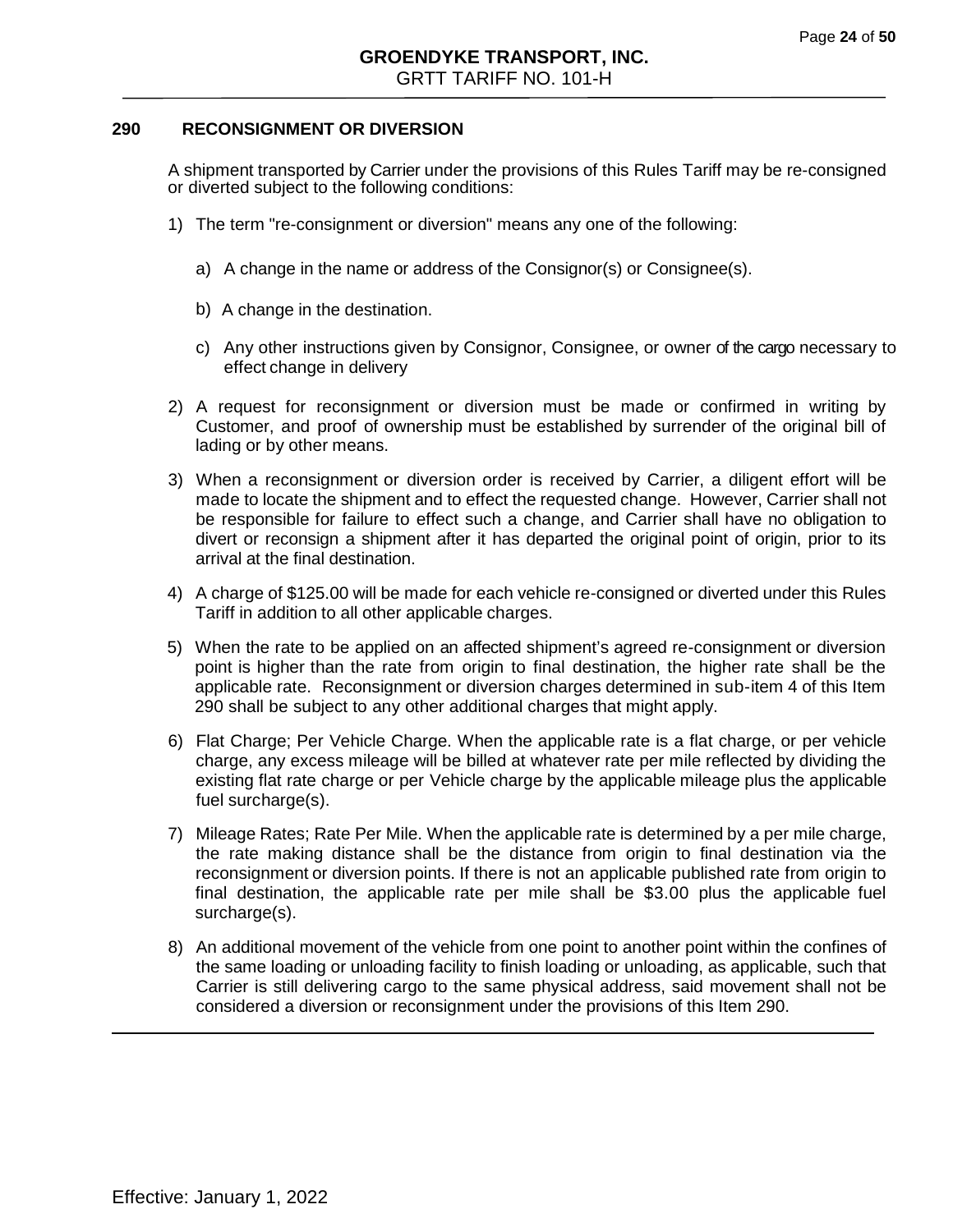#### **300 SPECIFIC ROUTING**

When Customer requests transportation of a shipment hereunder over a particular route, or the shortest route is not feasible due to highway or shipment restrictions, the mileage over the longer specified route shall be used in determining charges, based upon Carrier's then-current mileage guide.

#### **310 DETOUR ROUTE**

When the route from origin to destination normally used by Carrier is closed due to conditions beyond the reasonable control of Carrier, and Carrier is required to use a longer route, the normally applicable rate per mile will apply. In addition to the normally applicable rate per mile, a charge of \$3.00 per mile shall be assessed for all miles run by Carrier in excess of the normally applicable mileage.

#### **320 CHOICE OF LAW; DISPUTE RESOLUTION**

This Rules Tariff, and the interpretation and enforcement thereof, and the resolution of any disputes arising hereunder, shall be governed and construed in accordance with the laws of the United States and, to the extent not preempted by applicable federal law or otherwise in conflict with the provisions of this Rules Tariff, the laws of the State of Oklahoma, without regard for, or application of, any conflicts of law principles.

Unless prohibited by law or unless expressly agreed otherwise by Carrier in writing with a specific negative reference hereto, for all matters arising hereunder, jurisdiction and venue shall lie solely and exclusively in the state and federal courts sitting in, or having principal jurisdiction over, Garfield County, Oklahoma. By tendering cargo hereunder, or otherwise engaging Carrier to provide transportation services hereunder, Customer irrevocably consents to the exclusive jurisdiction and venue of said courts, and irrevocably waives all removal and transfer rights therefrom, as well as all objections related to venue, jurisdiction, and/or forum non conveniens.

# **325 SEIZURE AND/OR IMPOUNDMENT OF CARRIER'S EQUIPMENT BY GOVERNMENTAL AUTHORITY(IES)**

In the event Carrier's equipment (truck and/or trailer), and cargo loaded thereon, are seized and/or impounded by any governmental or other law enforcement authority, including, but not limited to United States Customs, Mexican Customs, and/or Canadian Customs for any reason whatsoever, a charge of \$385.00 per vehicle per day shall apply beginning on the date of seizure and continuing until, and including, the date that such vehicle and the cargo loaded therein are released by said governmental or law enforcement authority(ies). Carrier shall have no liability or responsibility for the cargo loaded therein/thereon, during and/or after such seizure and impoundment. Charges listed herein shall apply in addition to all other charges accruing hereunder.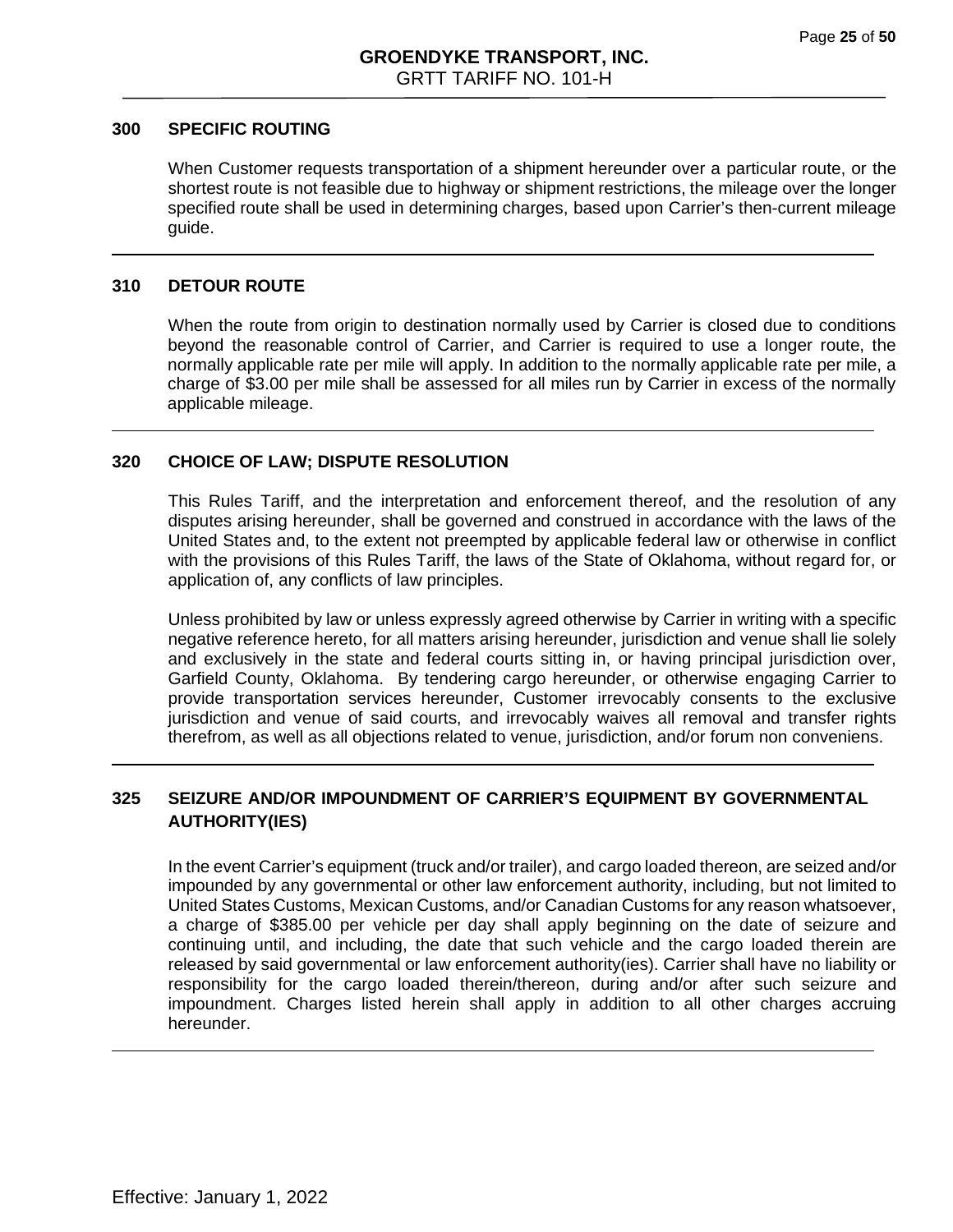#### **330 CLEANING AND HEEL/WASH WATER DISPOSAL**

(Applicable for all types of commodities tendered as cargo for transportation by Carrier.)

Subject to Notes 1 and 2 and exception shown below, a charge of \$425.00 for single compartment trailers and \$475.00 for multi-compartment trailers will apply per shipment for cleaning and disposal of up to five (5) gallons of product heel. When five (5) or more gallons of any product are left in trailer through no fault of Carrier, a heel disposal charge of \$25.00 per gallon will be assessed in addition to the cleaning charge provided in this item. This charge applies after initial transportation of product and is in addition to all other applicable rates and charges. Charges in this item will be paid by the party responsible for payment of the line-haul freight charges.

#### **EXCEPTION:**

A charge of \$750.00 per shipment will apply when a tank trailer has been used for the transportation of a commodity listed in Item #940.

**NOTE 1:** Charges provided herein do not apply when Customer utilizes the same tank trailer for consecutive shipments in immediate and continuous service, transporting the same or a compatible commodity without cleaning, except that charges herein shall apply to the last shipment transported.

**NOTE 2:** Charges provided herein do not apply when Consignor or Consignee provides cleaning of the tank trailer and disposal of product heel and wash water at no cost to Carrier.

Movement of the trailer to or from a cleaning or disposal site designated by Consignor or Consignee will be subject to a charge of \$3.00 per mile for any out of route and/or deadhead miles, in addition to all other applicable charges.

#### **340 COLLECTION OF CHARGES/EXTENSION OF CREDIT**

Carrier will not deliver or relinquish possession of any cargo transported by it until all and charges related thereto have been paid in cash, money order or certified check, except; upon establishment of a credit account in advance of shipment, Carrier may extend credit for 15 calendar days from date of mailed invoice/billing, or from the date of the transmission of standard data by electronic means, when Electronic Data Interchange (EDI) is accepted by mutual arrangement. Any costs and/or fees related to or associated with Electronic Data Interchange and Electronic Fund Transfer transmission will be at the expense of the sender/payor.

All charges must be paid by a Customer located in the United States unless SPECIFIC arrangements are made with Carrier prior to loading.

<span id="page-25-0"></span>All charges billed by Carrier hereunder shall be paid by Customer. Customer shall be responsible for billing any third (3rd) party(ies) for any additional charges resulting from issues caused by Customer, Consignor, Consignee, or other third (3rd) party(ies) acting for or on behalf of said parties. Carrier shall have no obligation or responsibility to bill any third (3rd) party(ies), though additional charges may have arisen due to a third party's acts or omissions.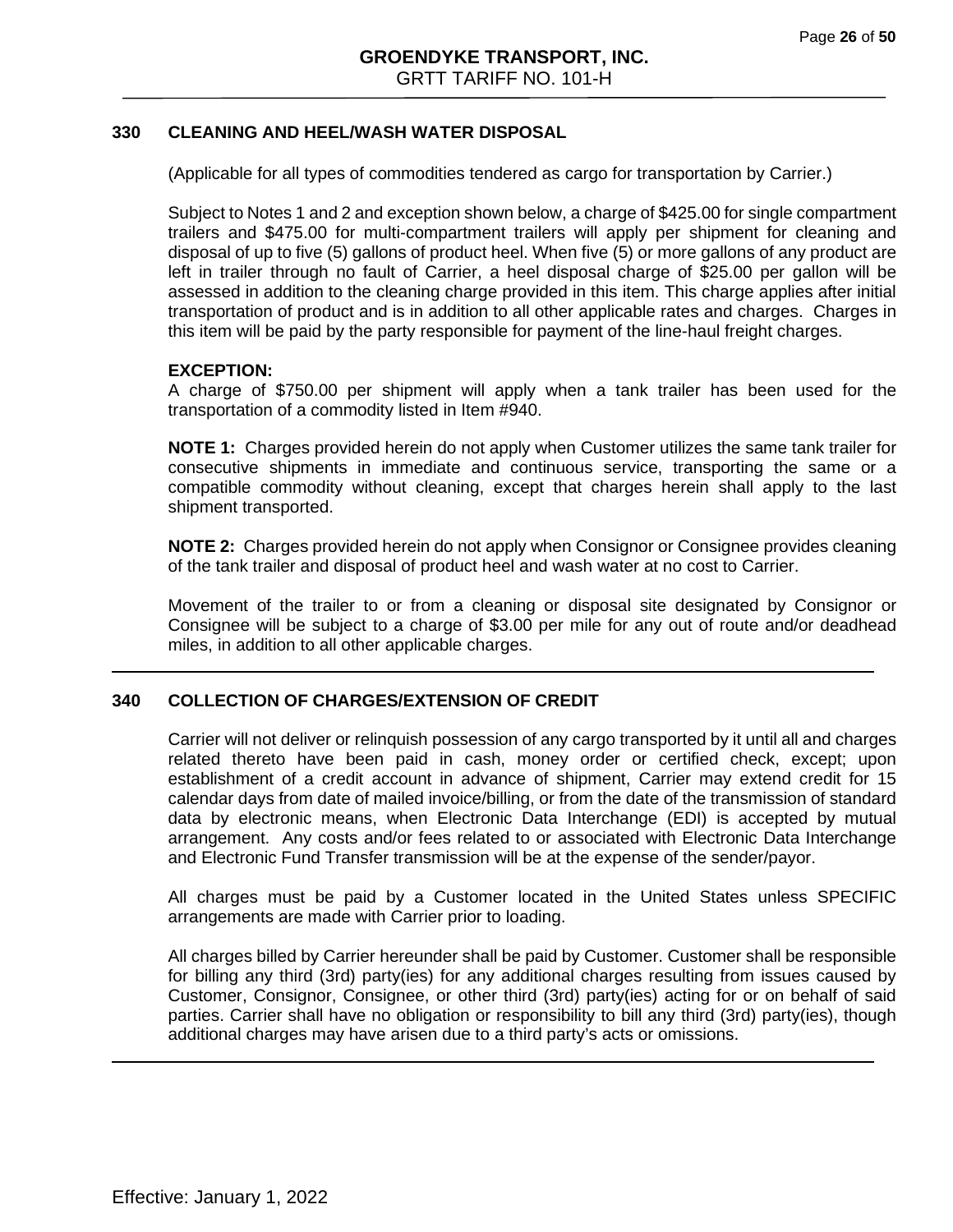#### **350 COMPARTMENTED TRAILER CHARGE**

(Applicable only on the transportation of Liquid Chemicals, including Liquid Petro Chemicals.)

When a compartmented trailer is requested or required, a charge of \$225.00 will be assessed. This charge will be in addition to all other applicable charges hereunder and will be paid by Customer.

#### **360 COMPUTATION OF TRANSPORTATION CHARGES**

Transportation charges will be computed on the basis of the applicable rate as provided herein, multiplied by the amount of cargo transported, subject to applicable minimums in individual rate items.

**NOTE 1:** Customer's and/or Consignor's actual scale weight will be used if scales are available. If scales are not available, Customer's and/or Consignor's estimated weight of each commodity will be used as shown on the bill of lading.

**NOTE 2:** Except as otherwise specifically provided, when charges are based on gallons, the actual gallons used for computation of transportation charges will be the gross gallons uncorrected for temperature, but not less than the minimum specified.

#### **370 CONTAMINATION OR MIXTURE OF PRODUCTS**

On shipments of bulk commodities shipped in tank vehicles, any contamination or mixture of cargo and/or other product must be reported to Carrier in writing within seventy-two (72) hours after delivery of the shipment alleged to be contaminated or mixed with other products.

**NOTE:** Carrier shall have no liability whatsoever for any contamination or off-spec product when product is trans-shipped into or from a rail tank car.

#### <span id="page-26-0"></span>**380 CUSTOMS SURCHARGE – MEXICO**

The rates named in tariffs governed by this Rules Tariff do not cover additional costs which are incurred for clearing U.S./Mexico Customs. When Carrier transports shipments between the U.S. and Mexico, a Customs Surcharge of \$475.00 per shipment will be assessed. This charge detailed in this Item 380 shall be in addition to all other lawful charges and shall be paid by the party responsible for payment of the line-haul transportation charges.

**NOTE:** Customs Surcharge includes three (3) days trailer usage in Mexico, after which charges will be assessed at the rate of \$385.00 per calendar day. Any portion, fraction, or segment of a calendar day will be charged the full calendar day rate of \$385.00 for all time consumed, will be applicable until trailer returns to U.S. drop point.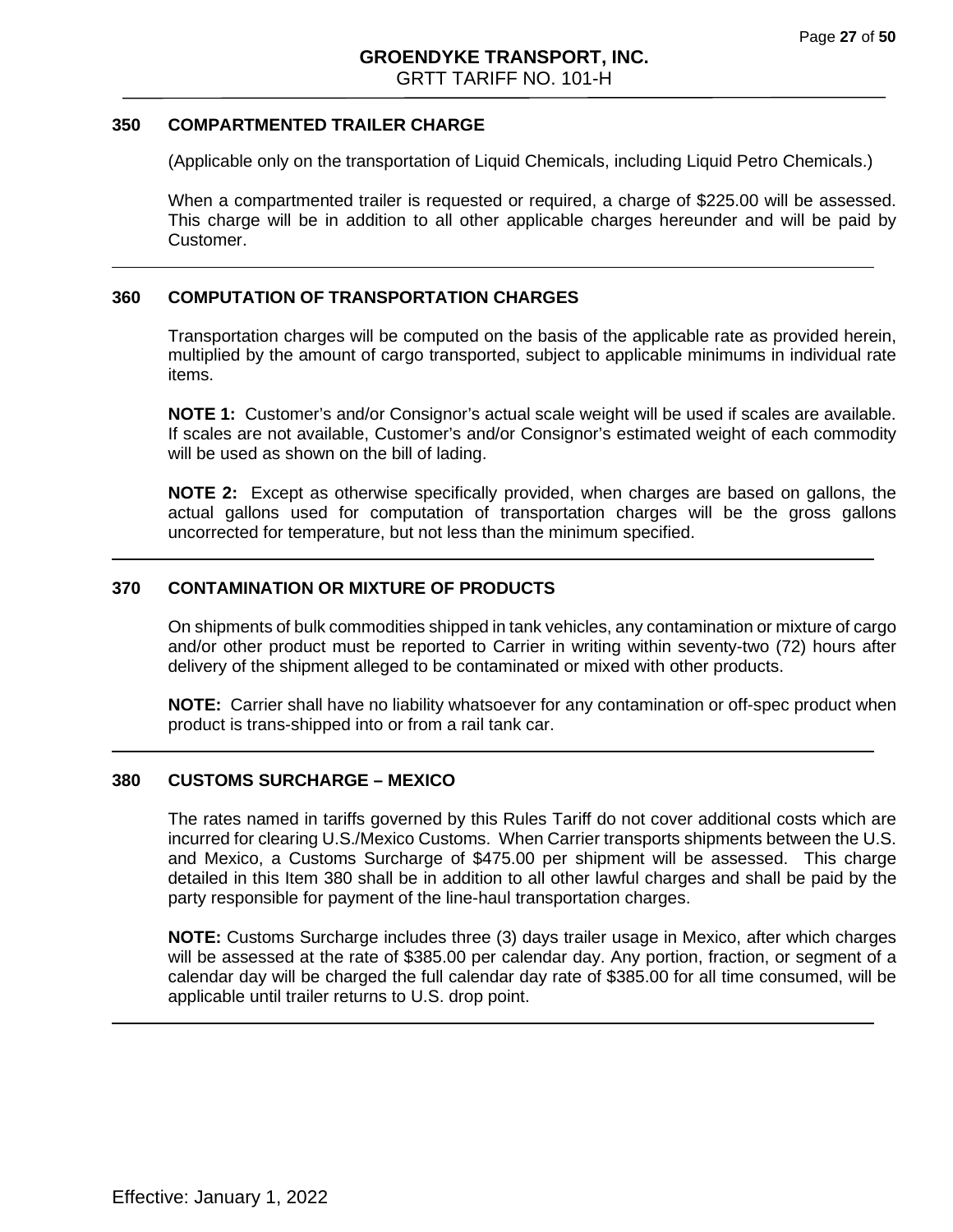## **390 CUSTOMS SURCHARGE - CANADA / ALASKA**

The rates named in tariffs governed by this Rules Tariff do not cover additional costs incurred when clearing U.S./Canadian Customs. When Carrier transports shipments between points in the U.S. and points in Canada, or between points in the contiguous United States and points in Alaska, a Customs Surcharge of \$325.00 will be assessed each time U.S./Canadian Customs is cleared enroute to destination. This charge detailed in this Item 390 shall be in addition to all other lawful charges and shall be paid by the party responsible for payment of the line-haul transportation charges.

**NOTE:** Customs Surcharge includes two (2) hours of free time each time Customs (both U.S. and Canada) is cleared. Upon the expiration of said free time, detention will be applicable, as outlined herein, in addition to all other charges arising hereunder.

#### <span id="page-27-0"></span>**400 EXCESS DEADHEAD MILEAGE**

When Carrier is requested by Customer to provide transportation service(s) which require(s) Carrier to run more deadhead mileage than loaded mileage, a charge of \$3.00 per mile will be assessed for the excess deadhead mileage. Charges in this Item 400 are in addition to all other charges covered by this Rules Tariff.

#### **410 DEFINITION OF A SHIPMENT**

Except as otherwise specifically provided, the word "shipment" as used in this Rules Tariff shall be considered to mean cargo loaded on one transporting vehicle on one day by one Consignor, covered by one bill of lading and consigned to one Consignee at one destination. (See Definitions and Item 700 herein)

#### **420 DETENTION OF VEHICLES**

(Applicable EXCEPT when provisions of Item 430 apply)

- 1) Except as otherwise provided, when through no fault of Carrier, a delay in excess of two (2) hours occurs, either in loading or unloading or in waiting, after Carrier's vehicle has arrived and is available at the designated point for loading or unloading, charges will be assessed at the rate of \$31.25 per fifteen (15) minute increment. Any portion, fraction, or segment of a fifteen (15) minute increment will be charged the full fifteen (15) minute rate of \$31.25 per fifteen (15) minutes for all time consumed after the second hour.
- 2) When delivery of any shipment cannot be affected for reasons over which the Carrier has no control, the Carrier will provide the Customer, Consignor, and/or Consignee with courtesy notification of Carrier's vehicle being detained in loading and/or unloading and request disposition of the shipment. If disposition is not furnished the Carrier within a period of two (2) hours from the time of notice, detention charges shall be assessed as provided in Paragraph (1) above, or applicable layover charges will apply as provided in Item 430.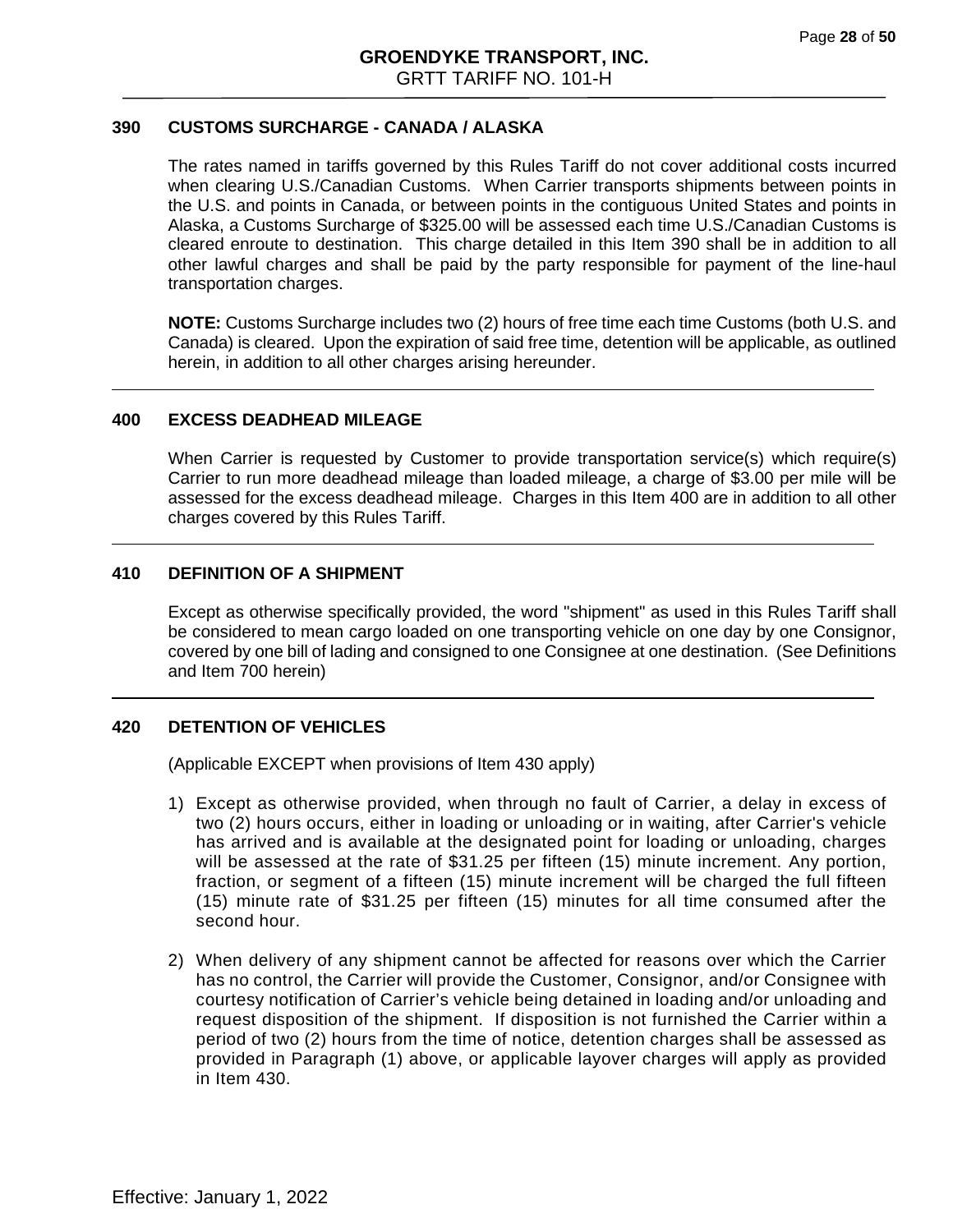- 3) Carrier will provide, time of arrival, time loading and/or unloading commenced and time completed. Carrier will use its reasonable best efforts to provide reasonable advance notification to Customer regarding the expiration of free time; however, notwithstanding this or any other provision of this Rules Tariff, said notification shall serve as a courtesy notification only, and shall not be a prerequisite for Carrier to bill for, or collect, detention charges. For purposes of the calculation of charges owed to Carrier under this Item 420, Customer and/or Consignor and/or Consignee agree that the arrival and departure times indicated by the Global Position System (GPS) history of Carrier's mobile communications system may be utilized by Carrier for purposes of calculating detention charges. (See Note).
- 4) Charges in this Item 420 are in addition to all other charges covered by this tariff.

**NOTE 1:** When Carrier's vehicle arrives at stop-off point or final destination before the time of arrival specified on bill of lading, time between actual arrival time and time specified for delivery shall not be included in the calculation of time subject to detention charges, except when Carrier's unit is accepted for unloading by the Consignee.

**NOTE 2:** Asphalt, Asphalt Emulsion, Asphalt Products, Road Oil, Molten Sulfur. Detention charges will be assessed upon the expiration of one (1) hour of free time.

**NOTE 3:** Gasoline, Diesel Fuel, Aviation Gasoline, Jet Fuel, Biodiesel, Motor Fuel Ethanol. Detention charges will be assessed for all time upon the expiration of thirty (30) minutes of free time.

#### <span id="page-28-0"></span>**430 DETENTION-LAYOVER CHARGES**

- 1) Layover applies after Carrier's equipment arrives for loading and/or unloading, and when due to reasons over which Carrier has no control, the Customer, Consignor, or Consignee cannot complete loading and/or unloading at the designated point for loading or unloading, and Carrier is requested or required to layover in the vicinity until loading or unloading can be completed at the designated point.
- 2) Charges will be assessed at the rate of \$31.25 per fifteen (15) minute increment. Any portion, fraction, or segment of a fifteen (15) minute increment will be charged the full fifteen (15) minute rate of \$31.25, subject to a maximum charge of \$800.00 in any 24 hour period for single drivers and \$1600.00 in any 24 hour period for team drivers, on layovers each day between 5:00 p.m. and 8:00 a.m.
- 3) Charges will be assessed at the rate of \$31.25 per fifteen (15) minute increment. Any portion, fraction, or segment of a fifteen (15) minute increment will be charged the full fifteen (15) minute rate of \$31.25 per fifteen (15) minutes, will apply on layovers each day between 8:00 a.m. and 5:00 p.m.

**NOTE**: See Item 420 for detention charges in loading and unloading at the designated point.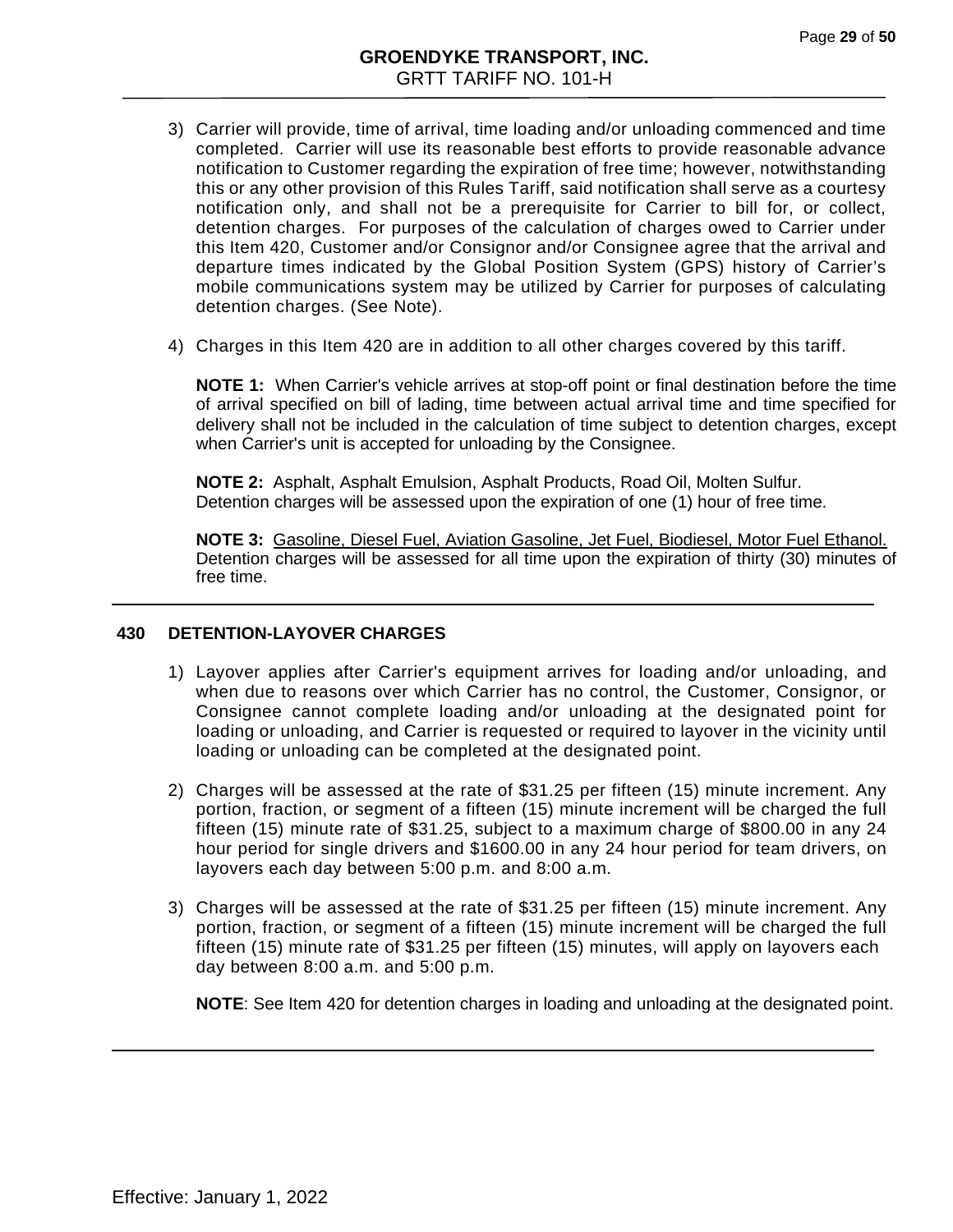## **435 WEEKEND DETENTION-LAYOVER CHARGES**

When Carrier's vehicle arrives at point of loading, unloading, stop-off and/or final destination between 8:00 a.m. and 5:00 p.m. on a Friday, and the shipper or consignee cannot complete loading or unloading on the day of arrival before 5:00 p.m., then weekend layover charges of \$31.25 per fifteen (15) minute increment will apply, subject to a maximum of \$1200.00 in any 24 hour period for single drivers and a maximum of \$2400.00 in any 24 hour period for team drivers. Any portion, fraction, or segment of a fifteen (15) minute increment will be charged the full fifteen (15) minute rate of \$31.25. The foregoing charges for Weekend Layover shall apply from 5:00 p.m. Friday to 8:00 a.m. Monday and shall apply in addition to any and all other transportation and/or accessorial rates and/or charges. The foregoing times are based upon the time zone in which Carrier's vehicle is detained.

#### **440 DISTANCES, METHOD OF COMPUTING**

Subject to the exceptions shown below, distance for rate making purposes, will be computed over the (General) Practical route obtained from the most recent version of PC\*MILER® that has been adopted for use by Carrier, using the following options:

City to City (Chemical loads) Address to Address (Refined loads) General - Borders open, U.S. Hwy only Vehicle Dimensions: 48' Length, 96" or < Width 80,000 lb Weight, 5 Axles Tolls Enabled, Currency - US Dollars, Conversion Rate 1 HazMat – Flammable

including supplements thereto and reissues thereof.

#### **EXCEPTIONS:**

- 1) Where State, Federal or Municipal regulations prohibit transportation over the designated route; or where the practical route traverses ferries or barges across a river or body of water; the rate will be determined by computing mileage over the next shortest practical route.
- 2) When shipments move under specific instructions by the Customer or special permits required by and obtained from a Municipal or State Regulatory Body or Commission, which specifies the routes to be traveled by motor vehicles, the mileage to be used in determining the rate will be that shown in the Mileage application via route specified in special permit.
- 3) Apply distances from or to the points shown under Column A below when computing distances in connection with distance commodity rates published from and to the points shown opposite under Column B below:

| <b>COLUMN A</b>                   | <b>COLUMN B</b>                            |
|-----------------------------------|--------------------------------------------|
| <b>Apply Distances From or To</b> | <b>When Computing Distances From or To</b> |
| Amarillo, TX                      | <b>Phillips Pipeline Terminal</b>          |
|                                   | and Valero Corporation Pipeline            |
|                                   | Terminal near Amarillo, TX                 |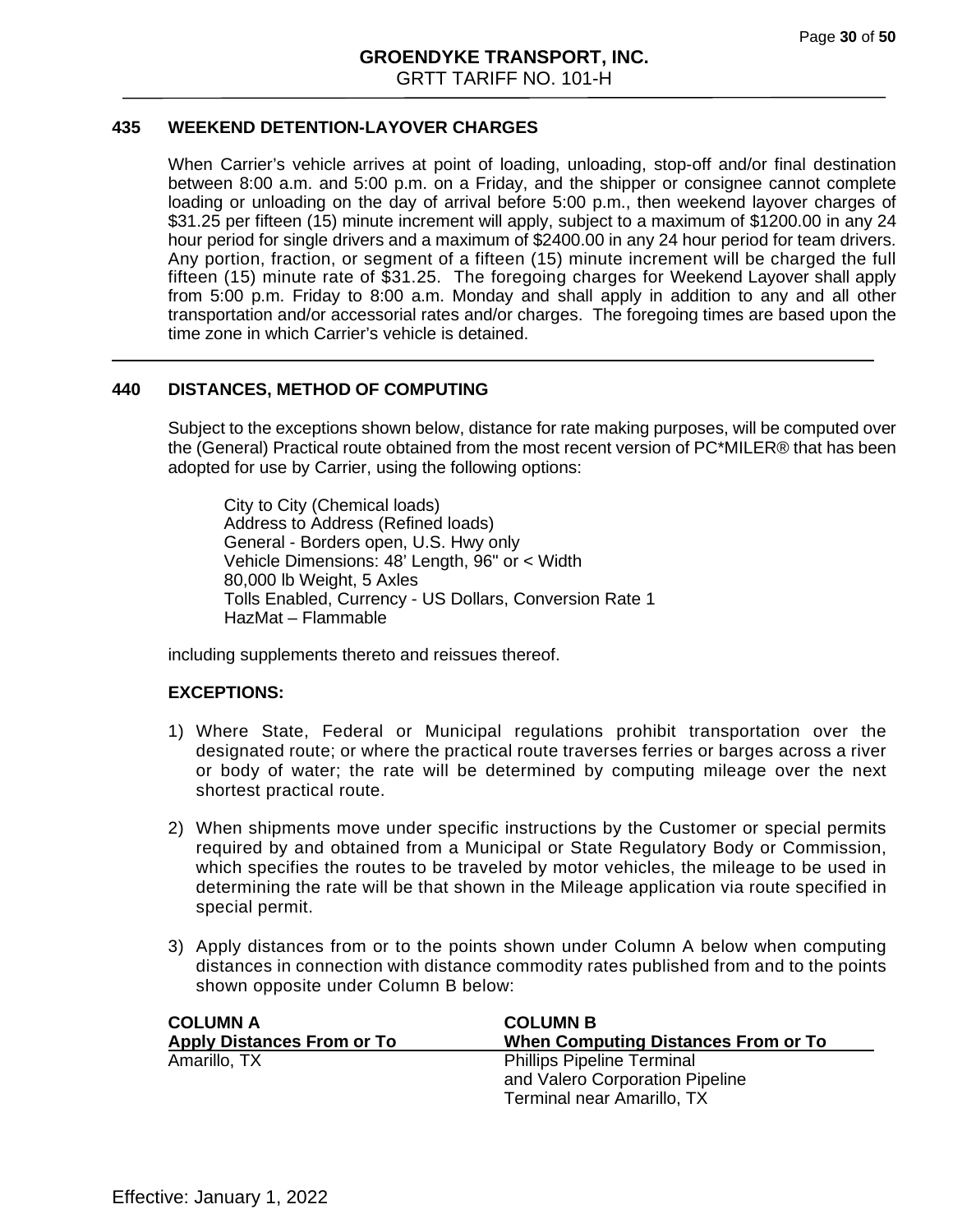Borger, TX Agrium U.S., Inc. Phillips, TX ConocoPhillips Company, Engineered Carbon, Inc., and Sid Richardson Co. facilities near (west of) Borger, TX.

4) In calculating distances to, from, or through mileages, between points listed, apply miles shown below.

| <b>FROM</b>           |                | <b>MILES</b> |
|-----------------------|----------------|--------------|
| Sheerin, TX           | Texhoma, OK/TX | 44           |
| Valero McKee Refinery | Texhoma, OK/TX | 44           |

- 5) The distance between Cloudcroft, NM and the junction of U.S. Highway 82 and U.S. Highway 54 (north of Alamogordo, NM) going west will not be used due to unsafe road conditions.
- 6) U.S. Highways 550/50 going north from Bloomfield, New Mexico into Colorado can only be traveled as far as Delta, CO with a loaded trailer per Colorado Department of Transportation. When hauling a load that needs to be delivered north of Delta, CO, route must be diverted at Durango, CO onto U.S. Highway 160 to Cortez, CO, then north on U.S. Highway 491 to Monticello, UT, then north on U.S. Highway 191 through Moab, UT to Interstate 70 then east back into Colorado. Colorado State Highway 141 will not be used due to unsafe conditions.
- 7) Highway 550/50 from Durango, CO north to Grand Junction, CO can only be traveled between April 30th through September 30th. Outside of this time period an alternate Route as stated in sub-item 6 of this Item 440 must be used.
- 8) Travel through the Eisenhower Tunnel in Colorado along Interstate 70 is prohibited. Route should be Highway 6 over Loveland Pass via Silverthorne, CO. When calculating for distance, an additional 9 miles will be used for the extra miles traveled.

# **450 TERRITORY: DESCRIPTION OF COLORADO PLAINS AND MOUNTAIN TERRITORIES**:

# **Plains territory shall include that portion of Colorado in the following four defined areas:**

**Section 1:** That portion of Colorado lying on and east of the following described line. Beginning at a point on the Colorado-Wyoming state line five miles west of U.S. Highway 287, thence south via airline to Masonville; thence south along unnumbered road to junction of same with U.S. Highway 34 (west of Loveland); thence via airline to Lyons; thence via Colorado Highway 7 to Boulder; thence via Colorado Highway 93 through Golden to Morrison; thence via airline to Junction of Colorado Highways 67 and 105 (west of Sedalia); thence via Colorado Highway 105 to Palmer Lake and connection with Interstate Highway 25; thence along Interstate Highway 25 to its junction with Colorado Highway 83; thence via airline distance to junction of county highway approximately 2 miles east of Manitou Springs, including Manitou Springs, Stratton Park District (northwest of Broadmoor District adjoining thereto) and Broadmoor District; thence via Colorado Highway 115 to its junction with U.S. Highway 50; thence via U.S. Highway 50 to Canon City; thence via airline through Wetmore, Beulah and Colorado City to Interstate Highway 25; thence south along Interstate Highway 25 to the Colorado-New Mexico state line.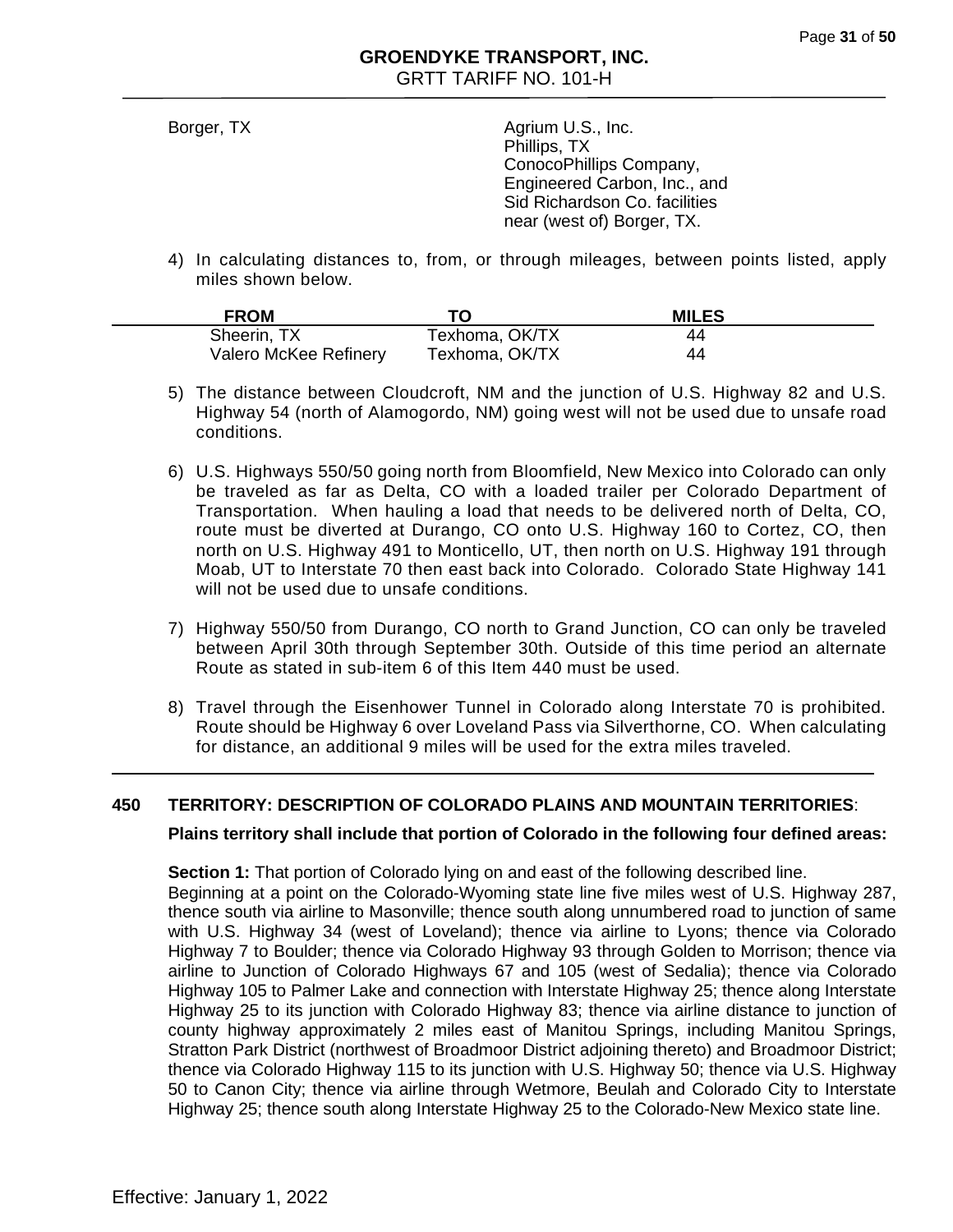**Section 2:** That portion of Colorado on and enclosed by the following described line. Beginning at Walsenburg, thence west on U.S. Highway 160 to junction with unnumbered highway approximately 5 miles west of Blanca; thence north via unnumbered highway to its junction with Great Sand Dunes National Monument; thence north via airline through Crestone to Poncha Springs; thence south via U.S. Highway 285 to Center; thence west via Colorado Highway 112 to Del Norte; thence west on U.S. Highway 160 to South Fork; thence east on U.S. Highway 160 to Del Norte; thence east via U.S. Highway 160 to Monte Vista; thence south to the Colorado-New Mexico state line; thence east along the Colorado-New Mexico state line to Interstate Highway 25; thence north on Interstate Highway 25 to Walsenburg.

**Section 3:** That portion of Colorado on the following described line.

Beginning at U.S. Highway 50 at Canon City west through Salida to Poncha Springs; thence north on U.S. Highway 285 to Buena Vista and on northwest on U.S. Highway 24 to Granite.

**Section 4:** That portion of Colorado on and enclosed by the following described line.

Beginning at a point on the Colorado-Wyoming state line on Colorado Highways 13 and 789 to Craig; thence east via Colorado Highway 2 and U.S. Highway 40 to the junction of Colorado Highway 131 south of Steamboat Springs; thence via Colorado Highway 131 through Oak Creek, Phippsburg, Yampa, Toponas, McCoy and Bond to junction of Colorado Highway 131, Colorado Highway 4, U.S. Highways 6 and 24 and Interstate Highway 70 at Wolcott; thence east on Colorado Highway 4 and U.S. Highway 24 to Minturn; thence via airline through Aspen and Maher to a point 8 miles east of Montrose on Colorado Highway 6 and U.S. Highway 50; thence via U.S. Highway 50 to the Colorado-Utah state line; thence north on the Colorado-Utah state line to the Colorado-Wyoming state line; thence east along the Colorado-Wyoming state line to the point of beginning.

#### **Mountain Territory shall be defined as follows:**

That portion of Colorado other than described as Plains Territory. When a shipment originating in Plains Territory traverses Mountain Territory, following short line miles, the mountain scale of rates will apply even though the final destination is in Plains Territory.

Any shipment that traverses McClure Pass and Douglas Pass shall be considered as Mountain Territory and the mountain scale of rates will apply.

#### **460 EQUIPMENT ORDERED BUT NOT USED**

When Carrier is requested to perform transportation service and dispatches equipment to a point designated, in accordance with the instructions of Customer or other party ordering the equipment, and instructions to Carrier are later changed and the equipment is not used due to no fault of Carrier, in addition to all other applicable charges, a charge of \$3.00 per mile, subject to a minimum charge of \$450.00 will be made for all miles traveled in connection with the equipment ordered and not used with the exception of refined products, where a minimum charge of \$275.00 will apply. If the equipment has not left the terminal and the order is cancelled within 24 hours of the loading time, the minimum charge will apply. (See Note 1) When Carrier's equipment has been loaded prior to cancellation of a shipment and must be unloaded and/or recleaned, the applicable cleaning charge will be assessed, in addition to all other applicable charges.

**NOTE 1:** Should Carrier be able to divert the equipment and the resulting empty miles are less than provided above, the charges for empty miles will only apply to the excess miles computed via the diversion point which Carrier is required to travel in order to accomplish loading.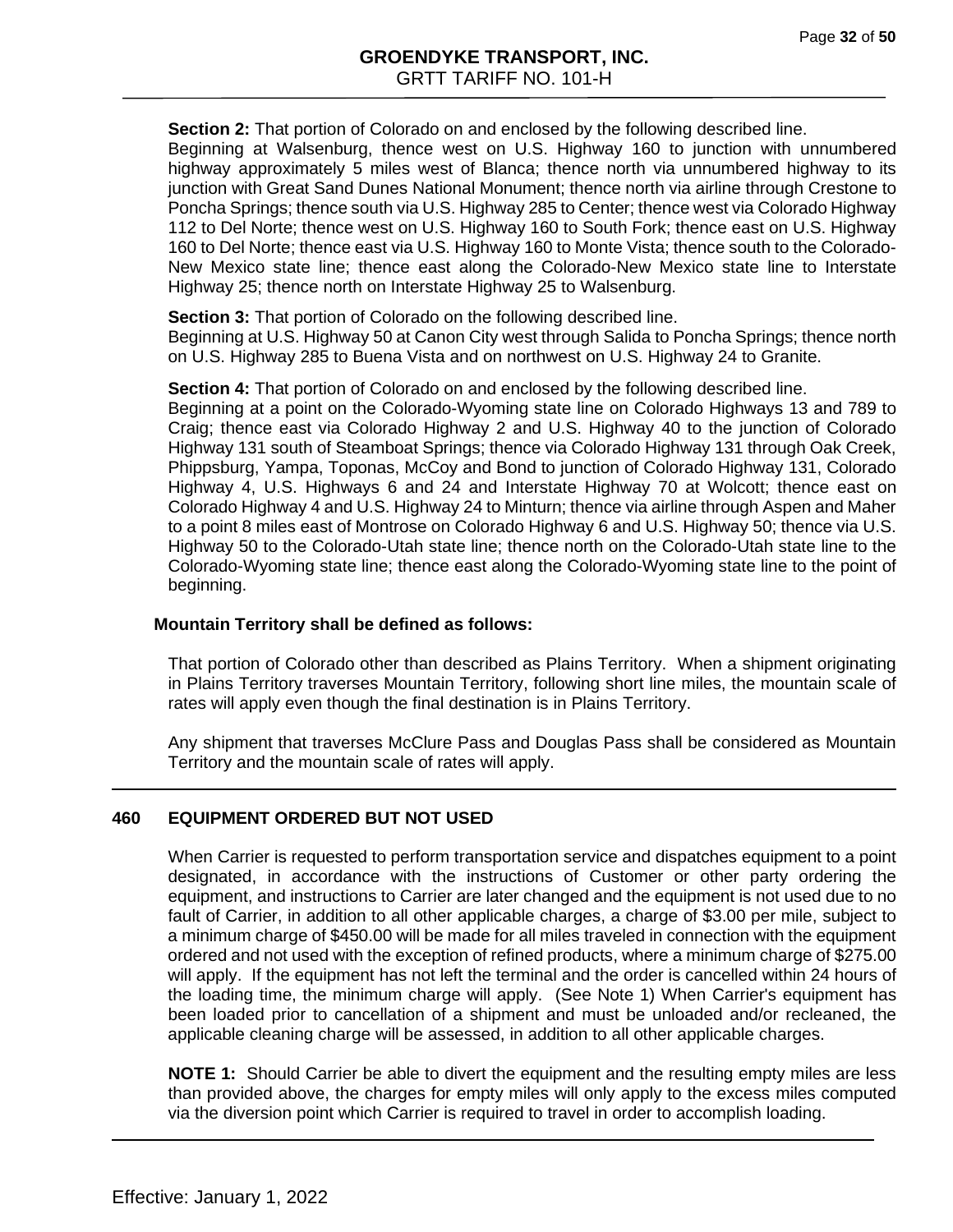#### **470 EQUIPMENT PREPARATION**

When Customer requires special trailer preparation prior to loading, such as replacement of gaskets, valves, etc., a charge of \$200.00 will apply, in addition to all other applicable charges hereunder.

When Customer requires Carrier to transport Kosher shipments, a charge of \$300.00 will apply in addition to all other applicable charges hereunder.

When Customer requires a Nitrogen preparation, a flat fee of \$435.00 will apply along with detention with no free time.

#### **480 SUBSTITUTE EQUIPMENT**

When Carrier furnishes equipment, which is not capable of transporting the minimum volume or quantity published in individual rate items because of equipment capacity or weight limits prescribed under any applicable law, regulation, statute, or ordinance, transportation charges shall be assessed on the basis of the actual quantity transported but not less than the maximum legal carrying capacity of the equipment furnished.

**EXCEPTION:** When an order is placed for a shipment of less quantity or volume than the minimum published in the applicable rate item, the published minimum charge(s) shall apply.

#### **490 EXPEDITED SERVICE**

Carrier will provide expedited service when specified by Customer, subject to Carrier's driver and equipment availability, at an additional charge based on 50% of the applicable line-haul charges.

#### **500 FRACTIONS, DISPOSITION OF**

In computing charges under the provisions of this Rules Tariff, fractions of less than one-half cent will be omitted, and fractions of one-half cent or greater will be increased to the next whole cent.

When applying a percentage to a published rate, the resulting rate will be rounded to the same number of digits or decimal places as the original rate. Fractions of less than one-half will be omitted and fractions of one-half or greater will be increased.

#### **510 HEAT IN TRANSIT/HEAT EXCHANGER**

When Customer requires Carrier to provide trailers equipped with heat in transit or heat exchanger capability for temperature maintenance and/or control, a charge of \$300.00 shall apply, in addition to all other applicable charges.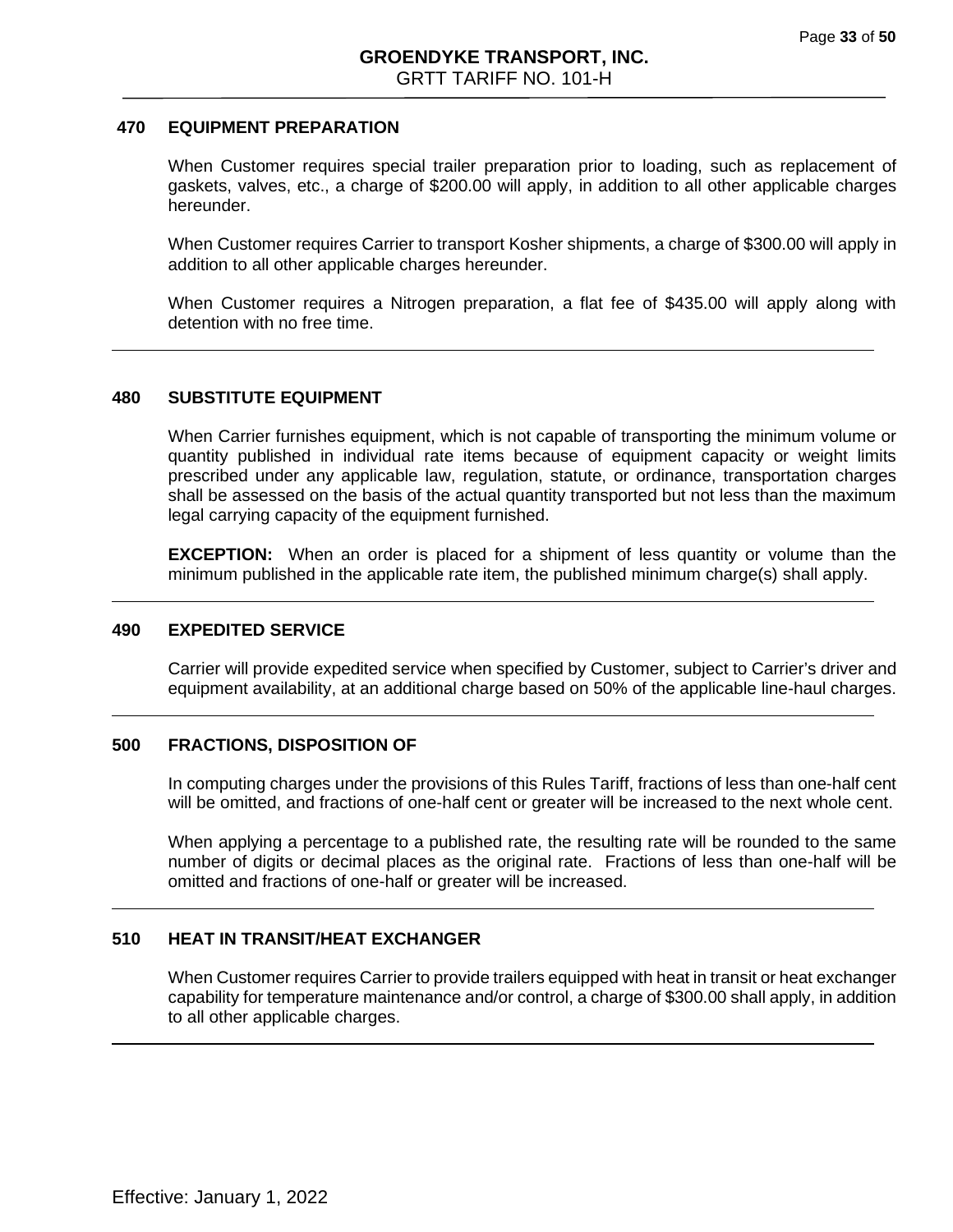#### **520 HOSE CHARGE**

On shipments of bulk commodities transported in tank vehicles, Carrier will furnish hose for use in loading and/or unloading, at the request of the Consignor or Consignee, subject to the following:

- 1) A charge of \$30.00 per 20-foot length will be assessed for all hose furnished by Carrier, when requested by Customer, Consignor, or Consignee.
- 2) When it is necessary for Carrier to dispatch an additional vehicle to deliver extra hose, a charge of \$165.00 per hour will be assessed. This charge will apply from the time Carrier's extra vehicle leaves Carrier's nearest terminal and continue until it returns and will include the service of the driver (if needed) to assist in handling the extra hose.
- 3) Charges in this Item 520 are in addition to all other applicable charges and shall be paid by the party responsible for payment of the line-haul transportation charges.

#### **525 HOLIDAY AND WEEKEND CHARGE**

When Customer loads or unloads on a Holiday or Weekend, a flat fee of \$300.00 will apply, in addition to all other rates and/or charges for said shipment.

Holidays: Weekend:

New Year's Day **Saturday** Saturday Memorial Day **Sunday** Sunday Independence Day Labor Day Thanksgiving Day Christmas Day

#### **530 LOADING AND UNLOADING**

Except as otherwise provided in individual items, rates and charges listed in this Rules Tariff do not include charges for services provided by Carrier related to loading or unloading.

Carrier's driver may assist the Consignor or Consignee in loading or unloading operations where the assistance is requested, provided such assistance does not result in an unsafe situation, and will permit Carrier's driver to remain with his/her assigned unit in case of emergency or when operating Carrier's unloading equipment. However, Carrier's driver will only render said loading/unloading service under the personal direction of said Consignor or Consignee. Carrier shall have no liability for errors or omissions made in the course of such operations, unless and to the extent such errors or omissions are directly chargeable to the negligent acts or omissions or willful or intentional misconduct of Carrier's driver.

It is incumbent on the Consignor to check all shipping orders before loading and the Consignee to check all manifests prior to unloading. Carrier will not be responsible for unloading procedures beyond Carrier's unloading lines. This includes connections to the proper unloading tank or facility, inlet, outlet, or receptacle, turning valves or any other requirements of unloading.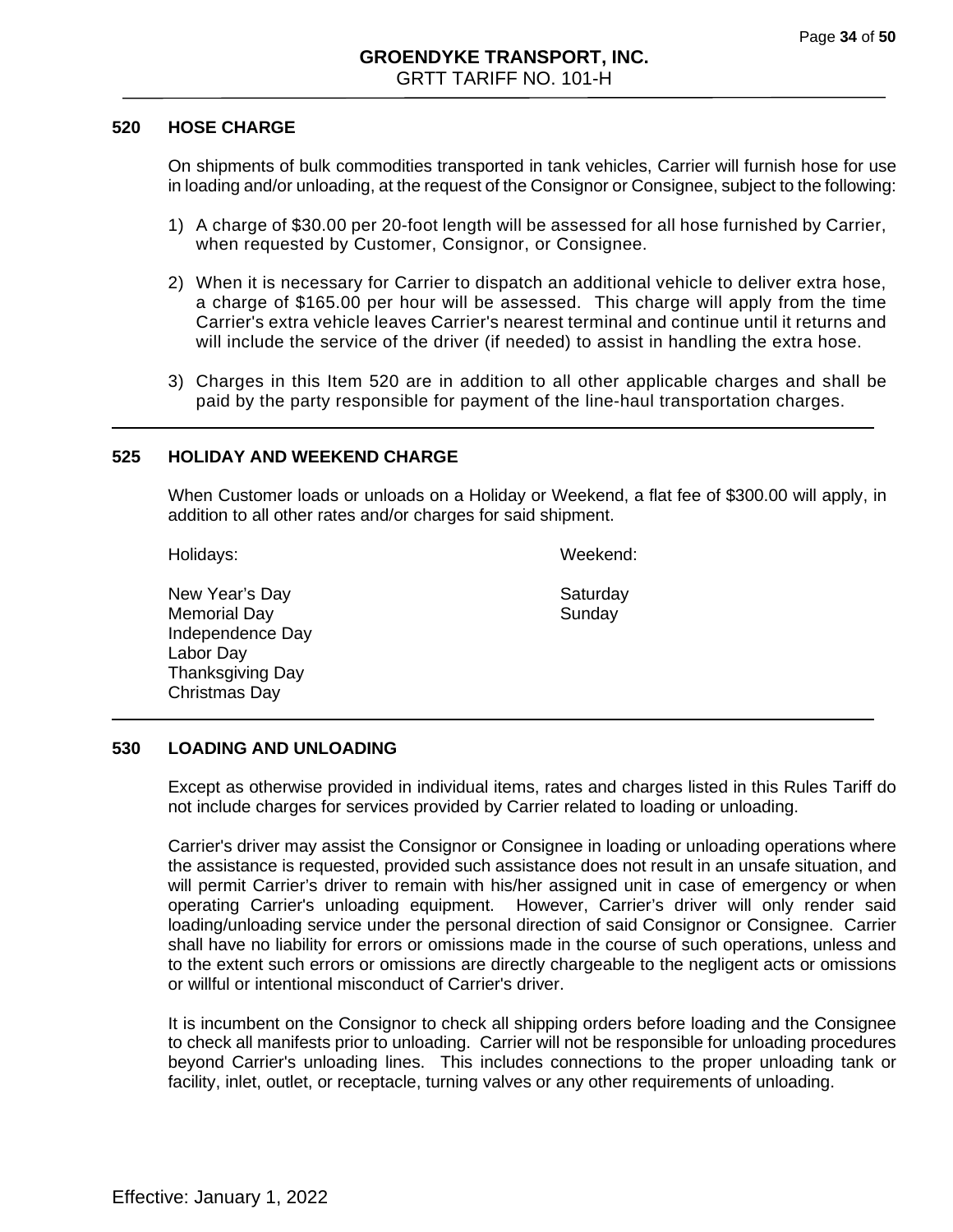**EXCEPTION:** Due to safety hazards, the loading and unloading of shipments of Benzene, Benzol, Coal Naphtha, Cyclohexatriene, Phene, Phenol, Phenyl Hydride and Pyro-Benzol will be performed by the Consignor or the Consignee at both origin and destination.

# **540 LOADING AND/OR UNLOADING RAIL CARS**

- 1) The provisions of this Item 540 will apply when Carrier is requested to load and/or unload a rail tank car.
- 2) Charges will be assessed at the rate of \$31.25 per fifteen (15) minute increment. Any portion, fraction, or segment of a fifteen (15) minute increment will be charged the full fifteen (15) minute rate of \$31.25 per fifteen (15) minute increment for this service. Chargeable time will commence at Carrier's terminal and will include travel time to and from the job and time on the job.
- 3) When such services are in conjunction with a highway movement, covered in other sections of this Rules Tariff, the above charges will apply for the time consumed in such services only.
- 4) Charges covered by this Item 540 are in addition to all other applicable charges covered by this Rules Tariff.

## **550 MIXED SHIPMENTS IN COMPARTMENTED SEMI-TRAILERS**

Two (2) or more commodities named in this Rules Tariff taking the same or different rates may be shipped as a truckload at one time in a compartmented semi-trailer. On such shipments, transportation charges shall be computed on basis of the actual quantity of each commodity, as the case may be, at its respective rate, but not less than the charges that would accrue on basis of the highest rate and its corresponding minimum.

#### **560 OPERATING RIGHTS**

#### **GROENDYKE TRANSPORT, INC.**

#### **MC-111401 Sub 633**

IRREGULAR ROUTES:

GENERAL COMMODITIES (Except household goods).

BETWEEN: Points in the U.S. (except HI)

# **PROVINCE OF ALBERTA, CANADA EXTRA-PROVINCIAL OPERATING AUTHORITY CERTIFICATE 00-0485128**

#### **SECTION 1**

CORRIDOR AUTHORITY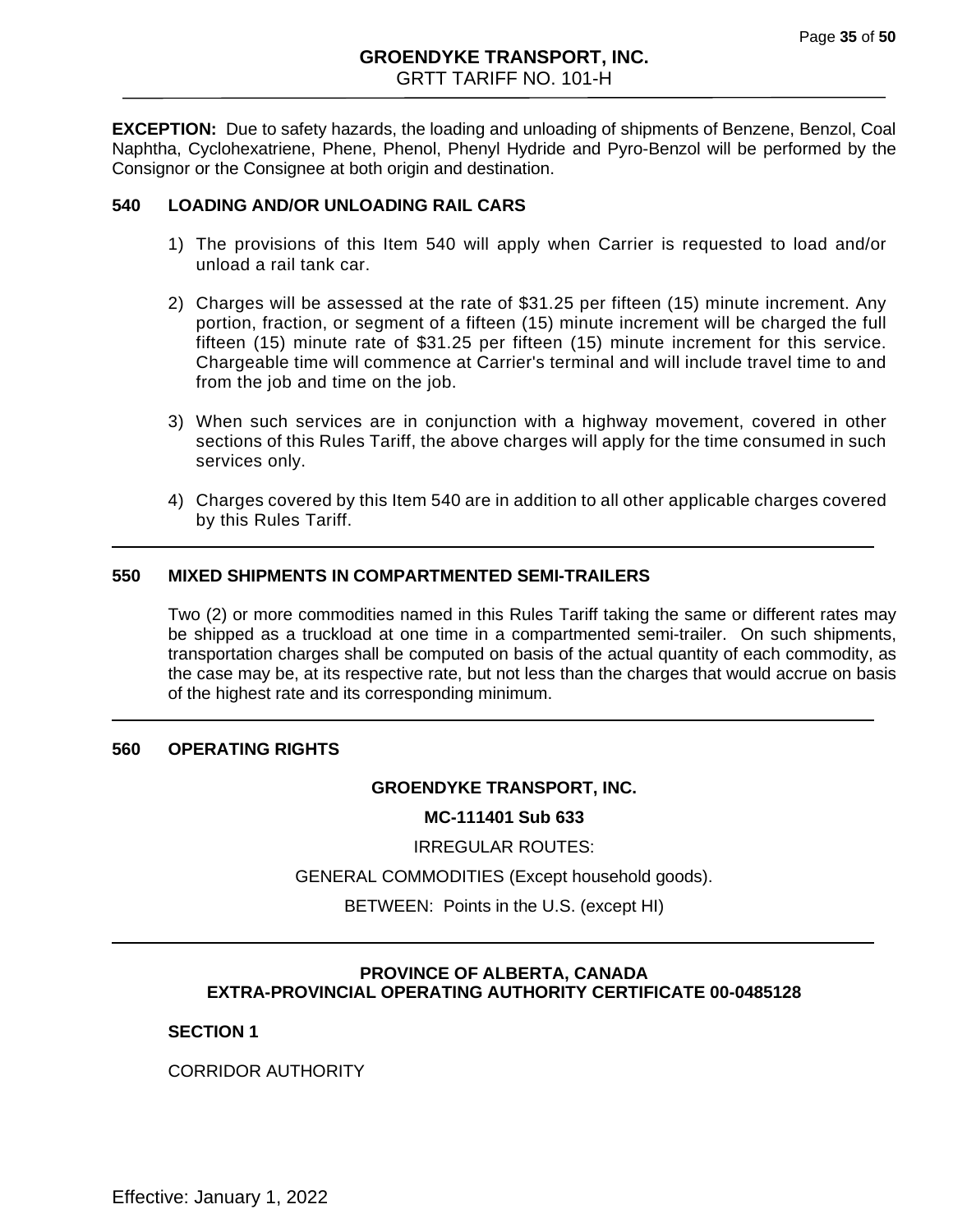The issuance of this certificate permits the movement of goods through Alberta on a corridor basis, provided that the movement has been authorized by the jurisdiction where the cargo originated.

## **SECTION 2**

COMMODITIES:

C99999 GENERAL MERCHANDISE

FROM: All Alberta boundaries extra-provincially TO: All points in Alberta and Vice Versa.

# **PROVINCE OF BRITISH COLUMBIA**

EXTRA - PROVINCIAL:

1) COMMODITY: General Freight, excluding automobiles or trucks, new or used. (Charter Trips)

TERRITORY: From the British Columbia/United States Border, the British Columbia/Alberta Border, the British Columbia/Northwest Territories Border or the British Columbia/Yukon Territory Border delivered to points in British Columbia: or VICE VERSA

FOR WHOM TO BE TRANSPORTED: One individual or company only at any one time.

RESTRICTION: Pick up of freight in British Columbia for delivery in British Columbia is not permitted.

2) COMMODITY: FREIGHT authorized to be carried by the regulatory board or commission of the jurisdictions where the freight originated or is destined.

TERRITORY: In transit, through the Province of British Columbia as a corridor operation only.

FOR WHOM TO BE TRANSPORTED: As specified in the operating authority license issued to the carrier named in this license by the regulatory board or commission.

PROVISION: Copy of the license authority issued by the regulatory board or commission where the goods originated or where the goods are destined must be carried with this, the authority issued by the Motor Carrier Commission of British Columbia.

RESTRICTION: Freight shall neither be picked up at nor delivered to points in British Columbia.

#### **PROVINCE OF MANITOBA**

EXTRA - PROVINCIAL:

1) Authorized for the transportation of bulk commodities and jet engines from the Manitoba/Saskatchewan, Manitoba/Ontario and Manitoba/International boundaries to all points in Manitoba and vice versa.

Restricted to movements for one (1) person or one company at any one time.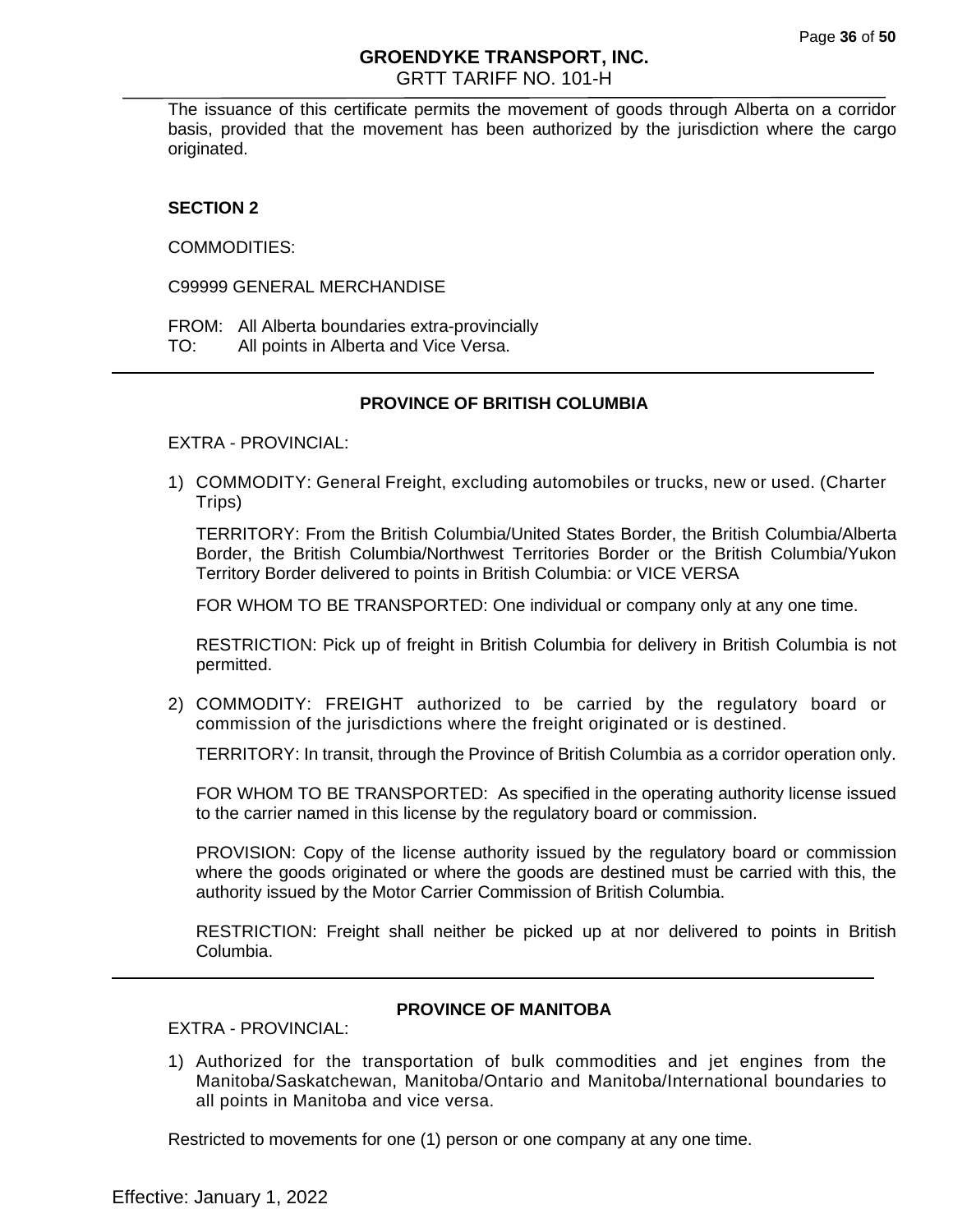The Extra-Provincial undertakings authorized herein to be operated only as authorized by the Provincial Transport Boards of Canada and the Interstate Commerce Commission.

Amended: January 1, 1993, (M.V.T. Act)

General Freight, to and from all U.S. Borders and including corridor authority from one Province through Manitoba to another.

#### **PROVINCE OF NEW BRUNSWICK**

CERTIFICATE 2797

CLASS: PC-X

For the carriage of general freight, excluding highway use motor vehicles, from other jurisdictions as authorized thereby to points in the Province of New Brunswick and the reverse; and through the Province of New Brunswick as a corridor operation.

#### **PROVINCE OF ONTARIO**

Extra-Provincial Operating License No. 020078

1) X1G50-001 X - GENERAL FREIGHT For the carriage of goods:

> BETWEEN: (00000) POINTS IN ONTARIO AND THE: Ontario/Quebec Border Crossings Ontario/USA Border Crossings. for extra - Provincial movement.

2) X1G51-001 X - GENERAL FREIGHT For the carriage of goods:

> BETWEEN THE: Ontario / Quebec Border Crossings Ontario / USA Border Crossings

Provided that there be no pick up or delivery in Ontario.

3) X2T50-001 X - TANK VEHICLE For the carriage of goods in tank vehicles only.

> BETWEEN: (00000) POINTS IN ONTARIO AND THE: Ontario / Quebec Border Crossings Ontario / USA Border Crossings. For extra - Provincial movement.

4) X2T53-001 X - TANK VEHICLE For the carriage of goods in tank vehicles only.

BETWEEN THE:

Ontario / Quebec Border Crossings Ontario / USA Border Crossings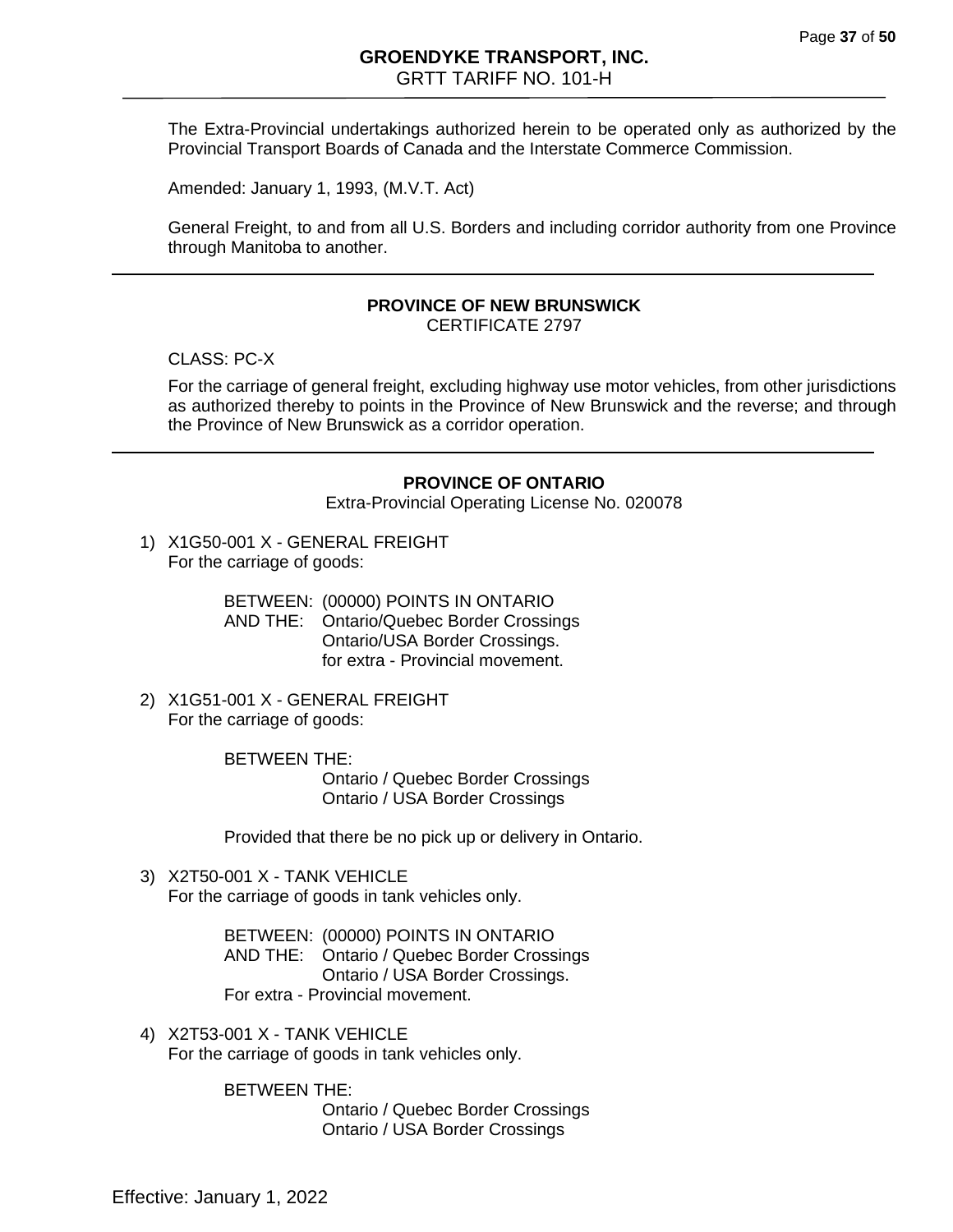# **GROENDYKE TRANSPORT, INC.**

GRTT TARIFF NO. 101-H

Provided that there be no pick up or delivery in Ontario.

# **PROVINCE OF QUEBEC**

Extra-Provincial Trucking License No. 5-M-31178-004A

General Public Transportation:

Goods Authorized: PETROLEUM AND COAL PRODUCTS

Territories Authorized: All regional county municipalities, territories and urban and regional communities, and the Quebec/United States Border.

Conditions: This extra-provincial authority does not authorize the transportation of goods where both the origin and the destination are located in the Province of Quebec.

Effective: January 1, 1993 (M.V.T. Act)

General Freight, to and from all U.S. Borders and including corridor authority from one Province through Quebec to another.

#### **PROVINCE OF SASKATCHEWAN** CERTIFICATE 4111

EXTRA-PROVINCIAL:

COMMODITY DESCRIPTION: General Merchandise.

ORIGIN: All Boundaries.

DESTINATIONS: Points in Saskatchewan and Vice Versa.

CONDITIONS: (a) One Company's or one individual goods at any time. (b) International traffic only.

Effective: January 1, 1993 (M.V.T. Act)

Added: Corridor authority from one province to another through Saskatchewan.

#### **580 OUT OF ALLOCATION**

Applies only on shipments of refined products as described in Items 790 and 810.

Out of allocation charges shall apply when Carrier arrives to load at a facility, and there is no availability of cargo for Customer; and per preauthorized instructions, Carrier travels to another facility to attempt to pick-up cargo on Customer's account.

Charges for the additional movement of the vehicle will be \$275.00, per each additional stop, in addition to all other applicable charges arising hereunder.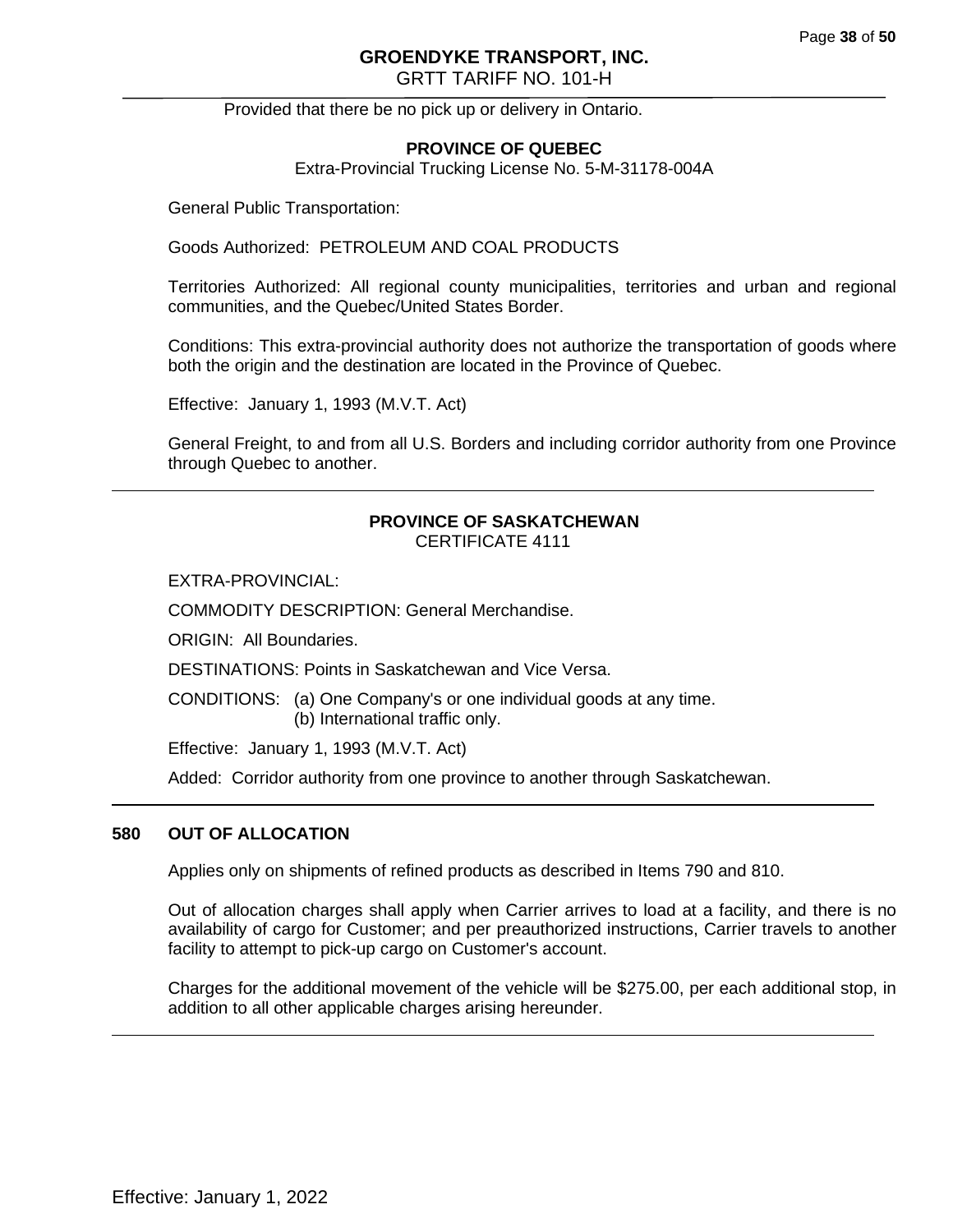#### **590 SPECIAL PERMITS**

The rates named in this Rules Tariff or in tariffs making reference hereto do not include fees or charges made under State Police, Highway or Municipal regulations or for State Registration and Clearance Certificate, or special permits required because of the weight or dimensions of any load. When required, special permits will be secured, and the fee or charges shown on such permits will be in addition to all other charges published herein.

#### **600 PICK-UP AND/OR DELIVERY SERVICE**

(Applicable ONLY on shipments transported in bulk, in tank vehicles)

- 1) Carrier will pick-up from, and/or deliver to, storage facilities of Customer(s), Consignor(s), and/or Consignee(s) when such facilities are accessible to motor vehicle, and when properly equipped to complete said pick-up and/or delivery.
- 2) In the loading or unloading of commodities, operation of the motor vehicle will be performed by Carrier. Customer, Consignor, or Consignee, or their designated agent(s) shall be responsible for operating any equipment belonging to or utilized by any said party(ies) in the loading/unloading process. Notwithstanding the foregoing, subject to prior agreement, Carrier's driver may perform loading and/or unloading with automatic metering equipment furnished by Customer, Consignor, and/or Consignee. Carrier's driver will only operate Consignee's unloading agreement if such operation has been approved by mutual agreement by Consignee and Carrier prior to the time of delivery.
- 3) Inlet and outlet valves of tank trucks will be sealed by the Customer, Consignor, and/or Consignee or its designated representative(s).

It will be the duty of Consignee or its designated representative(s), to inspect the manifest, bill of lading, or other shipment document(s) to verify the product(s) to be delivered by Carrier, the capability of any delivery storage tanks to receive and safely hold said product(s), and designate the line, inlet valve(s), and/or receptacle(s) to which the unloading hose is to be coupled. Coupling and uncoupling of hoses will be completed by Carrier's driver.

#### **610 PUMPING OR AIR PRESSURE SERVICE**

The rates named in this Rules Tariff do not include the cost of loading and/or unloading from the transporting vehicle. When this service is performed by Carrier's truck power, or air pressure equipment, the following charges shall be assessed. This charge under this Item 610 shall be in addition to all other applicable charges and will be paid by the party responsible for payment of the line haul transportation charges.

\$100.00 – All products EXCEPT the following \$125.00 – Asphalt, Asphalt Emulsion and Wax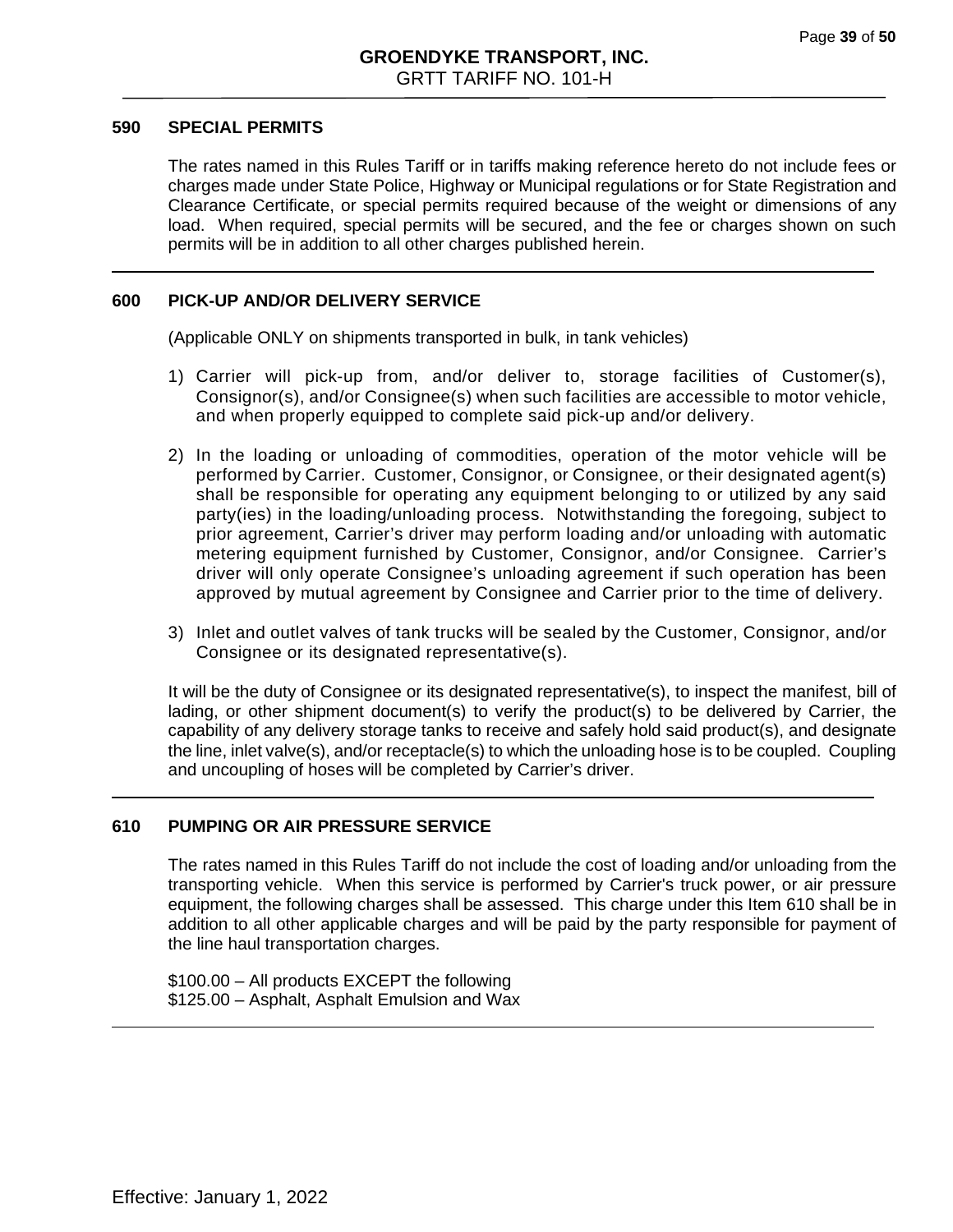#### **620 REJECTED & RETURNED SHIPMENTS** (Except Asphalt Products)

If, for any reason not ascribable to Carrier, all or any portion of a shipment is rejected by Consignee at destination and, upon instructions from the Customer or his agent, is returned to point of origin, said rejected shipment shall be subject to a charge based on 50% of the linehaul rate per mile subject to a minimum charge of \$950.00 per occurrence, effective on the date of the outbound shipment. Provided that the rejected shipment is returned prior to release and departure of Carrier's equipment from destination. Rejected shipments moving under the provisions of this Item 620 shall be subject to the full applicable outbound minimum charge.

In the event the rejected shipment cannot be returned to the point of origin for any reason not ascribable to Carrier, charges for any additional movement of the vehicle will be charged based on rate of \$3.00 per mile, subject to a minimum charge of \$950.00 per shipment, in addition to all other applicable charges.

If a shipment is moving under backhaul provisions of this Rules Tariff, or a specific commodity rate that is subject to a "backhaul basis only" provision and all or any portion of the shipment is rejected by Consignee at destination and, upon instructions from the Customer is returned to point of origin, the rejected shipment will be subject to a charge based on 100% of the applicable outbound rate from origin to destination.

- 1) After Carrier has been released, departed from the destination point and shipping documents were endorsed as having the shipment delivered intact, shipment will not be considered as having been rejected and the provisions of paragraph 1 of this Item 620 shall not apply. If injurious, mixed or contaminating characteristics are discovered subsequent to release and departure of Carrier's equipment and Carrier is later requested to return all or any portion of a previously delivered shipment back to point of origin, such shipment shall be subject to the rate and minimum applicable on the date of movement.
- 2) If the shipment is rejected or returned to the point of origin through the fault or negligence of the Carrier, then no charge will be made for such return movement.

#### **630 REJECTED SHIPMENTS** (Asphalt Products)

If, for any reason not ascribable to Carrier, all or any portion of a shipment is rejected by Consignee at destination and, upon instructions from the Customer or his agent, is returned to point of origin, rejected shipment shall be subject to a charge based on fifty (50) percent of the outbound rate applicable from origin to destination, effective on the date of the outbound shipment, provided that the rejected shipment is returned prior to release and departure of Carrier's equipment from destination. Rejected shipments moving under the provisions of this Item 630 shall be charged on the actual quantity returned, subject to a minimum charge of \$450.00 per shipment.

After Carrier has been released, departed from the destination point and shipping documents were endorsed as having the shipment delivered intact, shipment will not be considered as having been rejected and the provisions of paragraph 1 of this Item 630 do not apply.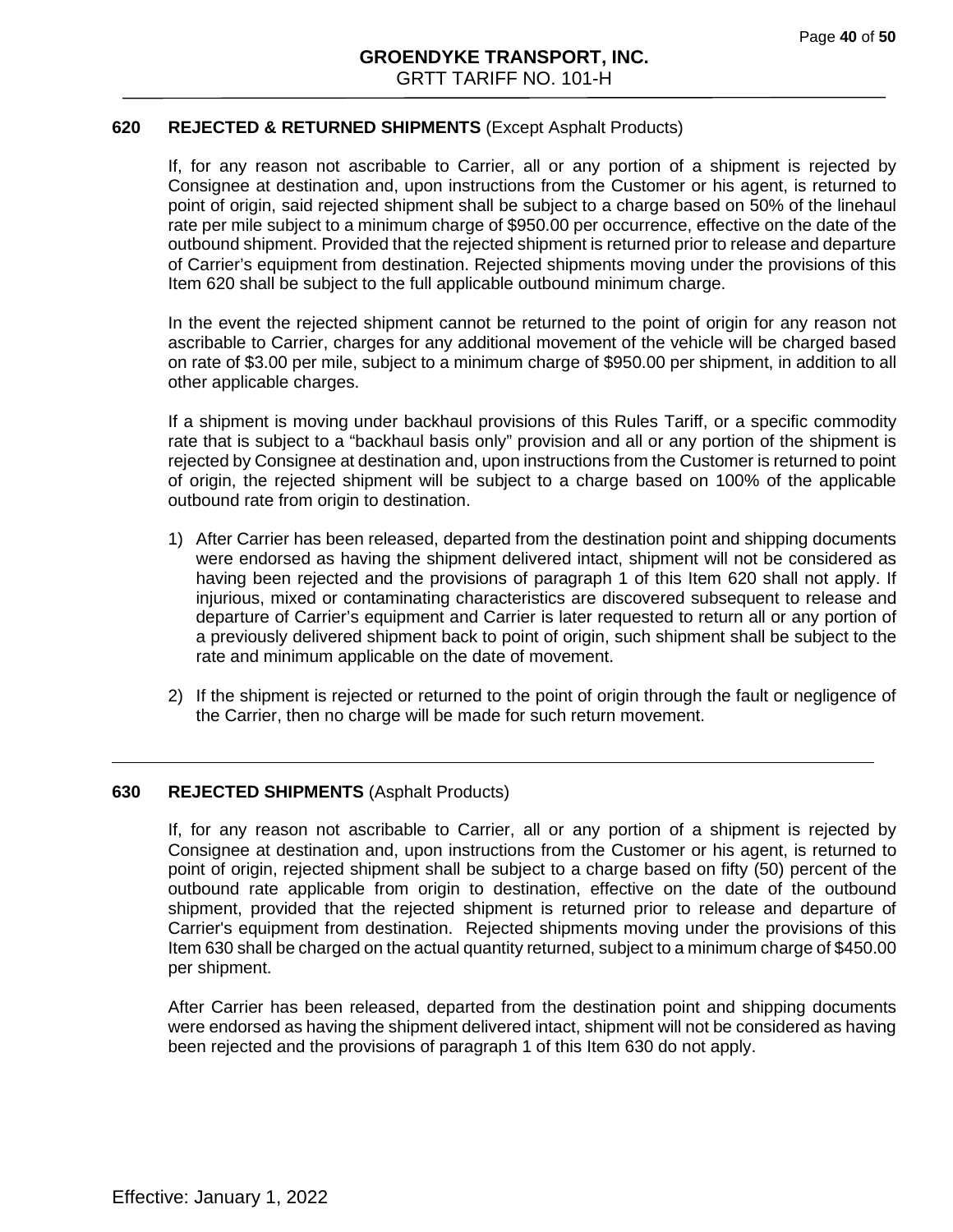If injurious, mixed or contaminating characteristics are discovered subsequent to release and departure of Carrier's equipment and Carrier is later requested to return all or any portion of a previously delivered shipment back to point of origin, such shipment will be subject to the rate and minimum applicable on date of movement.

If the shipment is rejected or returned to the point of origin through the fault or negligence of Carrier, then no charge will be made for such return movement.

#### **640 RESPONSIBILITY(IES) OF CONSIGNOR AND/OR CONSIGNEE**

Upon arrival of Carrier's vehicle at any of the Consignor's or Consignee's premises, the Consignor and/or Consignee, as the case may be, shall assume the responsibility of examining and validating Bills of Lading, shipping orders, waybills and other shipment documents. In addition, the Consignor or Consignee or those acting on behalf of said party(ies) shall be responsible for directing Carrier's driver to the proper loading or unloading facilities, including receiving and discharge lines to storage tanks, parking areas and any other movements or actions connected with the loading or unloading procedure required of the driver and unit in order to perform the transportation service.

It will be the responsibility of any underground storage tank owner and/or operator to maintain tank certification for all delivery locations, as required by law. In the event said owner and/or operator fails to maintain an underground storage tank certification resulting in Carrier being fined, Customer shall reimburse Carrier for the amount of the fine(s) and any other cost(s) or expense(s) incurred by Carrier related thereto.

# <span id="page-40-0"></span>**650 SHIPMENTS INTERCEPTED IN TRANSIT AND RETURNED TO ORIGIN**

If, for any reason not ascribable to Carrier, shipments are required to be returned to the origin point before reaching the intended destination, the provisions of this Item 650 shall apply.

When shipments are stopped in transit and returned to the original point where loading of Carrier's equipment was performed, on orders that Carrier received from the Customer or Consignee and transmitted to its driver of equipment transporting such shipments, the applicable charges will be negotiated.

#### **660 SPECIAL SERVICES**

When any service is performed by Carrier, transportation or otherwise, for which rates or charges are not provided in this Rules Tariff, such service shall be charged for at a rate of \$165.00 per hour, subject to a four (4) hour minimum, or a total minimum charge of \$660 per occurrence. Any charges under this Item 660 will be assessed at the rate of \$41.25 per fifteen (15) minute increment. Any portion, fraction, or segment of a fifteen (15) minute increment will be charged the full fifteen (15) minute rate of \$41.25 per fifteen (15) minute increment for the time required to perform the service(s) hereunder. Chargeable time will commence at Carrier's terminal and include travel to and from the job and time on the job.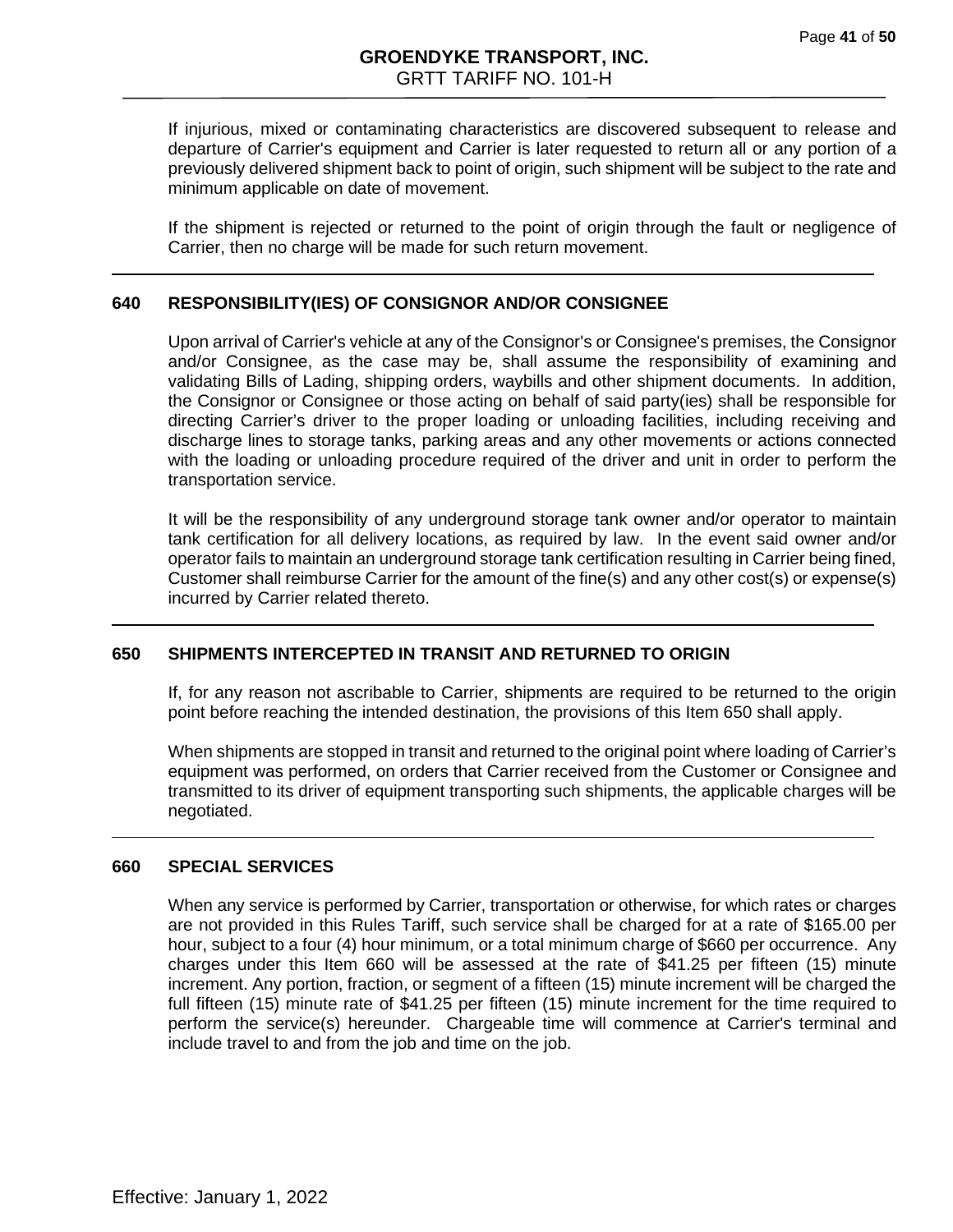These services include but are not limited to:

- 1) Transfer of product, by Carrier pump, from Customer's underground storage to Carrier's equipment for subsequent highway movement;
- 2) Service involving pumping and/or storage wholly within a refinery, bulk plant, or construction site;
- 3) Movement from, to, or between pipelines other than regular loading or unloading facilities;
- 4) Carrier furnished service truck with extra loading or unloading equipment to efficiently effect a pickup or delivery;
- 5) Unloading into self- propelled road resurfacing equipment requiring attachment of Carrier's equipment to the road resurfacing equipment;
- 6) Other services not specifically set out in other portions of this tariff.

**NOTE**: When such special services are in conjunction with a regular highway movement, covered in other sections of this Rules Tariff, such charges shall apply for that portion of time consumed in the special service only, and shall include travel time to or from the job as well as time on the job. These charges shall be in addition to the charges for the regular highway transportation service.

#### **670 SPECIAL TRAILER EQUIPMENT**

When Customer requires special trailer equipment, such as dry disconnect fittings, a charge of \$100.00 per occurrence will apply, in addition to all other applicable charges arising hereunder.

# <span id="page-41-0"></span>**680 SPOTTING OF TRAILERS AND TRUCKS USED FOR SPOTTING**

- 1) Subject to the availability of equipment and upon request by Customer, Carrier will spot empty or loaded trailers on the premises of Customer, Consignor, Consignee, or on other premises designated by them, or as close thereto as conditions will permit.
- 2) "Spotting" means the placing of a trailer at a specific site designated by Consignor, Consignee, or other party designated by them, detaching the trailer, and leaving the trailer in full possession of said Consignor, Consignee, or other designated party unattended by Carrier's employee and unaccompanied by a power unit. Carrier will not move the trailer until such time as it has received notification that the trailer is ready for pick-up. Consignor, Consignee or other designated party may shift the spotted trailer at its own expense and risk for the purpose of loading or unloading. Empty trailers placed at the premises of Consignor without specific request are not spotted until Carrier receives Consignor's request and places a trailer for spotting. Movement of the trailer from Consignor's premises to the specific site for spotting shall be the obligation of Carrier, and free time shall accrue as provided herein.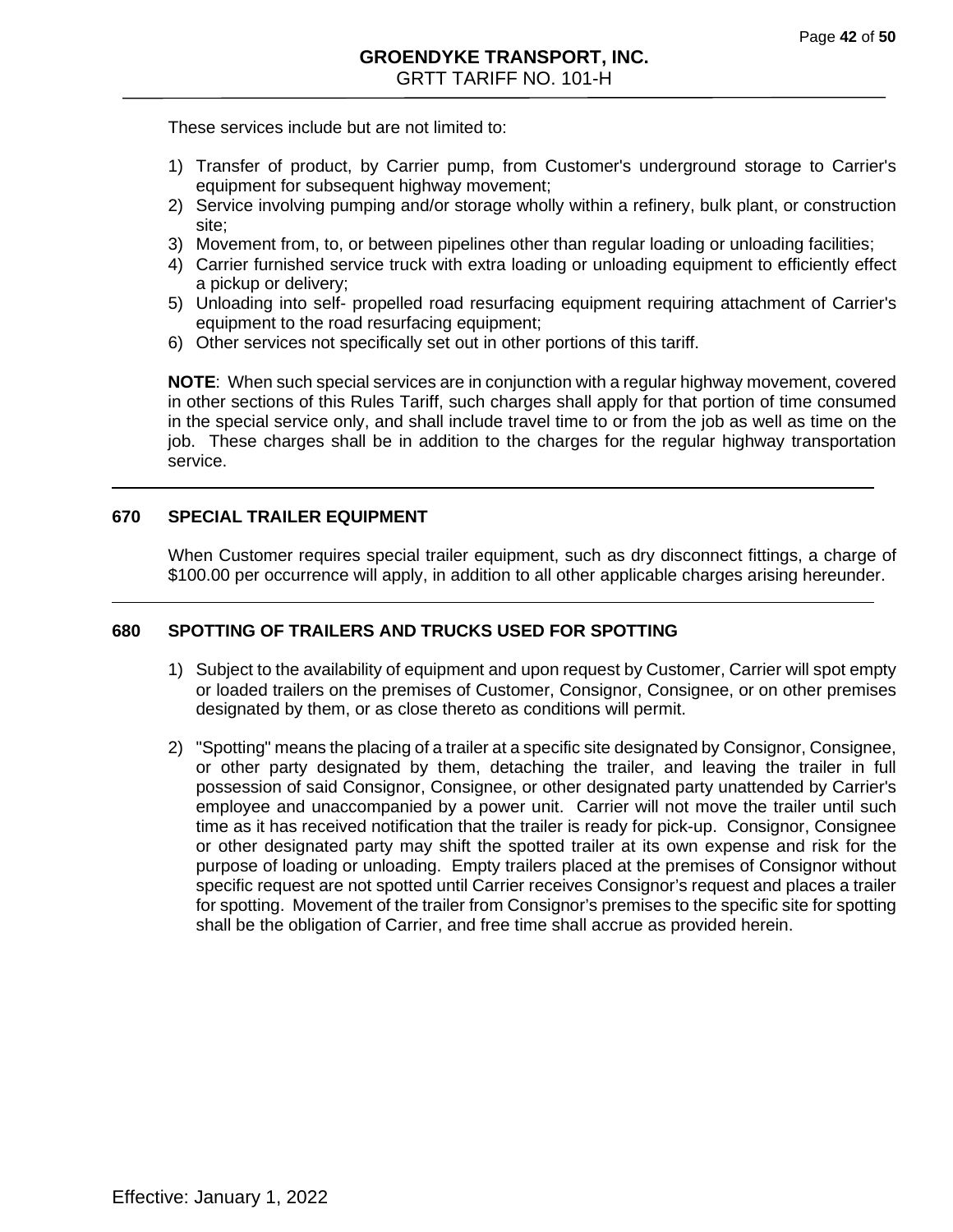3) Spotting of trailers, as described in paragraph 2 above, will be subject to the charges shown below for each twenty-four (24) hour period:

Trailers with D.O.T. Spec. 306/406 - \$385.00.

Trailers with D.O.T. Spec. 307/407, 312/412, trailers equipped with electric heater units, or dry bulk pneumatic trailers - \$385.00.

Trailers with D.O.T. Spec. 330/331 (LP trailers) - \$385.00.

Non Spec Trailers, Asphalt, Van, or Flatbed Trailers - \$275.00.

Spotting of trailers, as described in paragraph 2 above, will be subject to charges shown below after the  $7<sup>th</sup>$  calendar day for each twenty-four (24) hour period thereafter:

Trailers with D.O.T. Spec. 306/406 - \$385.00.

Trailers with D.O.T. Spec. 307/407, 312/412, trailers equipped with electric heater units, or dry bulk pneumatic trailers - \$385.00.

Trailers with D.O.T. Spec. 330/331 (LP trailers) - \$385.00.

Non Spec Trailers, Asphalt, Van, or Flatbed Trailers - \$275.00.

Time will begin when the trailer has arrived at the point designated by Consignor or Consignee and is available to the Consignor or Consignee and will terminate when the Carrier is notified that the equipment is ready to be picked up. The charges assessed under the provisions of this Item 680 will apply in addition to all other charges assessed against the shipment.

- <span id="page-42-0"></span>4) When Carrier is requested or required to deadhead tractors and/or trailers, in connection with spotting a trailer a charge of \$3.00 per mile, subject to a minimum charge of \$450.00 per occurrence will be assessed for each and every mile so traveled. (Note 1).
- 5) When, at the request of the Consignor or Consignee, a truck is used for spotting, etc., at a place designated by the Consignor or Consignee, a charge of \$165.00 per hour, portal to portal, will be assessed.
	- **NOTE 1:** Carrier's nearest terminal shall have no bearing on computation of deadhead mileage. Mileage will be computed between the Carrier's terminal where equipment originated (or that equipment's point of dispatch), regardless of whether said terminal is nearest to the place designated for spotting, and the place designated for trailer spotting.

#### **690 STEAM HEATING SERVICE & STAND BY**

Upon request of shipper or consignee where a shipment requires a trailer to be steamed while in transit, a charge of \$125.00 per hour or fraction thereof will apply. If steam heat is applied to the cargo while in Consignee's plant or at a location outside the Customer's, Consignor's, or Consignee's plant area, a stand-by charge shall be assessed at the rate of \$31.25 per fifteen (15) minute increment. Any portion, fraction, or segment of a fifteen (15) minute increment shall be charged the full fifteen (15) minute rate of \$31.25 per fifteen (15) minute increment for the time required to heat the cargo, including travel time between the Customer's, Consignor's, or Consignee's plant area. Additionally, a charge for the actual cost of the steaming shall also apply. When charges provided in this Item 690 apply, Detention charges will not apply.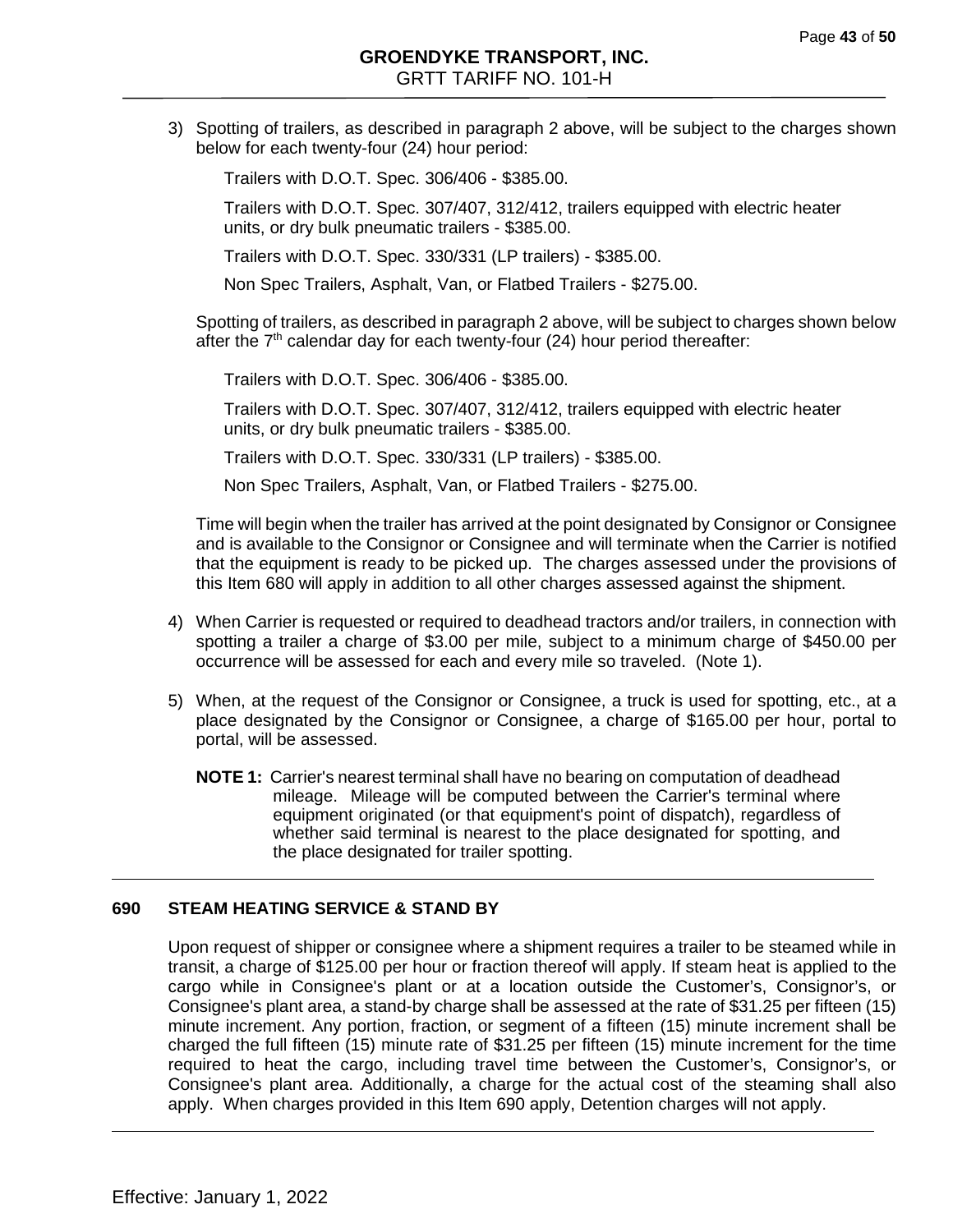#### **700 STOP-OFF FOR PARTIAL LOADING AND/OR UNLOADING**

Shipments transported under the rates published in this Rules Tariff may be stopped off for partial loading and/or unloading subject to the following conditions:

- 1) Not more than four (4) stops will be permitted for partial loading and/or unloading, exclusive of the initial pick-up at origin and final delivery at the destination. Each partial loading and each partial unloading shall be considered a separate stop in the application of this Item 700.
- 2) Partial unloading will be permitted only at points beyond that at which the last stop for partial loading is made and further loading of a shipment will be prohibited after it has been partially unloaded. The substitution of cargo in any manner is also prohibited.
- 3) The bill of lading, shipping order, or other shipment document must show the point or points at which the shipment is to be stopped for partial loading and/or unloading together with a complete description of the kind and estimated quantity of cargo to be loaded or unloaded at each point and the name and address of the party responsible for loading or unloading. If insufficient space is provided on the bill of lading for this purpose, a separate piece of paper may be attached thereto.
- 4) Transportation charges will be based on total quantity of cargo on the shipment. When a shipment is partially loaded at stop-off point, the quantity of cargo loaded will be added to the quantity loaded at point of origin to obtain total quantity of cargo on the shipment. In no event will the total quantity on which transportation charges are assessed be less than the minimum applicable in connection with the rate used.
- 5) Except as otherwise provided, the rate applicable on shipments stopped for partial loading and/or unloading will be the distance commodity rates in effect on date of the shipment from the initial point of origin to final destination computed via each point of stop-off.
- 6) Charges in this Item 700 shall also apply when Carrier is required to make multiple stops in the same facility when moving the truck is required.
- 7) The charge for each stop-off in transit for partial loading and/or unloading will be \$165.00.
- **710 TAXES, NEW MEXICO GROSS RECEIPTS AND MUNICIPAL** (Applies only on shipments picked up and delivered wholly within the state of New Mexico)

In addition to other charges that may accrue under the provisions of this Rules Tariff, the Customer agrees to pay all New Mexico privilege taxes, and municipal sales taxes, that may accrue when applicable.

#### **715 TEAMS**

When the Carrier is required to supply a two-person sleeper team to meet a scheduled delivery or when a two-person sleeper team is requested by a shipper, an additional charge of \$.65 cents per mile shall apply. In either event, the shipper shall be notified that the provisions of this item are applicable. For purposes of this item, miles shall be calculated over the actual route of movement using the PC Miler Current Version function from the initial origin point of the shipment to the final destination.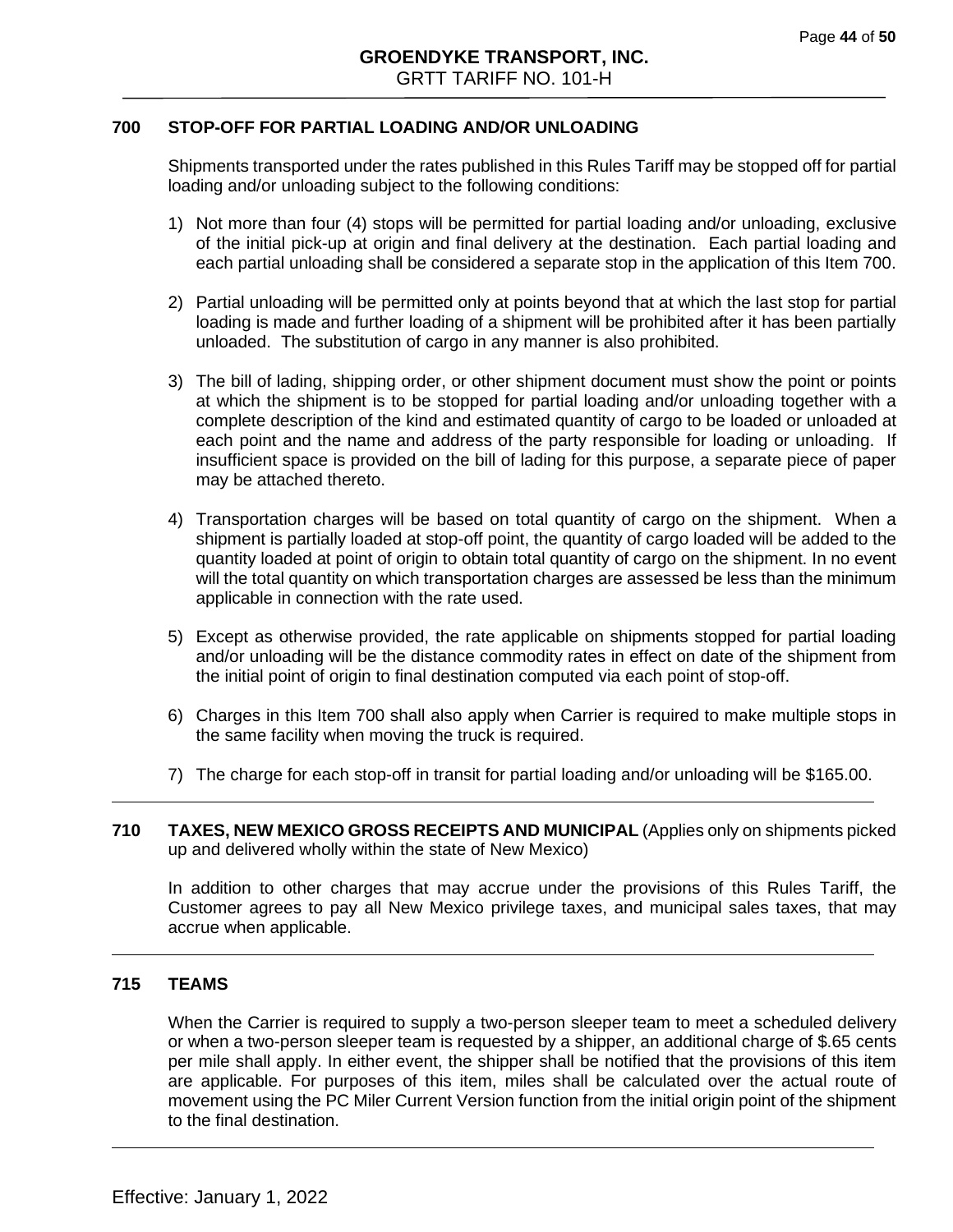#### **720 THIRD PARTY BILLINGS**

All charges billed under this Rules Tariff shall be paid by the Customer. Customer shall responsible for billing any third (3rd) party(ies) for any additional or unforeseen charges resulting from issues caused by Customer, Consignor, or Consignee or any other third (3rd) party(ies) acting for or on behalf of Customer, Consignor, or Consignee.

#### **730 TOLLS**

Actual over the road highway and bridge tolls shall be assessed to Customer as a direct passthrough cost by Carrier. Customer shall pay said toll cost(s), in addition to all other applicable charges.

#### **740 WEIGHING AND WEIGHTS**

1) Except as otherwise provided herein, when a weighing service (See Note 1) is performed by Carrier, either at the request of the Customer, Consignor, or Consignee, or when weighing is required to determine assessment of transportation charges, a weighing service charge of \$65.00 will apply for each service, subject to Note 2.

**NOTE 1:** The word "service" as used in this Item 740 shall be construed to mean one weighing empty (or partially empty) and one weighing loaded (or partially loaded), the difference in the two weights being the weight of the entire shipment, or a portion thereof.

**NOTE 2:** No charge will apply when weighing is accomplished at no cost to the Carrier.

2) If shipment exceeds the maximum weight which can be legally transported in the unit loaded and it is necessary to return to origin or some other point designated for partial unloading, the freight rate will be based on the total distance from origin to destination via such weigh point and/or such point of partial unloading. Time consumed in effecting partial unloading due to overweight shall be considered part of the loading time and shall be subject to detention charges as outlined herein.

Specific commodity rates will become inapplicable in the event the provisions of this paragraph are required of Carrier, and mileage tables of rates will be used to assess transportation charges.

3) Time consumed in weighing vehicle shall be considered a part of the loading or unloading time, as the case might be, and shall be subject to detention charges.

**EXCEPTION:** When Carrier is requested to arrive at the Customer's and/or Consignor's facility with a tare weight prior to loading or Customer's and/or Consignee's facility with a gross weight prior to unloading and obtain a gross weight after loading or tare weight after unloading without returning to Customer's, Consignor's, or Consignee's facility, such weighing time shall not be subject to the provisions of Item 420.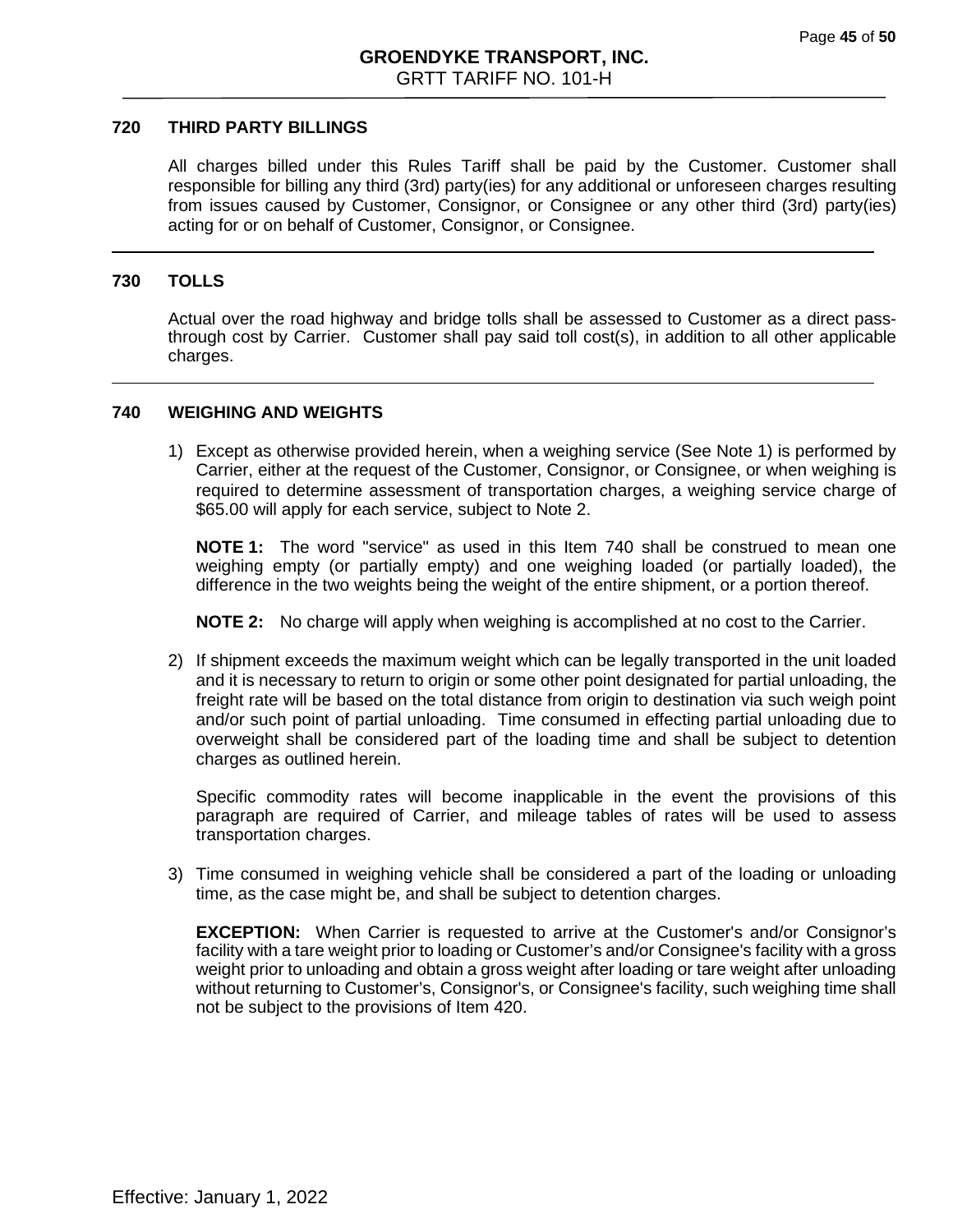- 4) Subject to applicable minimum weight, transportation charges will be computed on net weight secured at origin, when weights are available at origin. When weights are not available at origin, scale weights secured from another source will be used, when available. When there are no scale weights available, weight of shipment will be determined from the weight per gallon of product transported. Weight per gallon will be determined from the ASTM Table using the API gravity shown on the Customer's and/or Consignor's manifest. The weight per gallon arrived at from the ASTM Table will be multiplied by the net gallons shown on the Customer's and/or Consignor's manifest to arrive at net weight to be used in computing transportation charges, provided that net weight is greater than applicable minimum weight. If net gallons are not shown on Customer's and/or Consignor's manifest, gross gallons will be used to arrive at net weight.
- 5) Carrier shall have no liability for differences between weights determined at origin and destination. Charges in this Item 740 shall be in addition to all other applicable charges.
- **750** Where reference is made to this Item 750, rates will apply on the following:

**ANHYDROUS AMMONIA**, in bulk, in tank vehicles in straight truckloads, minimum weight as shown in items making reference hereto.

**760** Where reference is made to this Item 760, rates will apply on the following:

**ASPHALT, ASPHALT EMULSIONS, ASPHALT PRESERVATIVE, ASPHALT REJUVENATOR and ROAD OIL**, in bulk, in tank vehicles, in straight or mixed truckloads, minimum weight as shown in items making reference hereto.

**770** Where reference is made to this item, rates will apply on the following Petroleum Products, in bulk, in tank vehicles, in straight or mixed truckloads, minimum as shown in connection with items making reference hereto:

#### **HEAVY DISTILLATES, VIZ.:**

BURNER OILS (See Note) CARBON BLACK OIL CHANNEL BLACK FEED STOCK DECANT OIL DISTILLATE FUEL OILS (See Note) FUEL OILS (See Note) GAS OIL MINERAL OIL (See Note) RESIDUAL FUEL OIL TANK BOTTOMS VACUUM TOWER BOTTOMS WOOD TREATING OIL (See Note)

**NOTE:** Applicable only on Burner Oils, Distillate Fuel Oils, Mineral Oil and Wood Treating Oil having an API gravity of less than 30.0. Also, applicable when the API gravity is not shown on the bill of lading at the time of shipment.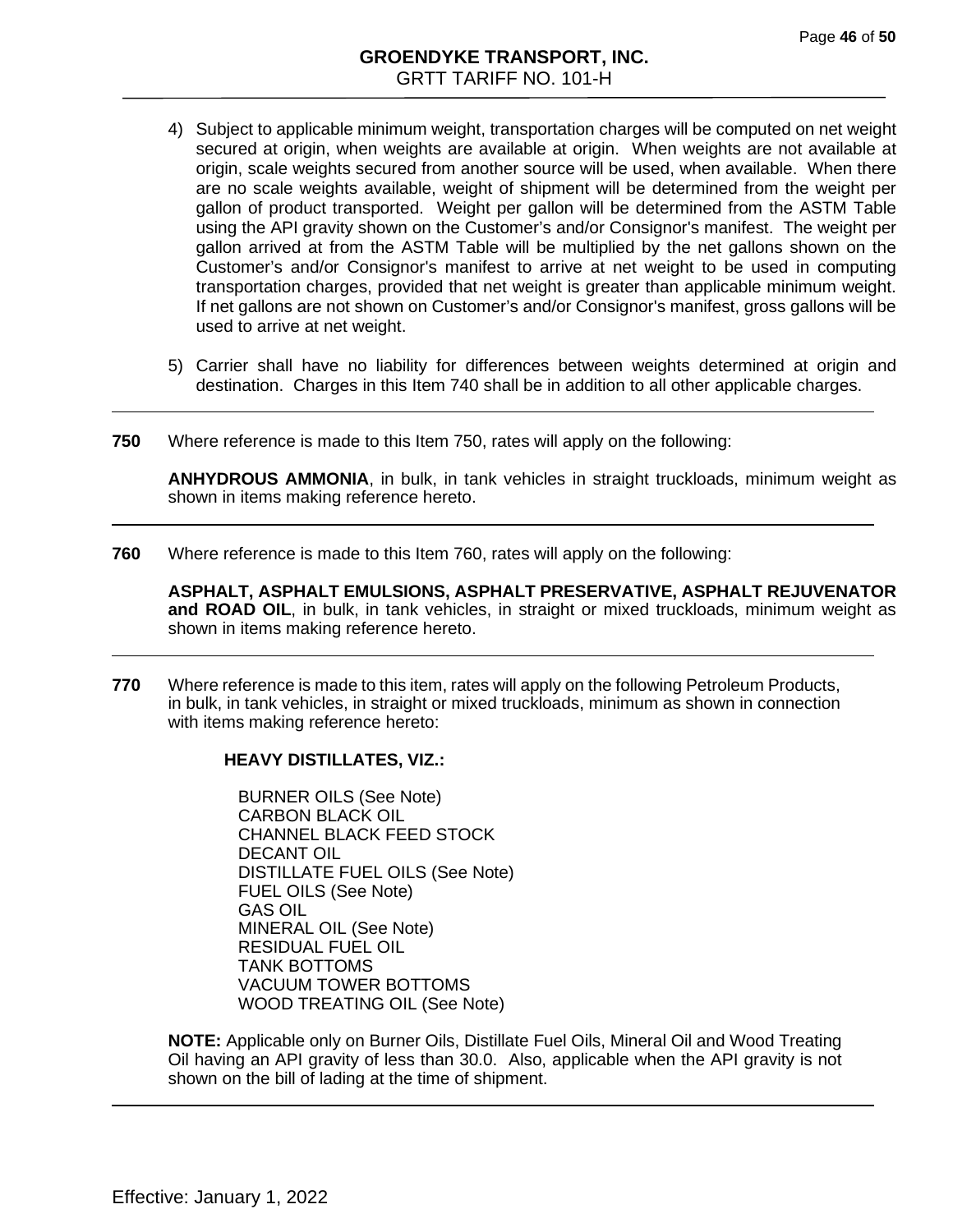**780** Where reference is made to this Item 780, rates apply on the following:

**NATURAL GASOLINE, CASINGHEAD, CONDENSATE, DRIP GASOLINE**, in bulk, in tank vehicles, in straight truckloads, except when required to be transported in MC330 or MC331 series equipment, minimum as shown in Items making reference hereto.

On shipments of Natural Gasoline and Casinghead, when gross gallons are not shown on Customer's bill of lading or loading ticket, transportation charges will be assessed on net gallons.

- **790** Where reference is made to this Item 790, rates will apply on **GASOLINE**, in bulk, in tank vehicles, in straight or mixed shipments, minimum as shown in items making reference hereto. Not applicable on products described in Items 780 or 800.
- **800** Where reference is made to this Item 800, rates will apply on **AVIATION GASOLINE**, in bulk, in tank vehicles, in straight or mixed shipments, minimum as shown in items making reference hereto.
- <span id="page-46-0"></span>**810** Where reference is made to this Item 810, rates will apply on the following Petroleum Products, in bulk, in tank vehicles, in straight or mixed shipments, minimum as shown in items making reference hereto. Not applicable on products described in Items 820 or 840.

#### **LIGHT DISTILLATES, VIZ.:**

AGRICULTURAL SPRAY OIL BURNER OILS (See Note) DIESEL FUEL DISTILLATE FUEL OILS (See Note) FUEL OILS (See Note) FURNACE OIL KEROSENE LIGHT CYCLE OILS MINERAL OIL (See Note) MINERAL SEAL OIL MOTOT FUEL ETHANOL WOOD TREATING OIL (See Note)

**NOTE:** Applicable only on Burner Oils, Distillate Fuel Oils, Mineral Oil and Wood Treating Oil having an API gravity of 30.0 and above. If the API gravity is not shown on the bill of lading at the time of shipment, the provisions of this Item 810 do not apply (See Item 770).

- **820** Where reference is made to this Item 820, rates will apply on **BIODIESEL**, in bulk, in tank vehicles, in straight or mixed shipments, minimum as shown in items making reference hereto.
- <span id="page-46-1"></span>**830** Where reference is made to this Item 830, rates will apply on **ETHANOL** Motor Fuel, in bulk, in tank vehicles, in straight or mixed shipments, minimum as shown in items making reference hereto.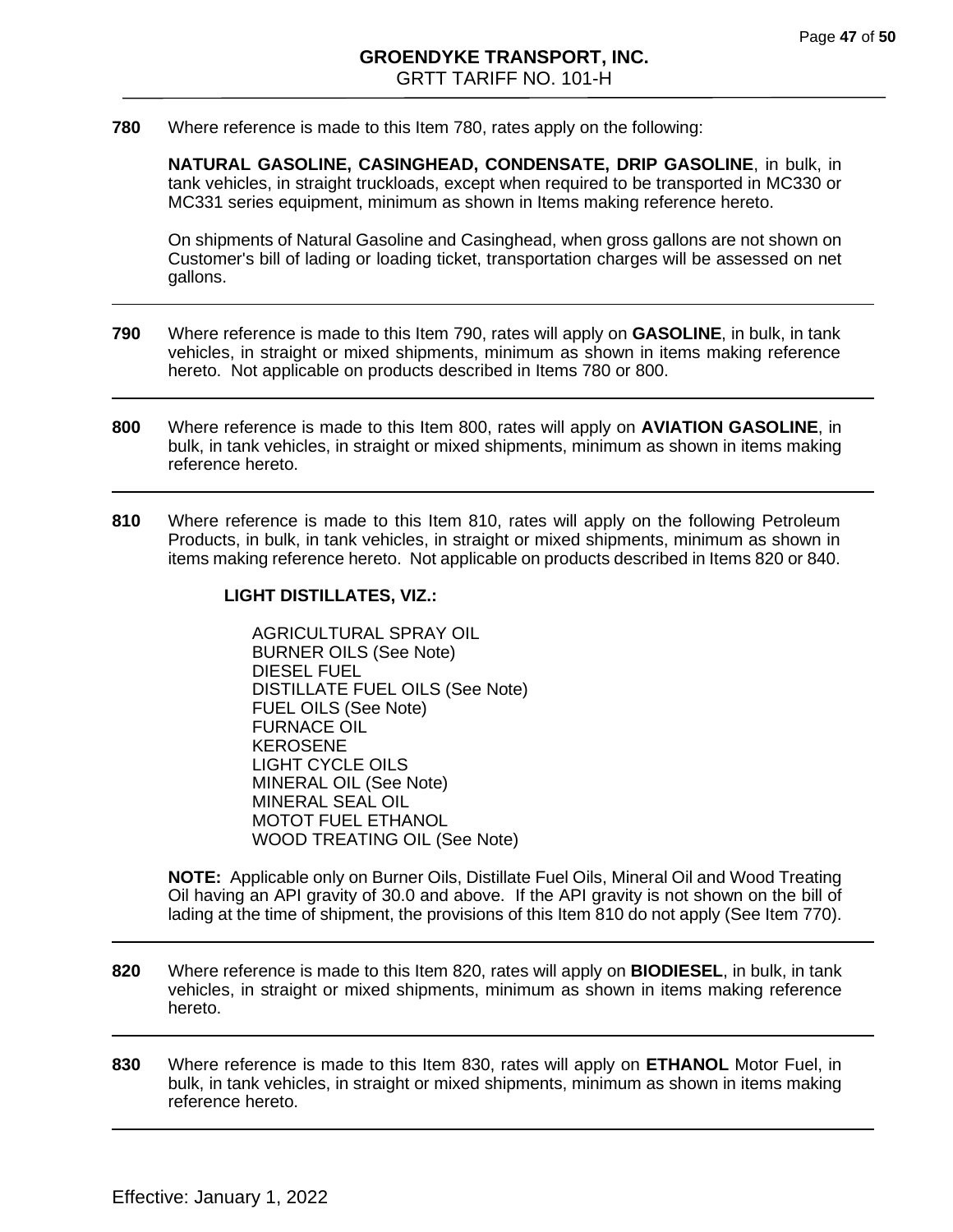- **840** Where reference is made to this Item 840, rates will apply on **JET FUEL**, in bulk, in tank vehicles, in straight or mixed shipments, minimum as shown in items making reference hereto.
- **850** Where reference is made to this Item 850, rates will apply on **PROPANE**, in bulk, in tank vehicles, in straight truckloads, minimum as shown in items making reference hereto. Transportation charges will be assessed on the net gallons at 60 degrees Fahrenheit and Customer and/or Consignor shall certify on bill of lading the number of net gallons at 60 degrees Fahrenheit loaded at point of origin.
- **860** Where reference is made to this Item 860, rates will apply on the following commodities, in bulk, in tank vehicles, in straight truckloads, minimum as shown in items making reference hereto. Transportation charges will be assessed on the net gallons at 60 degrees Fahrenheit and Customer and/or Consignor shall certify on bill of lading the number of net gallons at 60 degrees Fahrenheit loaded at point of origin.

BUTANE HYDROCARBON MIXES (composed of varying portions of Natural Gasolines or Casinghead Gasolines and Liquefied Petroleum Gases) LIQUEFIED PETROLEUM GAS, NOIBN LIQUEFIED PETROLEUM GAS, MIXTURES NATURAL GASOLINE (when required to be transported in MC330 / MC331 series equipment)

<span id="page-47-0"></span>**870** Where reference is made to this Item 870, rates will apply on the following Commodities, in bulk, in tank vehicles, in straight or mixed truckloads, minimum as shown in items making reference hereto:

> LUBRICATING OIL BRIGHT STOCK BRIGHT PETROLEUM OIL HYDRAULIC FLUID (Oil) NEUTRAL OIL RUBBER EXTENDER OIL RUBBER PRESERVATIVE (Oil) RUBBER PROCESSING OIL TRANSMISSION FLUID

**880** Where reference is made to this Item 880, rates will apply on the following:

**CRUDE OIL**, which has been subject only to natural weathering, settling, or treatment for the removal of water and bottom sediment, and not blended with other products, in bulk, in tank vehicles, truckloads, minimum as shown in items making reference hereto.

**890** Where reference is made to this Item 890, rates will apply on **DRY FERTILIZERS**, in bulk or in bags, in straight or mixed truckloads, minimum weight as shown in items making reference hereto.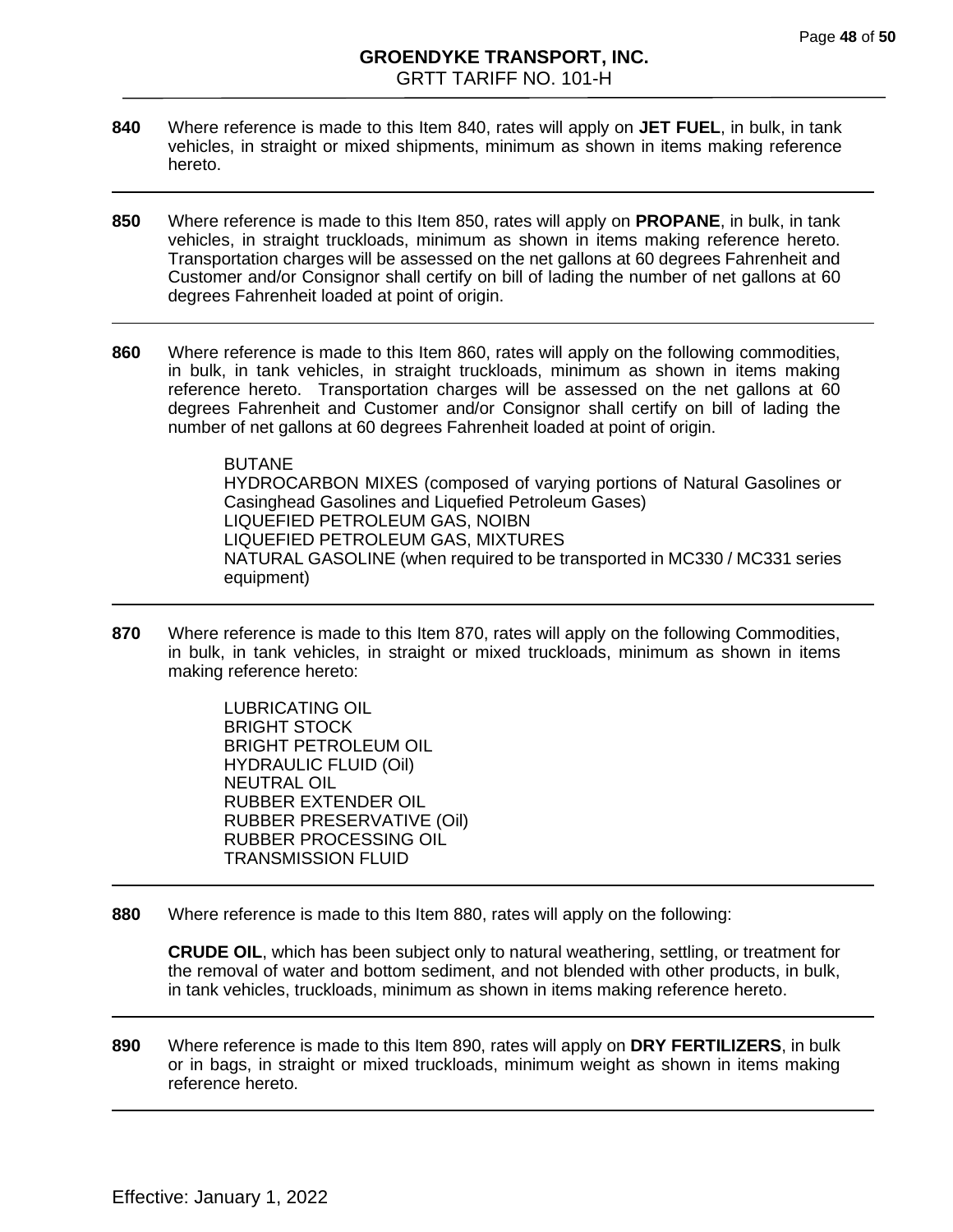**900** Where reference is made to this Item 900, rates will apply on the following commodities, in bulk, in tank vehicles, truckload minimum weight as shown in items making reference hereto:

> **LIQUID FERTILIZER, LIQUID FERTILIZER INGREDIENTS OR FERTILIZER SOLUTIONS** (except Anhydrous Ammonia), Viz: Ammonium Nitrate, Urea and Fertilizer Solutions, NOIBN, Liquid Nitrogen Fertilizer Solutions, NOIBN, Phosphatic Fertilizer Solutions, NOIBN

- **910** Where reference is made to this Item 910, rates will apply on **FLOUR**, in bulk, in pneumatic tank vehicles, in straight truckloads; minimum weight as shown in items making reference hereto.
- **920** Where reference is made to this Item 920 rates will apply on **MILL FEEDS (Dry) viz: BRAN SHORTS, and STANDARD MIDDLINGS**, in bulk, in pneumatic tank vehicles, in straight truckloads, minimum weight as shown in items making reference hereto.
- **930** Where reference is made to this Item 930, rates will apply on **MOLTEN SULFUR**, in bulk, in tank vehicles, minimum as shown in items making reference hereto.
- **940** Where reference is made to this Item, rates will apply on the following commodities, in bulk, in tank vehicles, minimum as shown in items making reference hereto.

**Acrylonitrile** Allyl Chloride Aluminum Chloride Ammonium Poly Sulphide Solution Industrial Grade Animal Fats and Oils (Tallow) Arsenics, and blends thereof Arsenic Trichloride Benzene (Benzol) Benzyl Mercaptin Blasting Agents Chloride, Ferric Chloride, Zinc Coal Naphtha Commodities requiring interior lined trailers Cresol, and blends thereof Cresylic Caustic **Cyclohexatrine** Deicing Fluid Dicyclohexylamine Dimethyl Formamide 3-Dimethylcyclohexylamine Disulfide Oil Dye **Glue** Glycidyl Methacrylate **Herbicides** 

Hydrazine Hydrofluorosilic Acid Inhibitors, containing Sodium **Bichromate Insecticides** Isocyanates, and blends thereof Latex Metasulfonic Acid Metaxylene Sulfonic Acid Methanesulfonic Acid Methanesulfonyl Chloride 2-Methylcyclohexylamine Methyl Vinyl Pyradine Muriatic (Hydrochloric)Acid Nitrates, Silver and blends thereof Nitric Acids, and blends thereof Nitro Carbo Nitrate Solutino N-Methycyclohexylamine N, N-Dimethylcyclohexylamine Paint, Liquid Petroleum Wax, Liquid Phene Phene Hydride Phenol, and blends thereof Phosphorus Trichloride Phthalic Anhydride Piperidine